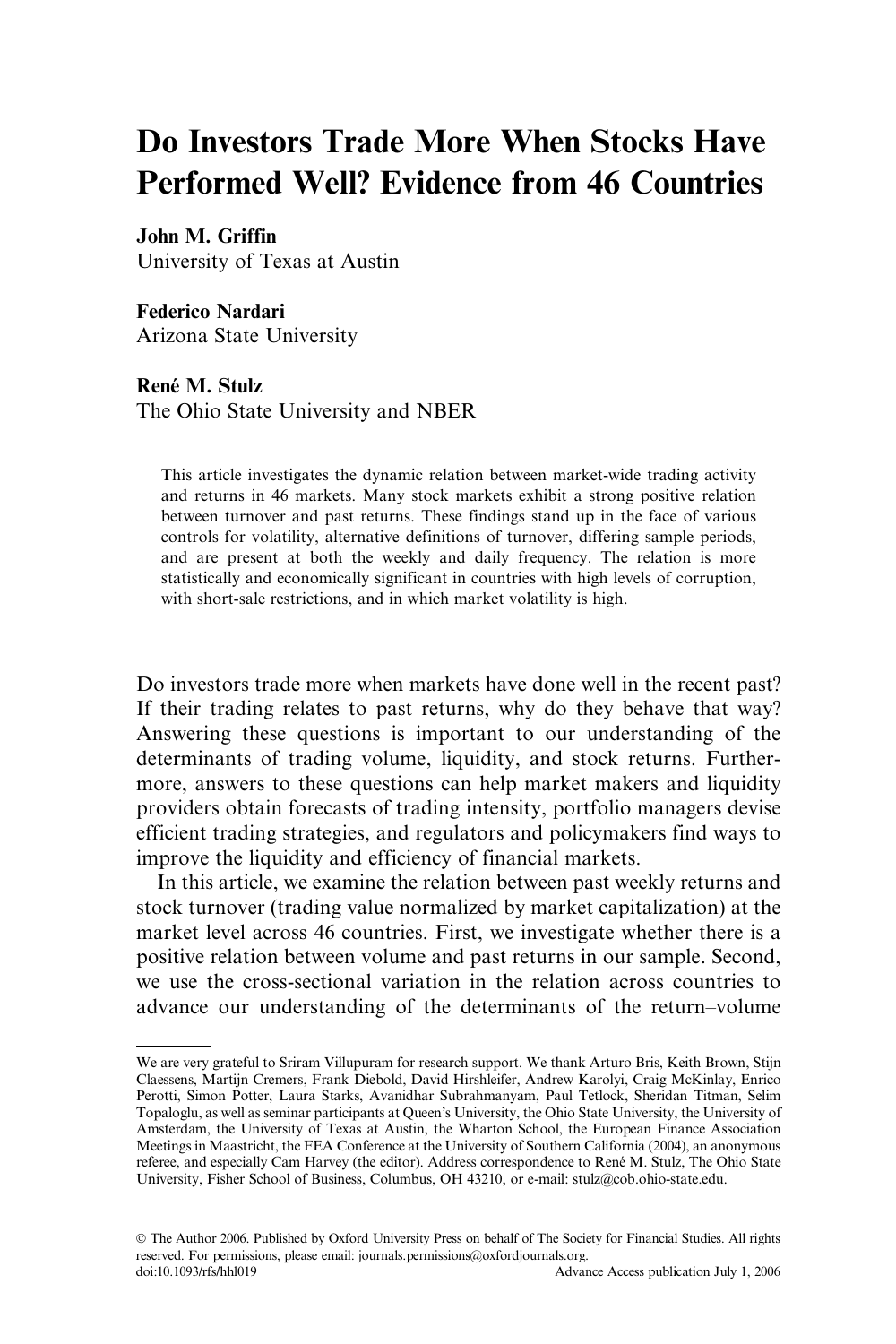relation. Third, we use information about trading by investor types, asymmetries in the response of turnover to past returns, dynamics from earlier time periods, and daily data to further enhance our understanding of the relation. To our knowledge, this is the first study that attempts to comprehensively determine whether the return–volume relation holds across countries and to investigate the determinants of cross-country differences.

There is on average a positive relation between past returns and turnover in our sample of countries. Using a trivariate vector autoregression (VAR) of market return, market volatility, and turnover with weekly data from 1993 through 2003, we find that a positive shock to returns leads to a significant increase in volume after ten weeks in 24 countries and to a significant decrease in no country. The economic magnitude of the return–turnover relation is large; a 1 standard deviation (SD) shock to returns leads to a 0.46 SD increase in turnover on average after 10 weeks.

After documenting the existence and robustness of the return–turnover relation, we show that there is substantial cross-sectional variation across the 46 countries. Strikingly, the relation is much stronger for developing markets than for high-income countries. Furthermore, it weakens in recent years for high-income countries. For example, in our sample, the return–turnover relation is close to zero and insignificant for the United States and the United Kingdom from 1993 to 2003 but positive and significant in the prior 10 years.

There is a vast theoretical literature on why investors trade. The main reasons for trading identified in the literature are information asymmetries, differences of opinion, portfolio rebalancing needs, taxes, and lifecycle considerations.<sup>1</sup> Many papers predict a positive relation between the absolute value of market returns and trading because more information arrives to investors when return moves are large. The existence of this relation is well-established empirically.

In this article, however, we are not concerned about why investors trade but about why they might trade more following positive returns and less following negative returns. Unfortunately, the literature does not provide fully testable models of the return–volume relation. The observation of Gallant, Rossi, and Tauchen (1992) that the "empirical literature on price–volume relations tends to be very data-based and not guided by rigorous, equilibrium models of market behavior'' (p. 201) is still true today. Nevertheless, the existing literature provides a number of reasons why trading volume might be positively related to past returns, and these reasons guide our examination of the cross-sectional determinants of the strength of the return–volume relation. The message from the theoretical arguments we consider is that the return–volume relation should be

 $1$  This literature is recently discussed in Chordia, Huh, and Subrahmanyam (2006).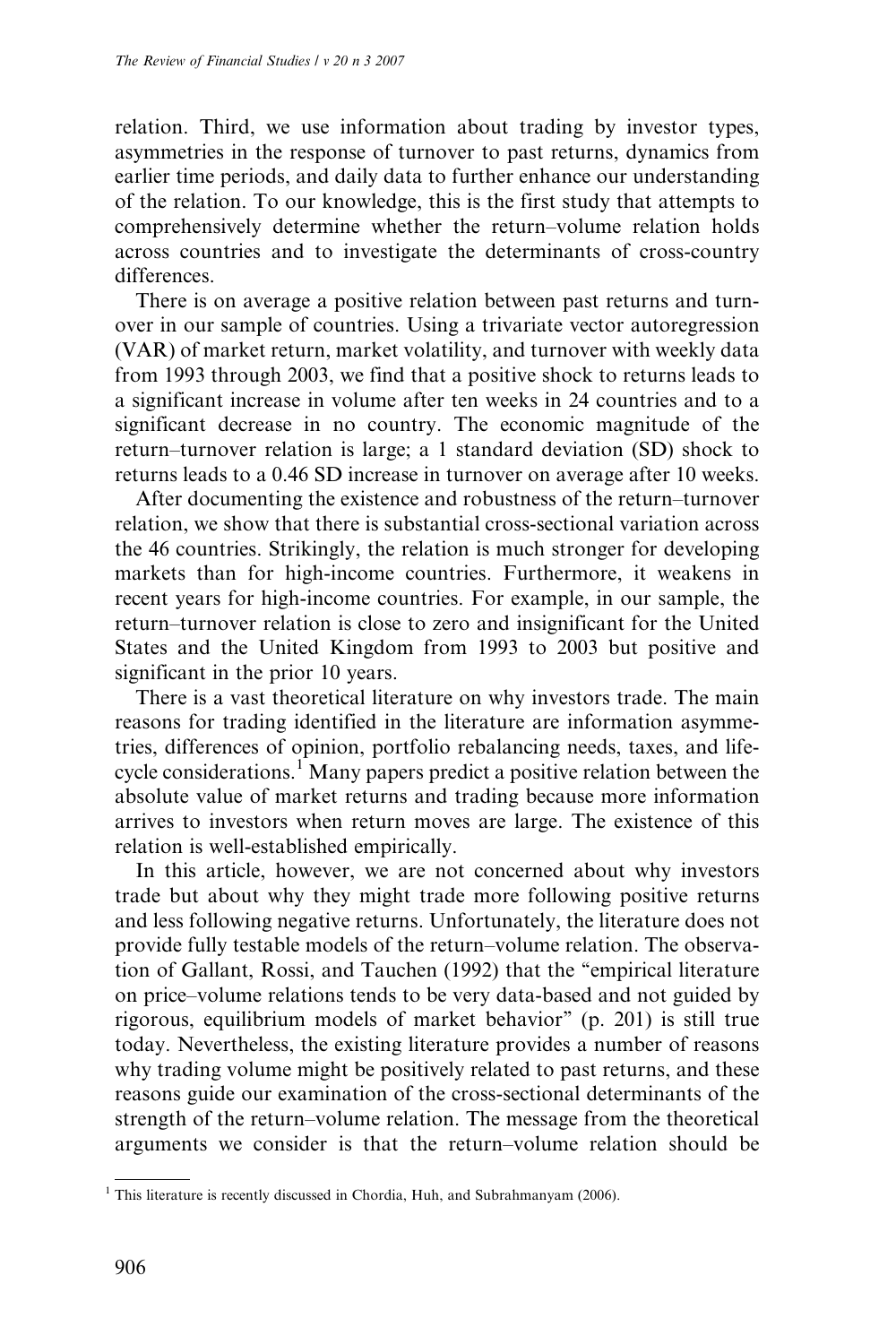stronger when short sales are not permitted, when markets are less efficient, when institutions supporting the functioning of the stock market (such as investor protection and intermediaries who provide liquidity) are weaker, when an economy is more opaque, when an economy is riskier and less correlated with other economies, and when individual investors are relatively more important.

We find that the return–volume relation is stronger in more opaque economies and in more volatile economies. In contrast, the relation is much weaker for stock markets that are more highly correlated with world stock markets. Variables that proxy for financial development, liquidity, and minority shareholder protection are not helpful in explaining the return–volume relation. Most strikingly, the return–volume relation is significantly positive after five weeks in 16 out of 21 countries that do not allow short sales but only in 8 countries out of 25 that allow short sales. In univariate regressions, we find evidence that the relation is stronger in countries where short sales are not allowed, where corruption is higher, where institutional investors are less important, and where equity markets are less well developed. The return–volume relation is stronger in markets with weaker informational efficiency. Morck, Yeung, and Yu (2000) argue that a market is less informationally efficient when stock returns are more highly correlated as measured by the average  $R^2$  from market-model regressions. We find that the average  $R^2$  is strongly positively related to the intensity of the return–volume relation. However, a market's volatility and correlation with the world markets explain much of average  $R^2$  making it difficult to interpret the role of  $R^2$ in our cross-sectional regressions.

Theories that emphasize behavioral biases suggest that the return– volume relation should be stronger in the trading of individual investors. In seven countries we have data for the trading of foreign investors, who tend to be institutional investors. We find that the relation is weaker for foreign investors, which is consistent with our finding that the relation is stronger for individuals. We show that the return–turnover relation was strong in developed markets in the prior 10-year period (1983–1992). This is also generally consistent with our cross-sectional evidence of the return–volume relationship being less pronounced as efficiency increases.

A number of earlier papers have examined the relation between past returns and trading activity. These papers reach different conclusions using assorted sample periods and disparate estimation approaches. This is not surprising because the theoretical arguments we discuss suggest that the relation between past returns and trading activity depends on a number of factors that change through time and differ across countries: It is thus important to evaluate this relation on recent data and across countries. Hiemstra and Jones (1994) found evidence of daily returns Granger-causing NYSE volume, and Statman, Thorley, and Vorkink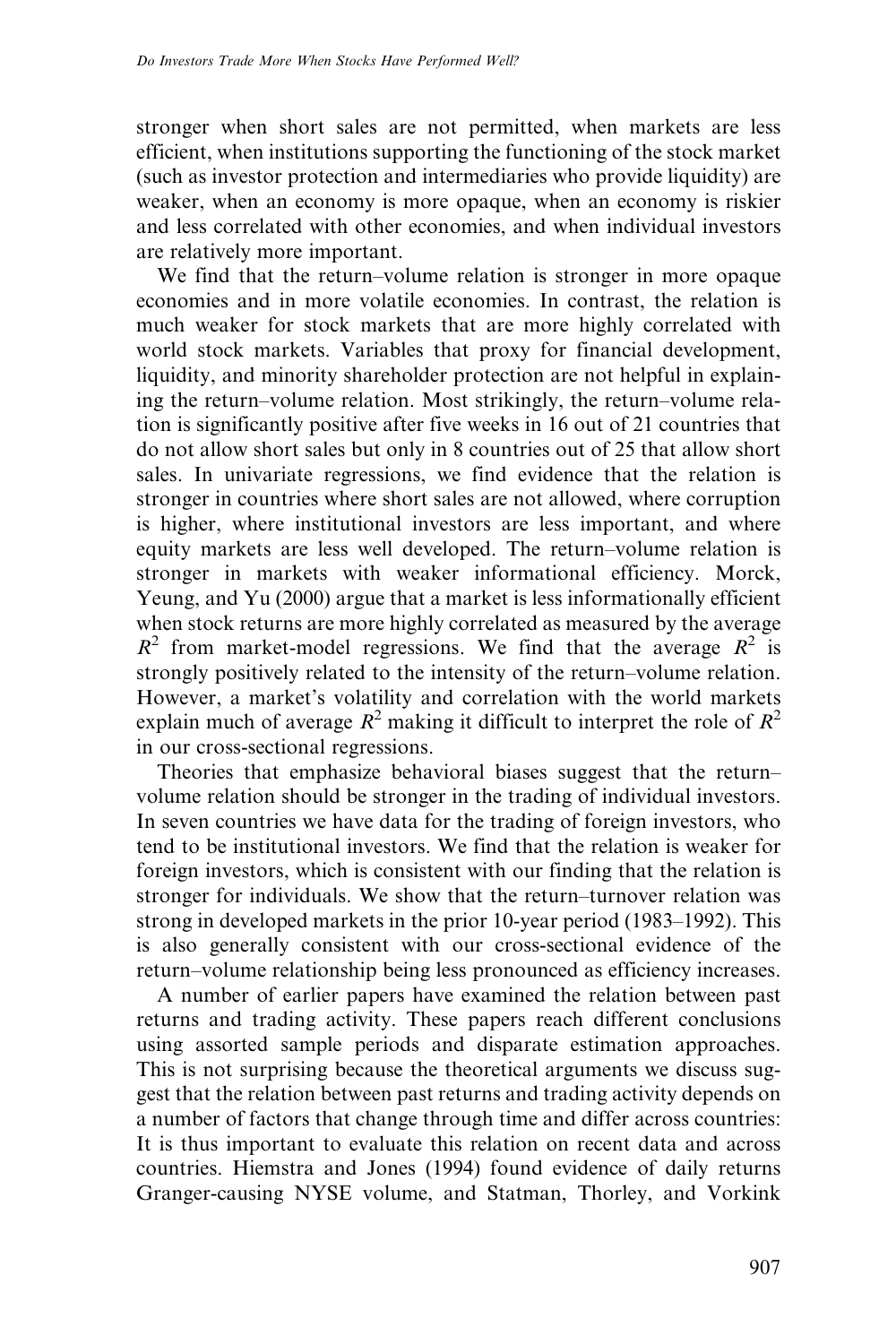(2006) show that ''market-wide trading activity in NYSE/AMEX shares is positively correlated to past shocks in market return'' using monthly data from 1962 through 2001. In contrast, however, Gallant, Rossi, and Tauchen (1992) found that volume increases following large absolute price changes using daily returns from 1928 to 1987, but they cannot conclude that volume increases are greater following large positive price changes than large negative price changes. Using the past five-day return, Chordia, Roll, and Subrahmanyam (2001) found a positive relation between negative past returns and dollar volume of the US market using daily data from 1988 through 1998 but an insignificant negative relation between positive past returns and volume. In a study of the turnover of individual firms, Chordia, Huh, and Subrahmanyam (2006) conclude that ''past return is by far the most significant predictor of turnover'' and find that higher positive and negative returns lead to substantially higher turnover.<sup>2</sup> Tse (1991) and Saatcioglu and Starks (1998) conclude that there is little evidence that returns lead volume at the market level in, respectively, Japan and six Latin American markets.

Because of the empirically established relation between volatility and both returns and volume, we carefully control for volatility in our VAR specification using an array of volatility measures, including EGARCH filters, squared residuals, and range-based measures. Controlling for volatility strengthens the importance of the return–turnover relation. Through impulse response analysis of the VAR and a detailed look at the dynamics of daily data, we find that the positive contemporaneous relation between returns and volume that the previous literature has observed (Karpoff 1987, Gallant, Rossi, and Tauchen 1992) is dwarfed in economic importance by a stronger relation between volume and past returns. Finally, through the use of a threshold VAR, we take a novel look at the importance of both positive and negative return shocks on volume and at the impact of return shocks of different sizes. In descriptive analysis, we find that average positive shocks and average negative shocks have a fairly symmetric impact on turnover. We also find that larger positive return shocks lead to proportionally larger increases in volume than smaller positive return shocks, but the picture is more subtle for negative shocks. In general, the decrease in trading for large negative shocks—the left tail of the return distribution—is less than that for other negative shocks. Though the econometric techniques we use here do not permit evaluation of the statistical significance of the differing impact between large and small negative shocks, the evidence suggests that

<sup>2</sup> In addition, Smirlock and Starks (1988) presented evidence of higher volume following intradaily positive price movements for individual stocks, but only during days of information arrival, and Lakonishok and Smidt (1986) showed a positive relation between daily trading volume on individual stocks and past performance. Using data on individual investor accounts, Glaser and Weber (2005) find that past market returns have a larger effect on individuals trading than their past portfolio returns.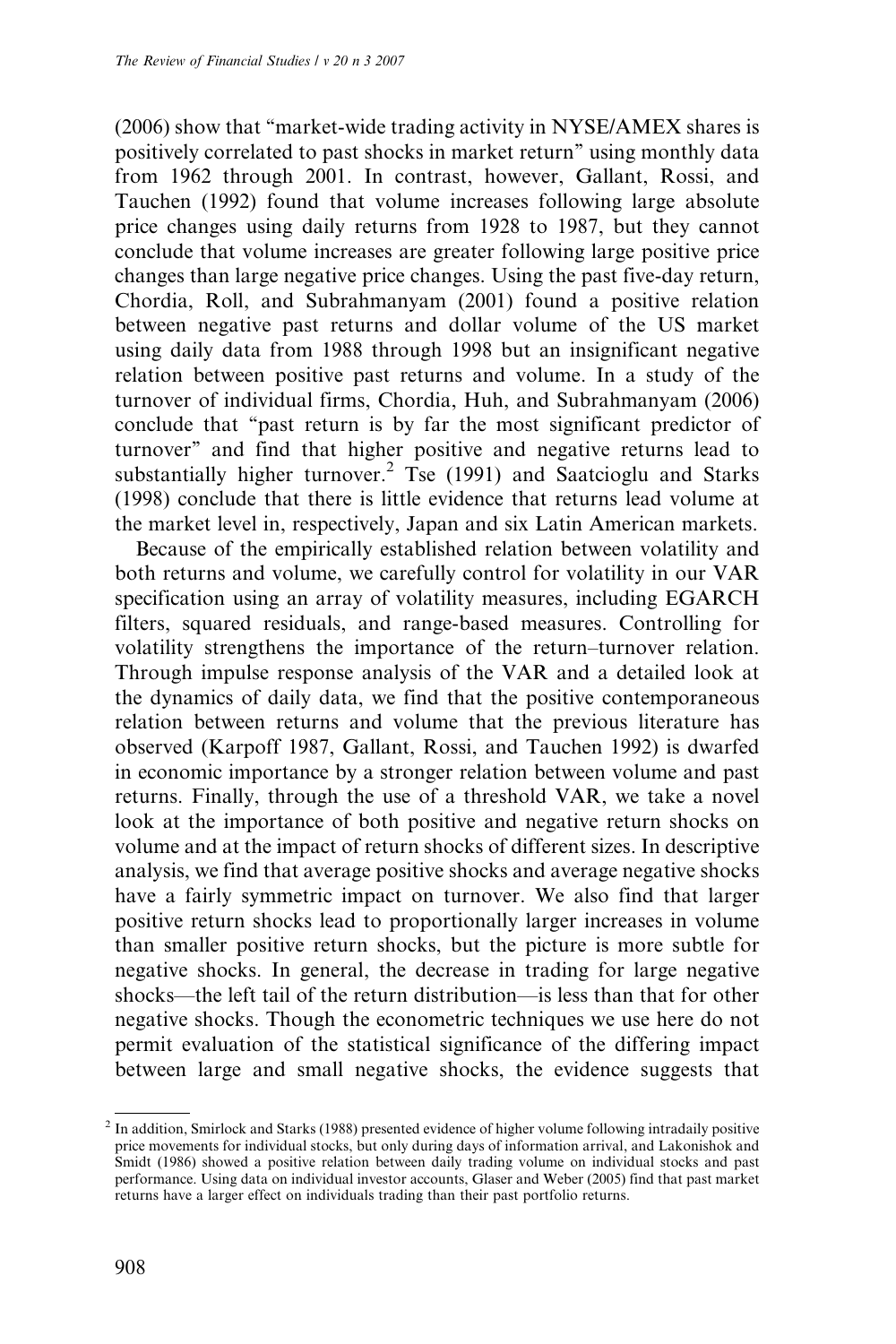further research is required to evaluate the impact of large negative shocks on trading.

The article is organized as follows. In Section 1, we review the theoretical arguments that make predictions for the determinants of the return– volume relation. Section 2 describes the sample and displays summary statistics. We estimate the relation between past returns and volume in Section 3. In Section 4, we investigate possible explanations through the use of cross-country regressions, data on investors' types, estimation of the return–volume relation for earlier periods, exploration of potential asymmetries, and data at the daily frequency. We conclude in Section 5.

### 1. Theoretical Determinants of the Return–Volume Relation

Though the literature offers no fully specified model of the return–volume relation that we could estimate directly, the vast theoretical literature on the determinants of trading volume is helpful in identifying factors that affect the return–volume relation. This literature motivates the variables we use in our cross-sectional regressions. We address the various theories in turn.

# 1.1 Informed investors and short-sale costs

Informed investors trade to take advantage of information they have and to rebalance their portfolio (Wang, 1994). Because they have valuable information about the payoffs of risky assets, they buy when assets are undervalued and sell when they are overvalued. Further, as He and Wang (1995) show, the arrival of private information can lead to a pattern of increasing volume. If informed investors are not concerned that their private information will be revealed publicly in the short run, they may delay trading so that they do not have to hold their position for as long and hence do not have to bear as much risk. Consequently, without a significant risk of full disclosure, private information will be incorporated in prices slowly, so that increased buying by insiders will follow price increases. In Diamond and Verrecchia (1987), adverse information is incorporated into prices at a slower rate when short sales are prohibited. Though they do not derive results for volume, it follows from their analysis that fewer trades take place when investors receive bad news. This would presumably be true even if short sales are not prohibited but are simply more costly than buy trades. In sum, we would expect the return–volume relation to be stronger in more opaque and riskier economies as long as short sales are costly.

# 1.2 Uninformed investors and short-sale restrictions

Rational uninformed investors can find it optimal to adopt trend-following trading strategies. For investors who do not have access to private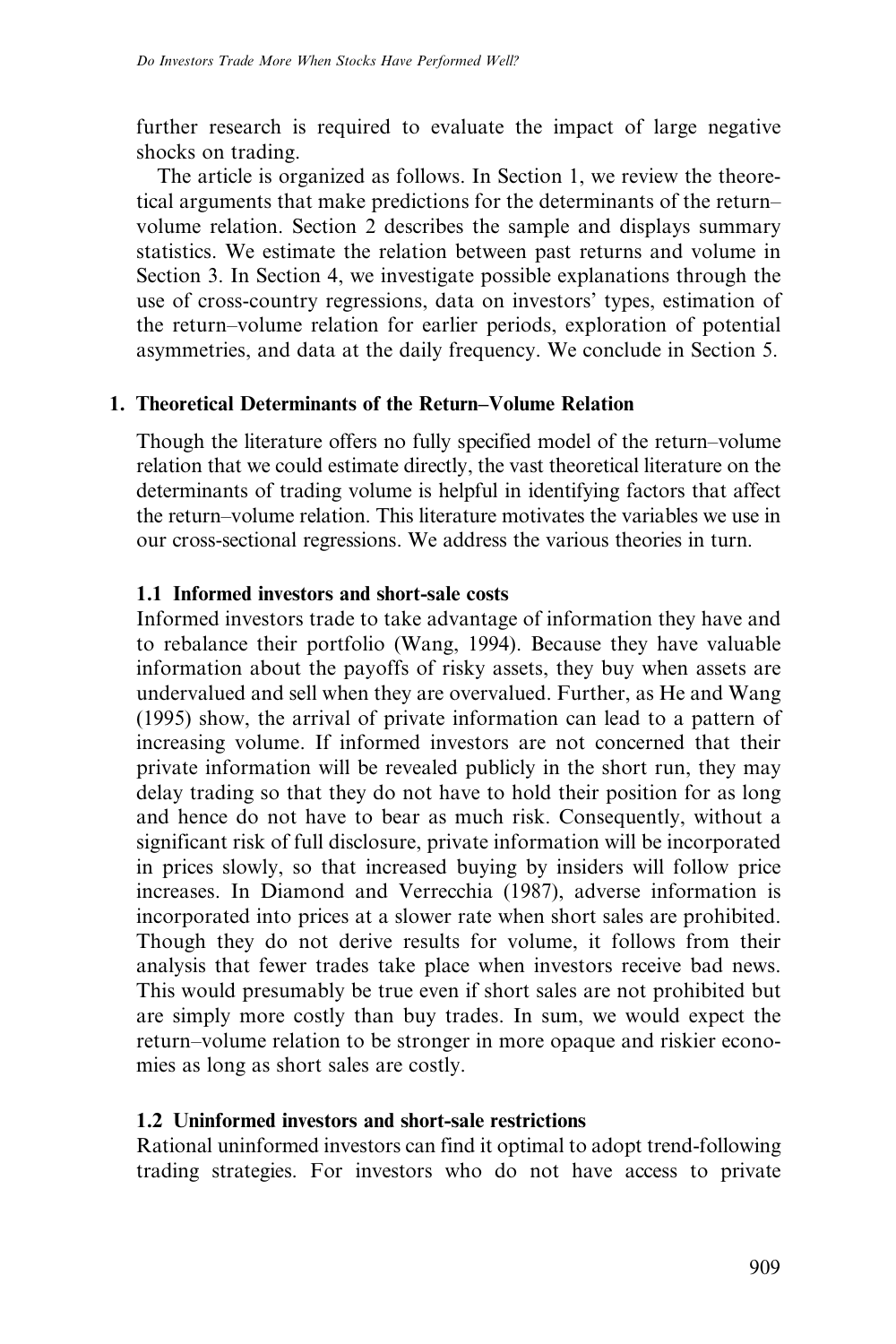information, past returns may contain signals about the private information of informed investors (Wang 1993) and about the state variables that determine expected returns (Williams 1977). Brennan and Cao (1997), for instance, model the trading of foreign investors who have access to information later than domestic investors. The informational disadvantage of foreign investors leads them to be trend followers. In their model, it is critical that foreign investors be less well-informed at the beginning of the period. We conjecture that past returns are a more important source of information when investors have access to less reliable public information and when information is incorporated in prices slowly because of limited market efficiency. As long as investors with an informational disadvantage find it more expensive to take short positions than long positions, they will trade less following poor returns, which will affect the volume of trading adversely. Jennings, Starks, and Fellingham (1981) extend Copeland's (1976) sequential trading model assuming that it is more costly to go short than long. In their model, volume is lower when uninformed investors interpret news pessimistically.3 The intuition of the Brennan and Cao (1997) model suggests that the return–volume relation should be weaker as markets become more efficient and information is incorporated in prices more quickly.

# 1.3 Liquidity effects

In models with rational investors, a positive relation between return and volume can arise if negative returns decrease liquidity.<sup>4</sup> In Bernardo and Welch (2004), liquidity providers are more risk averse when stock prices decrease, and the fear of future liquidity shocks causes market makers to provide less liquidity. Although their focus is on crises, poor returns can generally increase the costs of providing liquidity for market makers because they become more capital constrained. Suppose that the liquidity providers are naturally long in the market. As stock prices fall, market makers increase their inventory positions and also take losses on their inventory positions, hence they become less willing to acquire stocks and offer liquidity more reluctantly. With these liquidity effects, volume falls

<sup>&</sup>lt;sup>3</sup> Karpoff (1986) obtains the same result in a model where the supply of shares is less responsive to news than the demand because of the cost of going short. Hoontrakul, Ryan, and Perrakis (2002) extended Easley and O'Hara (1992) to take into account short-sale constraints. They found a positive correlation between return and volume, but in their theory return follows volume. Yet, many theoretical models make an assumption that essentially prevents short sales and do not predict an asymmetry between return and volume. For instance, Harris and Raviv (1993) do not find such an asymmetry although investors can only take long positions in their model.

<sup>4</sup> Existing models of liquidity predict that a decrease in liquidity is associated with a fall in stock prices. As a result, unanticipated adverse news about liquidity should be associated with a negative return on the market. This explanation implies that the change in liquidity causes the market return. Consistent with this argument, recent evidence in Jones (2002) shows that high liquidity predicts low returns. However, as pointed out by Baker and Stein (2004), the magnitude of the decrease in returns associated with an increase in liquidity seems extremely large to be explained by theoretical models where the cost of trading impacts the expected return of stocks.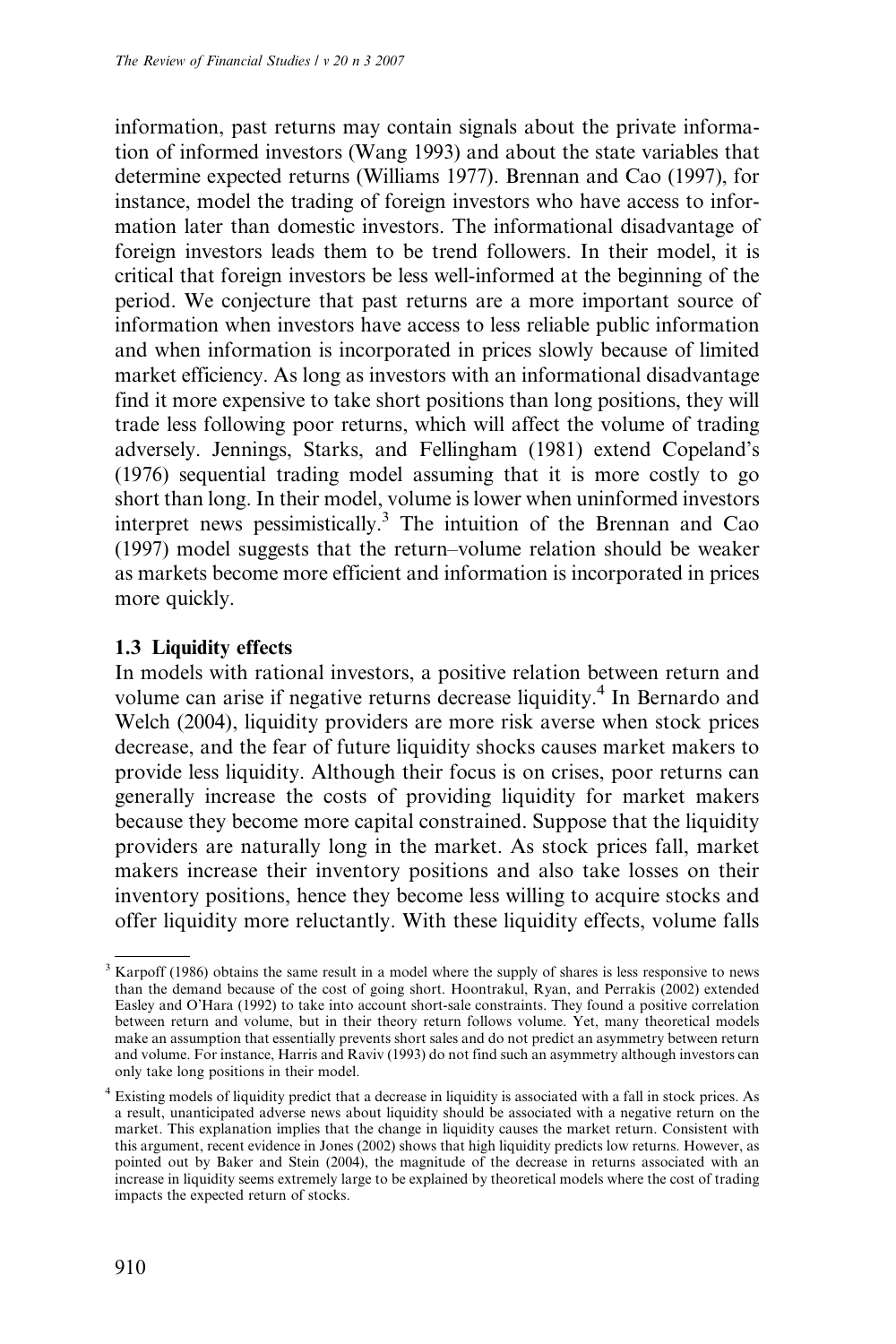following poor returns because the cost of trading increases. Liquidity effects would seem more likely to be important in countries with undercapitalized or underdeveloped financial intermediaries.

# 1.4 Participation

Costs to participate in the stock market as introduced by Allen and Gale (1994) may constitute another important link between trading volume and returns. For instance, in the model of Orosel (1998), high stock returns lead investors who do not participate in the stock market to increase their estimate of the profitability of stock market participation. In equilibrium, market participation rises after a share price increase and falls after a drop. Thus participation costs may explain a positive relation between past returns and trading volume. The key to this result, however, is that good news for stocks induces investors to participate more in the stock market. This could be because less informed rational investors find returns informative, as in Brennan and Cao (1997) and Orosel (1998); because positive returns draw the attention of investors in a similar way that Gervais, Kaniel, and Mingelgrin (2001) posit that high volume in individual stocks draws attention; or because investors have extrapolative expectations that relate expected gains from stock market trading to past returns for behavioral reasons. We would expect participation effects to be stronger in countries where there is more uncertainty about future fundamentals and less information. Given the costs involved in deciding to participate in the markets, these models do not seem capable of predicting a return–volume relation at the daily frequency.

# 1.5 Overconfidence

Following Odean (1998b), there is an increasing literature that emphasizes the relation between trading and overconfidence. In Daniel, Hirshleifer, and Subrahmanyam (1998) and Gervais and Odean (2001), overconfidence grows with past success in the markets. These papers therefore imply that volume should increase following positive returns when such returns build confidence. However, if investors are extremely overconfident because of having performed well for a long time, then recent past returns will not matter as much. Though these papers do not rely on short-sale constraints to establish a positive relation between returns and volume, Hong, Scheinkman and Xiong (2005) showed that in the presence of short-sale constraints, overconfidence can lead to bubble-like phenomena, where investors buy stocks hoping to resell them at a higher price to more optimistic investors. We would expect overconfidence effects to be stronger in countries where security returns are highly correlated. If security returns have low correlation, it is more likely that some investors will do poorly while others do well, so that only a fraction of investors will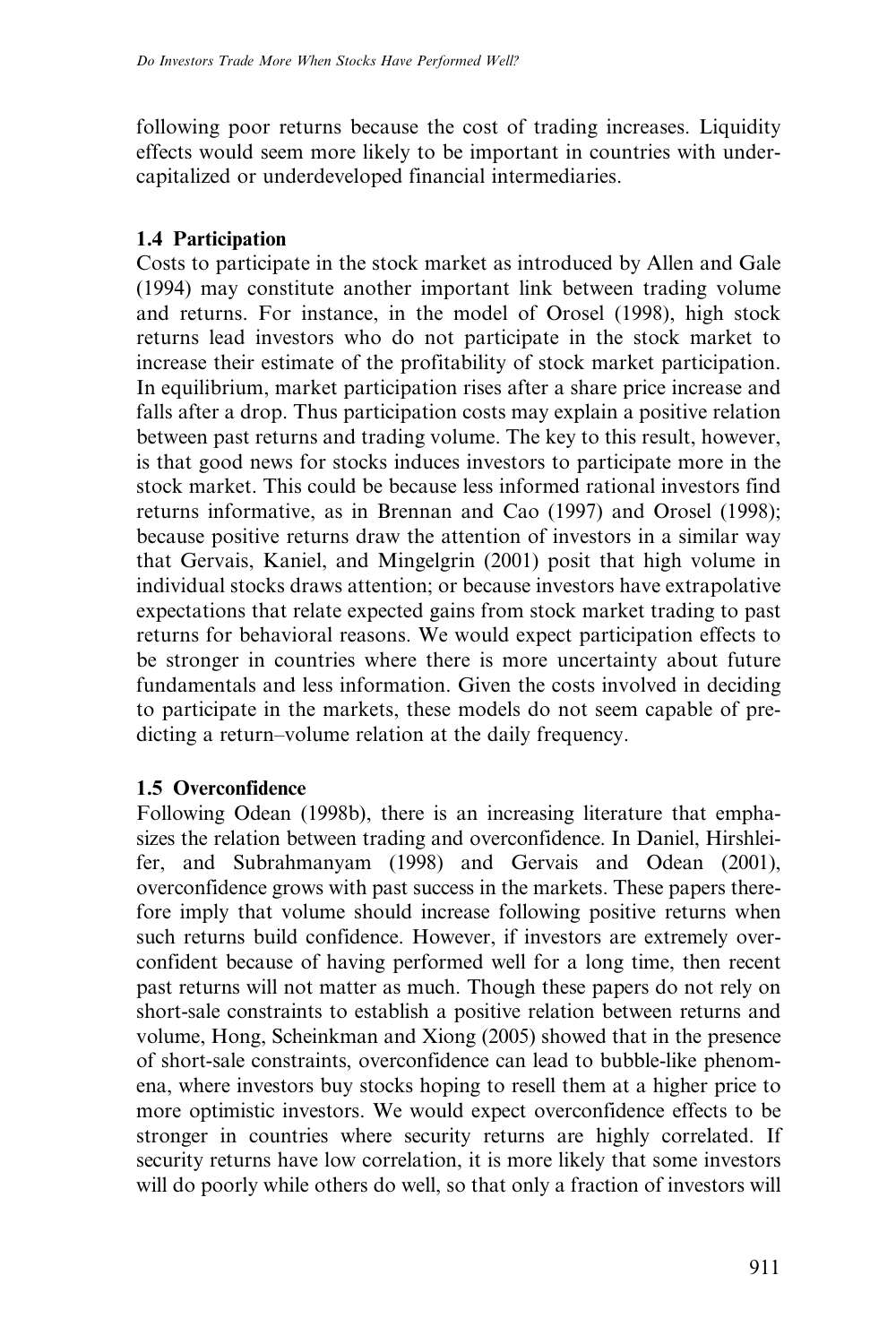become overconfident. Further, we would expect overconfidence to be important for individual investors and less for institutional investors.

# 1.6 Disposition effect

The disposition effect of Shefrin and Statman (1985) implies that volume follows returns because investors are reluctant to trade after poor returns and eager to lock in gains after stock price increases. Lakonishok and Smidt (1986), Odean (1998a), and Grinblatt and Keloharju (2000) all find evidence in support of the disposition effect. We would expect the disposition effect to be more important in countries where individual investors are more important. Further, higher correlation among stocks in a country implies that when the market has a negative return, more individual stocks will also have a negative return. Consequently, the fraction of stocks affected by the disposition effect is higher in countries with higher correlation among stocks.

# 1.7 Momentum investing

Momentum or positive feedback traders want to buy following stock price increases and sell after stock price decreases (DeLong et al. 1990, Hong and Stein 1999). Momentum investors are therefore more active following large absolute price moves. However, when there are restrictions on short sales or momentum investors choose not to short securities, momentum investors only sell the stocks they own and thus are more active in up markets than down markets. The empirical evidence indicates that domestic (Grinblatt, Titman, and Wermers 1995) and foreign (Froot, O'Connell, and Seasholes 2001) institutional investors chase past returns. Consequently, if the return–volume relation is driven by momentum investing, we would expect it to be stronger in countries where institutional or foreign investors are more active.

# 2. Data and Summary Statistics

We seek to comprehensively examine the relation between returns and volume across markets. As shown by Smidt (1990), the US return– turnover relation can change dramatically through time. To keep our focus on the recent relation rather than on effects caused by long-term trends, and also given the availability of data for a larger number of countries over more recent periods, we primarily examine the 10.5 years from January 2, 1993 through June 30, 2003. From Datastream International, we collect weekly (Wednesday close to Wednesday close) market returns, total traded value, and total market capitalization. All three variables are denominated in local currency. Given Datastream's extensive coverage of these three variables, we are able to obtain data for 46 countries. As can be seen from Table 1, at least 10 years of weekly data are available in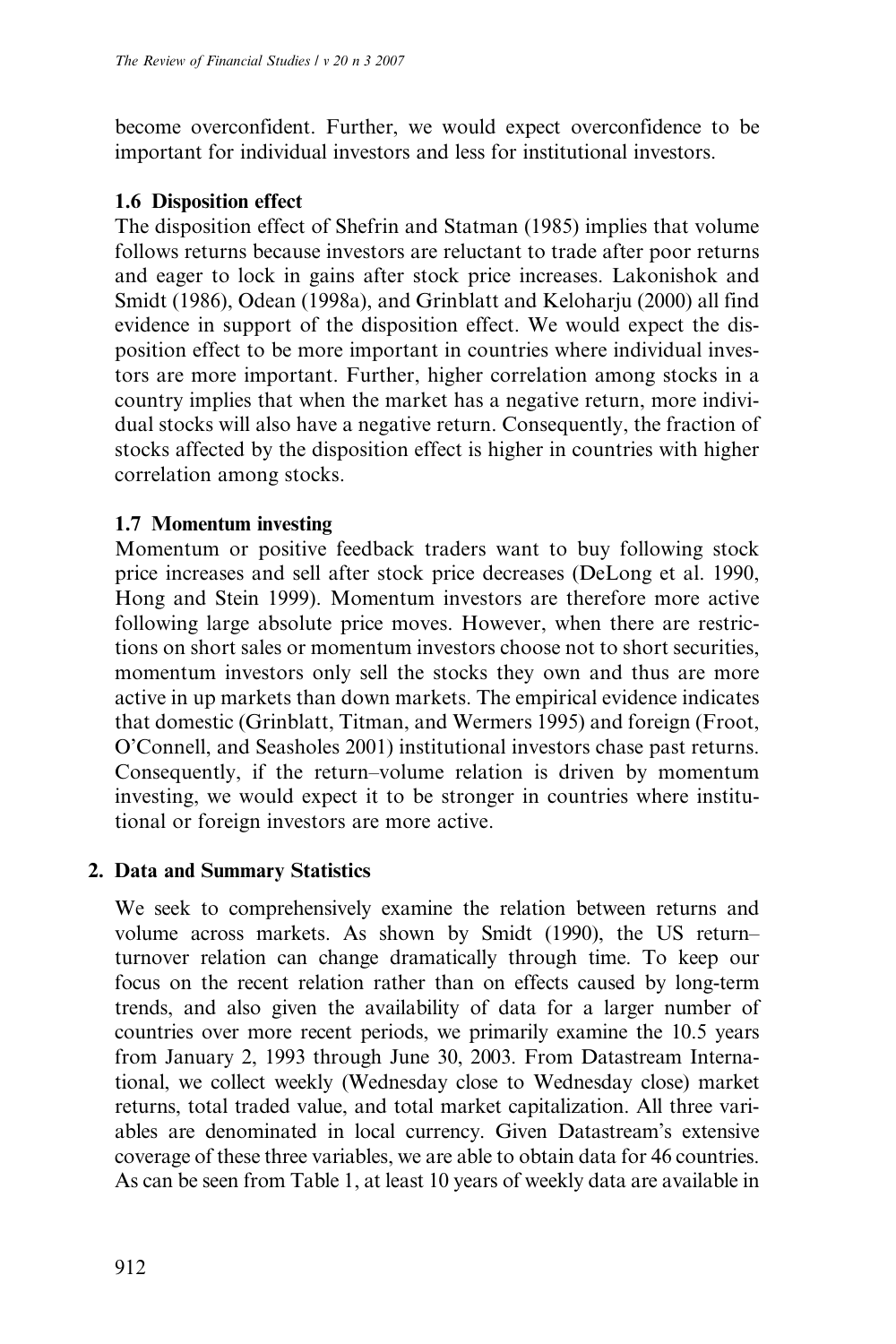#### Table 1Summary statistics

|                              |      |           | Return       |          |           | Volatility |           | Turnover |         | Det. log<br>turnover |                |               | Lead-lag correlations |               |               |
|------------------------------|------|-----------|--------------|----------|-----------|------------|-----------|----------|---------|----------------------|----------------|---------------|-----------------------|---------------|---------------|
| Country                      | From | $\mu$ (%) | $\sigma$ (%) | AC(1)    | $\mu$ (%) | AC(1)      | $\mu$ (%) | AC(1)    | $\mu$   | AC(1)                | $T_{t-1}, R_t$ | $T_t$ , $R_t$ | $T_{t+L}$ , $R_t$     | $R_t$ , $V_t$ | $T_t$ , $V_t$ |
| Panel A: high-income markets |      |           |              |          |           |            |           |          |         |                      |                |               |                       |               |               |
| Australia                    | 1993 | 0.20      | 2.02         | $-0.14*$ | 1.78      | $0.75*$    | 1.03      | $0.50*$  | 0.01    | $0.22*$              | 0.02           | 0.01          | $-0.10*$              | $-0.08$       | $0.15*$       |
| Austria                      | 1993 | 0.12      | 1.89         | 0.00     | 1.58      | $0.86*$    | 0.98      | $0.73*$  | 0.00    | $0.48*$              | $0.08*$        | 0.07          | 0.04                  | $-0.15*$      | $0.12*$       |
| Belgium                      | 1993 | 0.17      | 2.52         | $-0.07$  | 1.87      | $0.94*$    | 0.43      | $0.51*$  | 0.01    | $0.35*$              | 0.05           | 0.01          | $-0.05$               | $-0.05$       | 0.07          |
| Canada                       | 1993 | 0.22      | 2.16         | $-0.05$  | 1.86      | $0.91*$    | 1.07      | $0.67*$  | 0.01    | $0.37*$              | 0.03           | $-0.03$       | $-0.04$               | $-0.12*$      | $0.20*$       |
| Denmark                      | 1993 | 0.23      | 2.39         | 0.05     | 2.08      | $0.72*$    | 0.74      | $0.50*$  | 0.01    | $0.28*$              | $-0.03$        | 0.06          | 0.06                  | $-0.06$       | $0.14*$       |
| Finland                      | 1993 | 0.41      | 4.99         | $-0.07$  | 4.44      | $0.93*$    | 1.02      | $0.80*$  | 0.04    | $0.43*$              | 0.02           | 0.03          | $-0.03$               | $-0.08*$      | $0.06*$       |
| France                       | 1993 | 0.18      | 2.87         | $-0.10*$ | 2.60      | $0.94*$    | 1.30      | $0.72*$  | 0.02    | $0.34*$              | 0.00           | $-0.03$       | $-0.10*$              | $-0.08*$      | $0.16*$       |
| Germany                      | 1993 | 0.14      | 2.92         | $-0.06$  | 2.49      | $0.90*$    | 2.84      | $0.74*$  | $-0.08$ | $0.74*$              | 0.03           | 0.04          | 0.02                  | $-0.10*$      | 0.03          |
| Greece                       | 1993 | 0.26      | 4.17         | $-0.01$  | 3.37      | $0.75*$    | 0.71      | $0.78*$  | 0.02    | $0.49*$              | 0.03           | $0.14*$       | $0.21*$               | $-0.04$       | $0.18*$       |
| Hong Kong                    | 1993 | 0.15      | 4.26         | $-0.08$  | 3.43      | $0.81*$    | 0.86      | $0.57*$  | 0.00    | $0.44*$              | 0.07           | $0.11*$       | 0.07                  | $-0.03$       | $0.17*$       |
| Ireland                      | 2001 | $-0.14$   | 3.00         | 0.12     | 2.76      | $0.74*$    | 0.81      | $0.80*$  | 0.13    | $0.72*$              | $-0.04$        | 0.00          | $-0.15$               | $-0.27*$      | $0.21*$       |
| Israel                       | 1993 | 0.19      | 3.23         | $-0.03$  | 3.04      | $0.59*$    | 0.34      | $0.84*$  | 0.15    | $0.69*$              | $-0.01$        | 0.04          | 0.00                  | $-0.16*$      | $0.19*$       |
| Italy                        | 1993 | 0.20      | 3.27         | 0.01     | 2.95      | $0.84*$    | 1.52      | $0.81*$  | 0.04    | $0.55*$              | 0.06           | $0.13*$       | $0.10*$               | $-0.08$       | $0.11*$       |
| Japan                        | 1993 | $-0.04$   | 2.73         | $-0.05$  | 2.57      | $0.82*$    | 0.80      | $0.54*$  | 0.01    | $0.51*$              | 0.04           | $0.12*$       | 0.06                  | $-0.04$       | $0.19*$       |
| Luxembourg                   | 1999 | $-0.10$   | 3.15         | $0.23*$  | 2.66      | $0.65*$    | 0.05      | $0.72*$  | $-0.07$ | $0.47*$              | 0.07           | $0.20*$       | 0.04                  | $-0.18*$      | $0.20*$       |
| New Zealand                  | 1993 | 0.18      | 2.21         | $-0.06$  | 1.90      | $0.39*$    | 0.64      | $0.40*$  | 0.01    | $0.37*$              | $-0.03$        | 0.06          | 0.03                  | 0.07          | $0.10*$       |
| Netherlands                  | 1993 | 0.20      | 2.69         | $-0.05$  | 2.40      | $0.95*$    | 2.10      | $0.80*$  | 0.01    | $0.45*$              | $-0.02$        | $-0.07$       | $-0.09*$              | $-0.09*$      | $0.15*$       |
| Norway                       | 1993 | 0.19      | 2.70         | 0.01     | 2.36      | $0.81*$    | 1.29      | $0.39*$  | 0.01    | $0.21*$              | $-0.02$        | 0.08          | 0.02                  | $-0.19*$      | $0.15*$       |
| Portugal                     | 1993 | 0.19      | 2.40         | $0.09*$  | 1.92      | $0.78*$    | 0.79      | $0.61*$  | 0.08    | $0.56*$              | $0.17*$        | $0.21*$       | $0.16*$               | $-0.07$       | $-0.02$       |
| Singapore                    | 1993 | 0.04      | 3.03         | $-0.01$  | 2.56      | $0.82*$    | 0.66      | $0.77*$  | 0.02    | $0.49*$              | 0.07           | $0.16*$       | 0.08                  | 0.03          | $0.24*$       |
| Spain                        | 1993 | 0.27      | 2.85         | $-0.05$  | 2.61      | $0.91*$    | 1.42      | $0.75*$  | 0.02    | $0.35*$              | 0.02           | 0.04          | 0.02                  | $-0.12*$      | $0.16*$       |
| Sweden                       | 1993 | 0.25      | 3.50         | $-0.09*$ | 3.08      | $0.89*$    | 1.52      | $0.76*$  | 0.02    | $0.43*$              | 0.01           | $-0.02$       | $-0.02*$              | $-0.09*$      | $0.21*$       |
| Switzerland                  | 1993 | 0.19      | 2.61         | $-0.08$  | 2.17      | $0.90*$    | 1.28      | $0.58*$  | 0.01    | $0.37*$              | $-0.01$        | $-0.07$       | $-0.09$               | $-0.15*$      | $0.22*$       |
| Taiwan                       | 1993 | 0.16      | 4.09         | 0.06     | 3.90      | $0.76*$    | 3.42      | $0.75*$  | $-0.01$ | $0.65*$              | $0.11*$        | $0.35*$       | $0.30*$               | $-0.06$       | $0.23*$       |
| UK                           | 1993 | 0.14      | 2.26         | $-0.09*$ | 2.03      | $0.94*$    | 1.48      | $0.81*$  | 0.02    | $0.37*$              | 0.02           | $-0.03$       | $-0.08*$              | $-0.05$       | $0.17*$       |
| <b>USA</b>                   | 1993 | 0.19      | 2.47         | $-0.14*$ | 2.24      | $0.90*$    | 2.26      | $0.80*$  | 0.01    | $0.26*$              | 0.07           | 0.05          | $-0.06$               | $-0.06$       | $0.17*$       |
| Mean, high income            |      | 0.16      | 2.94         | $-0.03$  | 2.56      | 0.82       | 1.21      | 0.68     | 0.02    | 0.45                 | 0.03           | 0.06          | 0.02                  | $-0.09$       | 0.15          |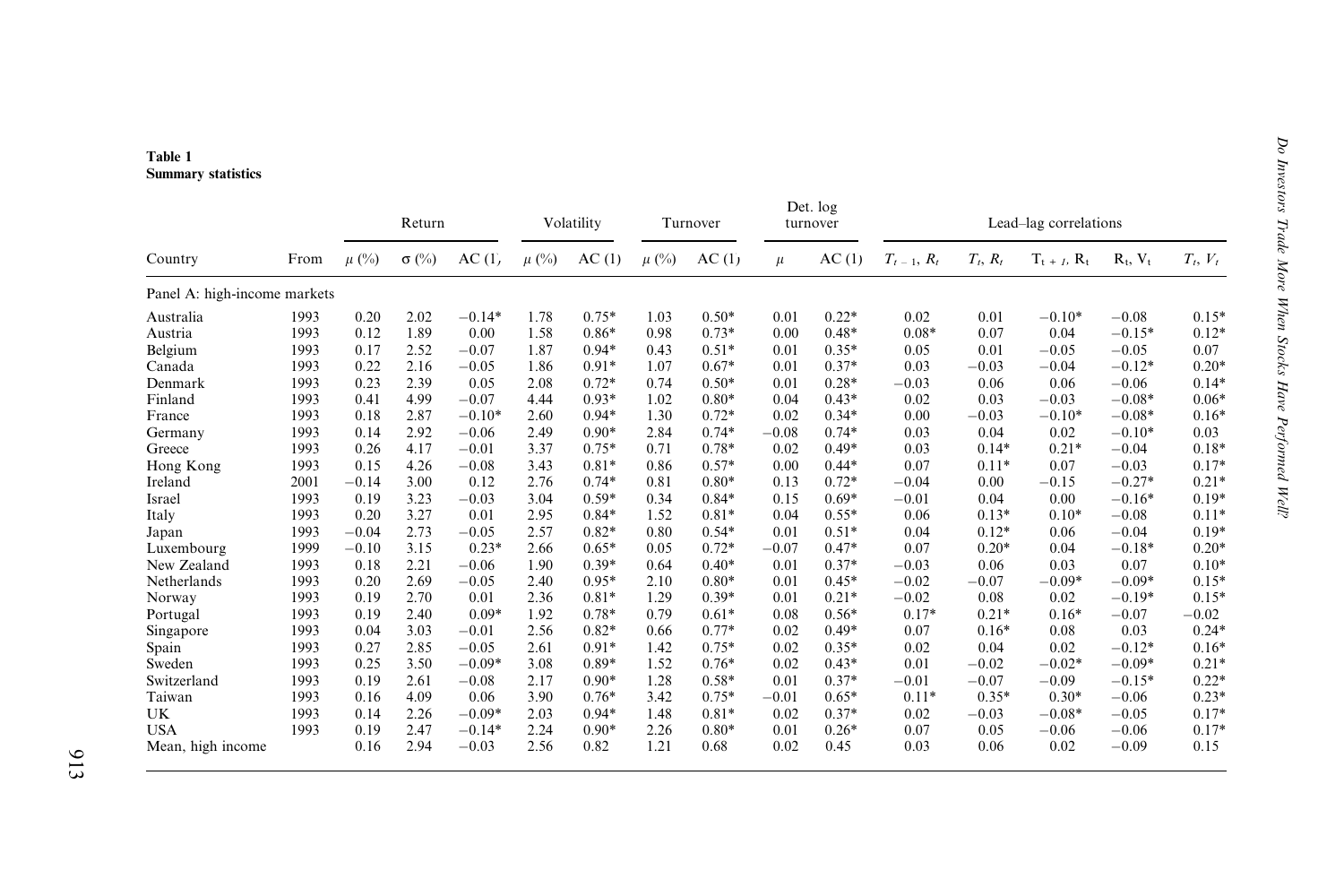#### Table 1

914

|                             |      |           | Return       |         | Volatility |         | Turnover  |         | Det. log<br>turnover |         | Lead-lag correlations |               |                   |               |               |  |  |
|-----------------------------|------|-----------|--------------|---------|------------|---------|-----------|---------|----------------------|---------|-----------------------|---------------|-------------------|---------------|---------------|--|--|
| Country                     | From | $\mu$ (%) | $\sigma$ (%) | AC(1)   | $\mu$ (%)  | AC(1)   | $\mu$ (%) | AC(1)   | $\mu$                | AC(1)   | $T_{t-1}, R_t$        | $T_t$ , $R_t$ | $T_{t+L}$ , $R_t$ | $R_t$ , $V_t$ | $T_t$ , $V_t$ |  |  |
| Panel B: developing markets |      |           |              |         |            |         |           |         |                      |         |                       |               |                   |               |               |  |  |
| Argentina                   | 1993 | 0.21      | 4.67         | 0.00    | 3.89       | $0.78*$ | 0.29      | $0.73*$ | $-0.01$              | $0.50*$ | 0.00                  | $0.25*$       | 0.01              | $-0.02$       | $0.26*$       |  |  |
| Brazil                      | 1999 | 0.43      | 3.68         | $-0.06$ | 3.06       | $0.68*$ | 0.73      | $0.37*$ | $-0.03$              | $0.32*$ | $-0.07$               | 0.10          | $-0.03$           | $0.14*$       | $0.14*$       |  |  |
| Chile                       | 1993 | 0.21      | 2.57         | $0.10*$ | 1.81       | $0.82*$ | 0.18      | $0.51*$ | 0.01                 | $0.40*$ | 0.08                  | $0.22*$       | $0.10*$           | $-0.01$       | $0.16*$       |  |  |
| China                       | 1993 | 0.13      | 5.47         | $-0.05$ | 4.01       | $0.83*$ | 3.43      | $0.43*$ | $-0.01$              | $0.65*$ | $0.11*$               | $0.33*$       | $0.25*$           | 0.02          | $0.04*$       |  |  |
| Colombia                    | 1993 | 0.16      | 2.70         | $0.18*$ | 1.74       | $0.34*$ | 0.11      | $0.33*$ | 0.01                 | $0.24*$ | 0.04                  | $0.17*$       | $0.20*$           | $0.13*$       | $0.09*$       |  |  |
| Czech Republic              | 1993 | 0.10      | 3.82         | 0.07    | 2.72       | $0.92*$ | 0.50      | $0.82*$ | 0.10                 | $0.67*$ | $-0.08$               | $-0.06$       | $-0.05$           | $0.14*$       | $0.30*$       |  |  |
| Hungary                     | 1993 | 0.39      | 4.35         | 0.01    | 3.49       | $0.43*$ | 2.78      | $0.41*$ | 0.07                 | $0.49*$ | 0.00                  | $0.17*$       | 0.08              | 0.00          | $0.05*$       |  |  |
| India                       | 1995 | 0.06      | 4.10         | $-0.02$ | 3.28       | $0.69*$ | 1.31      | $0.94*$ | 0.07                 | $0.72*$ | 0.04                  | $0.15*$       | $0.14*$           | $-0.18*$      | $-0.06$       |  |  |
| Indonesia                   | 1993 | 0.14      | 4.74         | $-0.08$ | 3.69       | $0.87*$ | 0.48      | $0.62*$ | 0.04                 | $0.40*$ | 0.03                  | $0.23*$       | 0.05              | 0.02          | $0.16*$       |  |  |
| Malaysia                    | 1993 | 0.08      | 4.23         | $-0.04$ | 3.05       | $0.69*$ | 0.47      | $0.65*$ | $-0.01$              | $0.51*$ | 0.05                  | $0.23*$       | $0.13*$           | $0.09*$       | $0.11*$       |  |  |
| Mexico                      | 1993 | 0.26      | 3.46         | 0.03    | 2.95       | $0.84*$ | 0.83      | $0.54*$ | $-0.01$              | $0.41*$ | $-0.02$               | $0.22*$       | $0.11*$           | $-0.11*$      | $0.09*$       |  |  |
| Peru                        | 1994 | 0.23      | 2.98         | 0.02    | 2.35       | $0.90*$ | 0.46      | 0.08    | $-0.05$              | $0.55*$ | $-0.02$               | 0.04          | 0.02              | 0.04          | 0.06          |  |  |
| Philippines                 | 1993 | 0.08      | 3.79         | 0.02    | 2.87       | $0.79*$ | 0.34      | $0.54*$ | 0.00                 | $0.41*$ | $0.18*$               | $0.25*$       | $0.15*$           | $-0.05$       | $0.26*$       |  |  |
| Poland                      | 1994 | $-0.04$   | 5.36         | 0.04    | 4.13       | $0.75*$ | 0.69      | $0.76*$ | $-0.03$              | $0.55*$ | $-0.05$               | $0.27*$       | $0.21*$           | $-0.06$       | $0.16*$       |  |  |
| Russia                      | 1995 | 0.48      | 6.74         | 0.06    | 5.56       | $0.51*$ | 0.16      | $0.71*$ | 0.01                 | $0.55*$ | 0.05                  | $0.26*$       | $0.18*$           | $-0.09$       | 0.02          |  |  |
| South Africa                | 1993 | 0.28      | 3.16         | $-0.03$ | 2.35       | $0.68*$ | 0.60      | $0.77*$ | 0.03                 | $0.48*$ | $-0.06$               | 0.04          | $-0.05*$          | $-0.04$       | $0.13*$       |  |  |
| South Korea                 | 1993 | 0.12      | 5.07         | $-0.06$ | 4.53       | $0.91*$ | 2.61      | $0.82*$ | 0.02                 | $0.61*$ | 0.07                  | $0.28*$       | $0.25*$           | 0.02          | $0.29*$       |  |  |
| Thailand                    | 1993 | 0.00      | 5.15         | 0.02    | 4.12       | $0.86*$ | 0.82      | $0.67*$ | 0.00                 | $0.57*$ | 0.06                  | $0.36*$       | $0.25*$           | 0.05          | $0.25*$       |  |  |
| Turkey                      | 1993 | 1.16      | 7.46         | 0.06    | 6.89       | $0.66*$ | 2.27      | $0.65*$ | 0.02                 | $0.51*$ | 0.08                  | $0.34*$       | $0.23*$           | $-0.05$       | $0.25*$       |  |  |
| Venezuela                   | 1993 | 0.42      | 5.56         | 0.07    | 4.53       | $0.24*$ | 0.42      | $0.45*$ | $-0.06$              | $0.45*$ | $0.17*$               | $0.27*$       | $0.22*$           | $0.12*$       | $0.18*$       |  |  |
| Mean, developing            |      | 0.24      | 4.45         | 0.02    | 3.55       | 0.71    | 0.97      | 0.59    | 0.01                 | 0.50    | 0.03                  | 0.21          | 0.12              | 0.01          | 0.15          |  |  |
| Mean, all                   |      | 0.20      | 3.60         | $-0.01$ | 2.99       | 0.77    | 1.11      | 0.64    | 0.01                 | 0.47    | 0.03                  | 0.13          | 0.06              | $-0.05$       | 0.15          |  |  |

Weekly data from 46 markets are used with the beginning of coverage marked in the first column and the ending on June 30, 2003 for all countries. All the series are from Datastream. For each country, we report the mean  $(\mu)$ , standard deviation  $(\sigma)$ , and lag one autocorrelation coefficient for weekly value-weighted market returns, EGARCH volatility, turnover, and detrended turnover. Units are percent per week. We also report correlation coefficients in each market between lagged turnover and returns, the contemporaneous correlation between turnover and returns, the correlation between turnover in the next two periods and returns as well as the contemporaneous correlation between returns and EGARCH volatility and volatility and turnover. EGARCH volatility estimates are from an EGARCH (1,1) specification fit to daily index returns and these daily estimated volatilities are cumulated into weekly volatilities. Turnover is the total traded value in a given week scaled by the week's total market capitalization. Turnover is detrended by first taking its natural log and then subtracting <sup>a</sup> 20-week moving average. Panel A summarizes results for high-income markets, whereas Panel B summarizes results for developing markets. The separation comes from using 1998 World Bank classifications to separate our sample into high-income (developed) markets and upper middle income, middle income, and lower middle income markets which we refer to as developing. \*Significance at the 5% level.

The Review of Financial Studies / v 20 n 3 2007The Review of Financial Studies / v 20 n 3 2007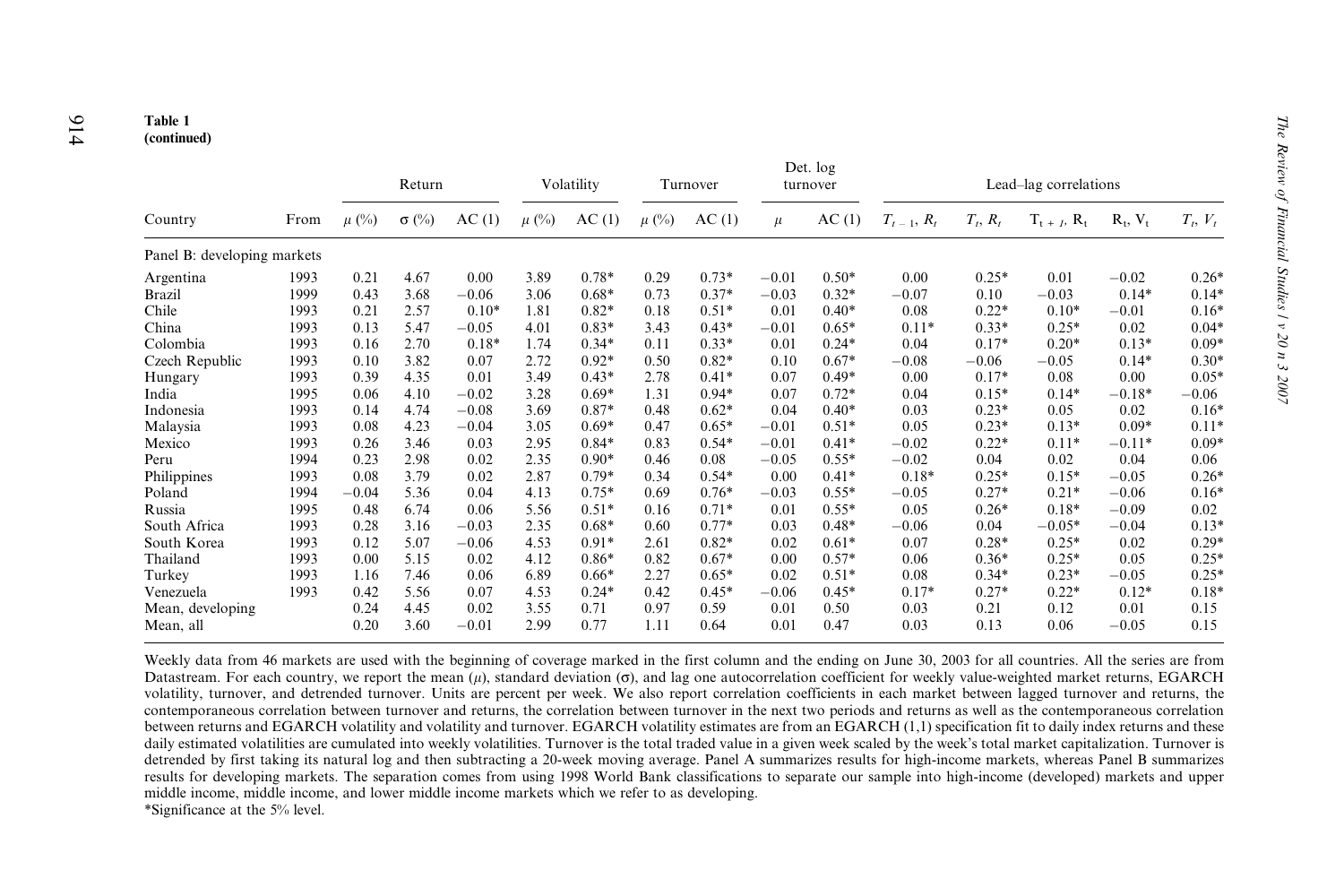all but seven countries. Although our focus is at the weekly frequency, we examine daily data over the same period in some tests as well.

To verify the reliability of our volume data, we collected series that were not compiled by Datastream. We targeted market indices that have broad coverage in terms of both turnover and market capitalization and span a comparably long time series. At the daily or weekly frequency, we were able to obtain alternative volume series for 22 of our 46 countries: 12 high-income and 10 developed markets. Sometimes, the series represents only one of a country's exchanges. Nevertheless, the correlations between the Datastream and the alternative series exceed 0.89 for 16 of the 22 countries and are above 0.70 for 20 of the 22 countries.<sup>5</sup>

Because volume increases with the absolute number of shares available, we follow most other studies and scale aggregate traded value by the week's contemporaneous total market capitalization to form turnover.<sup>6</sup> In addition, turnover may be influenced by trends in bid-ask spreads, commissions, and availability of information—all factors that might contribute to the general increase in trading activity through time. Therefore, we detrend turnover by first taking its natural log and then subtracting its 20-week (or 100-day for daily data) moving average, as proposed and implemented by, among others, Campbell, Grossman, and Wang (1993) and Lo and Wang (2000).

Volatility can also be measured in a variety of ways. Following a large body of literature, our primary measure of volatility is filtered out of a GARCH model. Specifically, we fit an EGARCH (1,1) specification to daily index returns and cumulate the daily estimated volatilities into weekly volatilities. Proposed by Nelson (1991), the EGARCH specification captures the asymmetric relationship between returns and volatility (negative return shocks of a given magnitude having a larger impact on volatility than positive return shocks of the same magnitude) often shown to characterize equity index returns. We also construct weekly volatility measures by cumulating daily absolute and squared residuals from an autoregressive model for daily returns.

Table 1 presents summary statistics for weekly returns, EGARCH volatility, raw turnover, and log detrended turnover. We also show contemporaneous relations among turnover, volatility, and returns, as well as short-term lead–lag dynamics between turnover and returns. Using World Bank classifications, we separate our sample into high-income

 $<sup>5</sup>$  We require a minimum of 150 weekly observations for a country to be included in the sample. For most</sup> developing markets, the variables are available starting in the early to mid-1990s. When using daily data, we control for weekends and holidays.

<sup>6</sup> Lo and Wang (2000) convincingly argue in favor of using turnover over alternative measures of trading activity. We follow Lo and Wang (2000) in scaling by contemporaneous (not lagged) market value. However, for robustness we also replicate our key findings with volume standardized by lagged market value and find similar results. Throughout the article, we mostly use turnover (scaled volume) but for convenience will often refer to it simply as volume.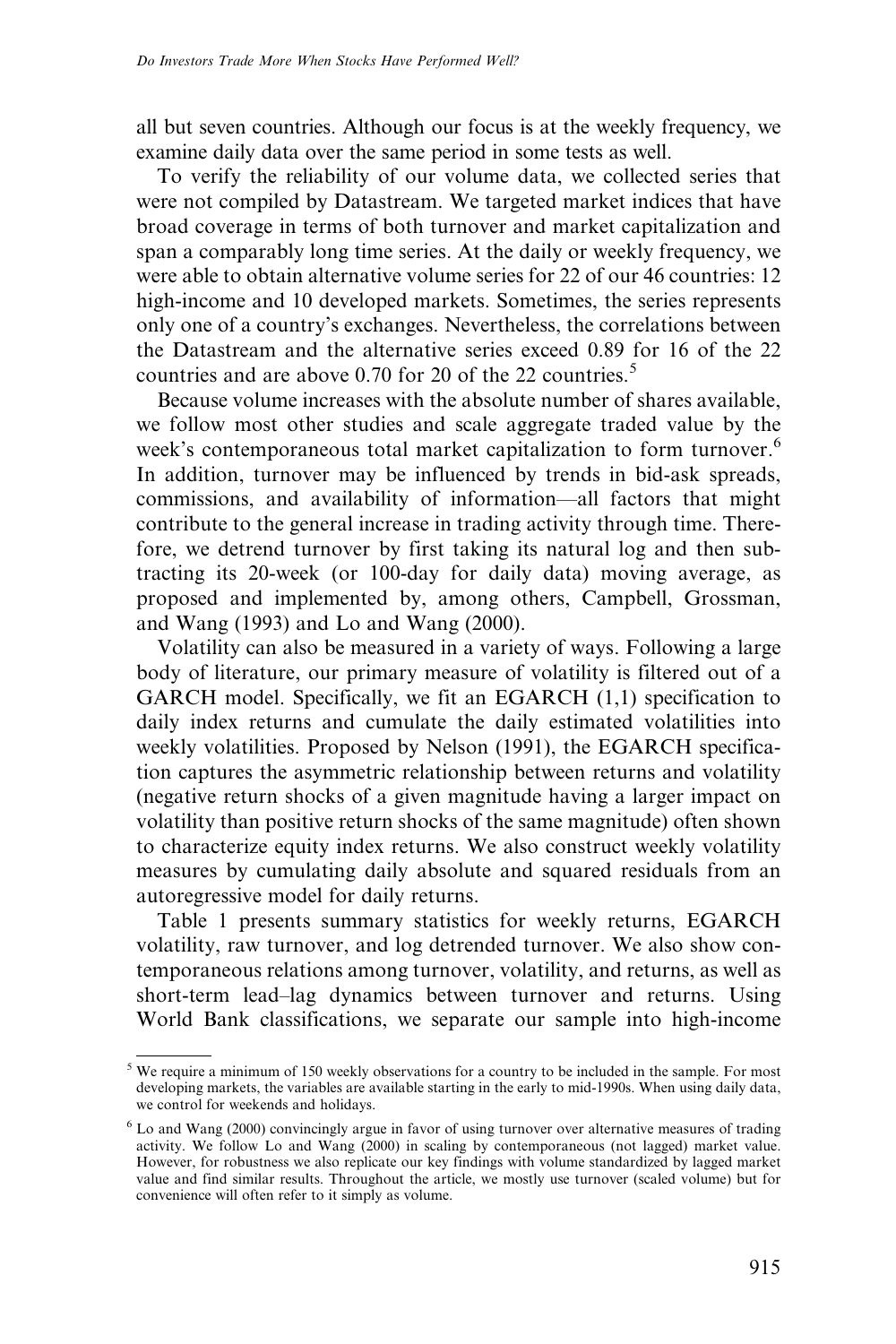and developing nations according to gross national income (GNI) per capita in 1998, the midpoint of our sample.<sup>7</sup> Panel A summarizes results for high-income countries, and Panel B summarizes results for developing countries.

Panel A summarizes that even in high-income countries volatility varies substantially across markets. Finland (dominated by Nokia) and Taiwan have return volatilities roughly three times greater than those of Australia and Austria. Turnover differences across countries may sometimes be due to differences in market conventions for reporting volume. This should not affect our tests because turnover is detrended relative to its past values, which should capture these differences in reporting conventions.

Turnover in Germany, Netherlands, Taiwan, and the United States is over 2% per week, meaning that 2% of the outstanding shares trade in a given week (or around 100% per year). However, Austria, Belgium, Denmark, Greece, Hong Kong, Ireland, Israel, Japan, Luxembourg, New Zealand, Portugal, and Singapore all have turnover of less than 1% per week. Both volatility and turnover are quite persistent, with an average first-order autocorrelation of 0.82 for volatility and 0.68 for turnover in high-income countries. In unreported results, we use the average absolute value of returns as a rough volatility proxy and find a much lower average autocorrelation of 0.17. In contrast, returns have an average autocorrelation of nearly zero. Because both positive and negative autocorrelations cancel out in the averaging, we also take the absolute value of the autocorrelation in each country and then average across countries. We still find an average absolute autocorrelation of only 0.06. In contrast, log turnover is still persistent after detrending. In unreported tests, we also test for stationarity of the detrended turnover series and find that an Augmented Dickey-Fuller test decisively rejects the null hypothesis of a unit root at any conventional confidence level for each of the country series. Checking the autocorrelation function of detrended turnover confirms that persistence is typically limited to the first five or six lags. This level of persistence will be captured in the VAR by the appropriate choice of lag length. Therefore, our inferences should not be clouded by long-memory or non-stationarity in the turnover data, a proposition we also test by examining the VAR residuals.<sup>8</sup>

 $7$  High-income countries in 1998 are those with income over 9360 US dollars per capita. Most of the rest of our countries are upper middle-income countries, except for Columbia, Peru, Philippines, Russia, and South Africa, which are lower middle-income, and China, India, and Indonesia, which are classified as lower-income, as their average GNI per capita is less than \$760. For convenience, we refer to upper middle-income, lower middle-income, and low-income countries simply as developing countries.

<sup>&</sup>lt;sup>8</sup> As clearly illustrated by Lo and Wang (2000), the trade-off here is between not imposing too much structure on the data by detrending and conducting meaningful statistical inference. The optimal solution would be a fully specified model of the trend component. In its absence, the adopted approach appears to be a reasonable compromise followed in numerous studies. Our robustness checks indicate that detrending (and/or) the detrending method do not appreciably alter our relevant conclusions.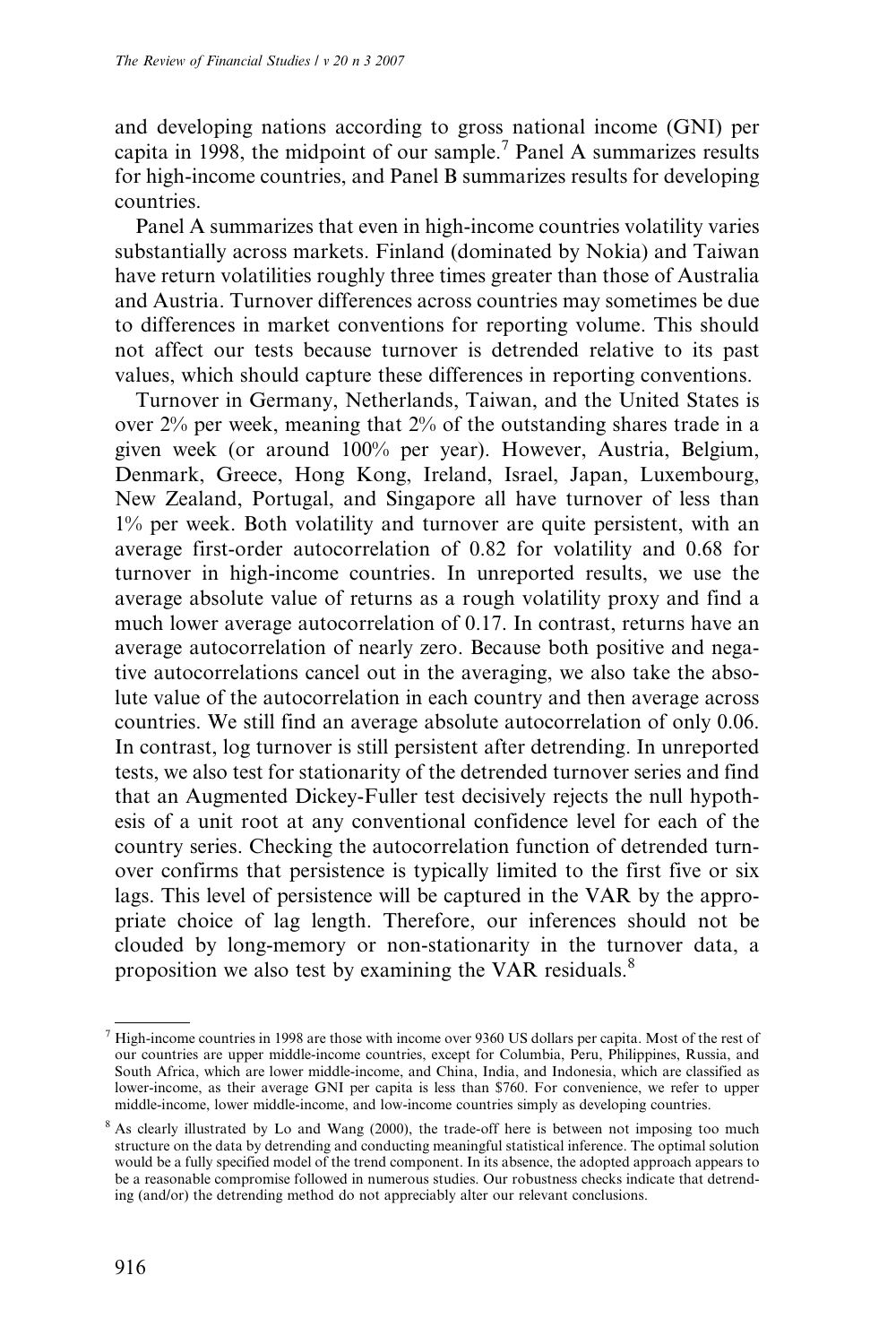In the rightmost columns of Panel A, we examine the sample correlations between detrended turnover and returns and find that on average they are positive and statistically significant in eight high-income markets, and negative and insignificant in six others. The average contemporaneous correlation between turnover and returns is 0.06 for high-income markets. The average correlation between returns and the previous period's turnover, as well as the correlation between returns and next week's turnover, is small in these high-income markets.

Developing markets are examined in Panel B. The average volatility of developing markets is 3.55% per week, substantially higher than the average in high-income countries (2.56%). On average, turnover is lower in developing countries than in high-income countries. Turnover also varies substantially across developing countries, with China, Hungary, South Korea, and Turkey turning over more than 2% of the market per week, but with all other developing countries, except for India, turning over less than 1% of the market in a given week. Similar to high-income countries, there is only weak evidence of heavy turnover foreshadowing future returns, but there is a strong contemporaneous relation between return and turnover. In developing markets, the correlation between turnover and the previous week's return is significantly positive in 14 of 20 markets and averages 0.12 in developing markets, as compared to only 0.01 in high-income countries.<sup>9</sup>

While often informative, simple correlations may give an incomplete picture, especially because they do not control for either past persistence in each series or more long-lasting cross-correlations between series. To fully account for the lead–lag dynamics between series, we turn to VAR for most of our inferences.

#### 3. Estimating the Return–Volume Relation

The theories discussed above do not offer a specific model to assess the relation between turnover and returns. Thus, our statistical approach differs substantially from the asset pricing framework for turnover as recently applied by Cremers and Mei (2005) for the purpose of estimating turnover factors from the cross-section of US stocks. International studies such as Bekaert and Harvey (1997) model volatilities through the use of both world and local information. Our main tool for evaluating the return–volume relation is VAR on a country-by-country basis. We also estimate VARs with world returns and volatilities to evaluate the sensitivity of our results to the inclusion of these global variables.

<sup>&</sup>lt;sup>9</sup> We also perform rolling correlations of the past four-week return with the next four-week turnover with rolling windows of three years. We see no evidence of structural breaks in the data which is consistent with our sample period occurring after the market liberalization dates estimated in Bekaert and Harvey (1995). Nevertheless, these results highlight the importance of VAR results we will estimate for the earlier 1993–1997 and the later 1999–2003 subperiods.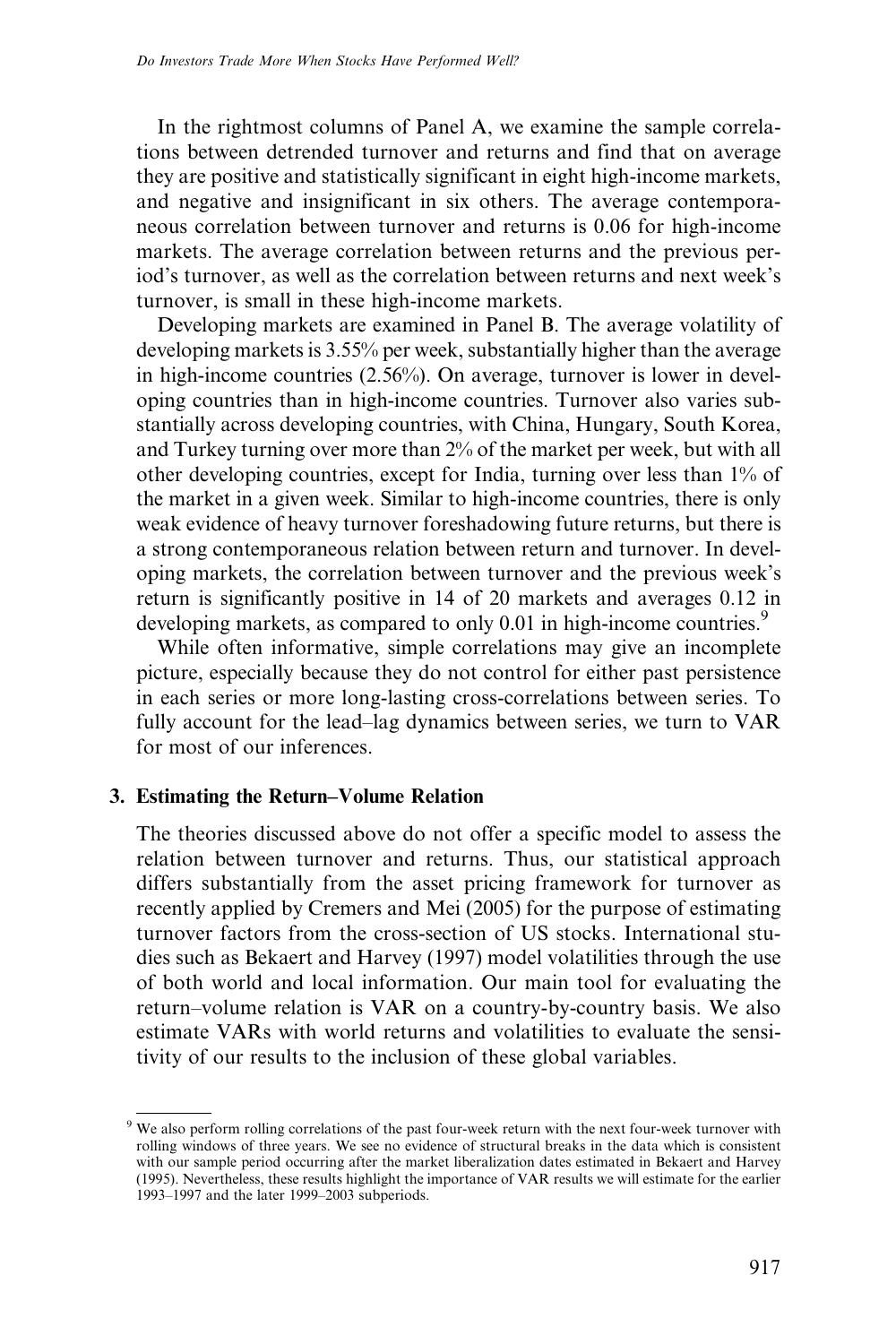# 3.1 Impulse response estimation

We estimate impulse response functions (IRFs) where the lag one effect measures the relation between a 1 SD shock to returns and next period's turnover. The responses are also expressed in standard deviation units to facilitate interpretation. Typically, to accommodate the contemporaneous correlations among shocks to the different variables in the VAR, the shocks are orthogonalized in the calculation of the IRF. This procedure, however, has two important drawbacks, as argued by Koop, Pesaran, and Potter (1996) and by Pesaran and Shin (1998). First, because it imposes the restriction that contemporaneous shocks are uncorrelated, it can give misleading estimates of the effect of shocks if these are actually correlated. Second, it does not produce a unique IRF, as the IRF depends on the ordering of the variables in the VAR. Instead, the generalized impulse response (GIR) analysis proposed by Koop et al. (1996) lets the data decide the correlation structure for innovations across variables and makes the inferences independent of the order in which the researcher places the variables in the VAR. In our case, this is especially important, as an orthogonalized IRF on weekly data with turnover ordered before returns could miss intraweekly relationships between past returns and current turnover. Therefore, we choose to conduct a GIR analysis. It is important to notice that in such a framework, the lag one effect includes any contemporaneous correlation between shocks to returns and shocks to turnover. We later use a VAR analysis of daily data to examine  $intraweek$  relationships.<sup>10</sup>

# 3.2 Bivariate VAR

We first examine turnover and past returns without controlling for volatility effects. The cumulative impulse response of turnover to volume shocks is typically extremely similar at ten and twenty weeks.<sup>11</sup> Thus, in Figure 1 we display the response of turnover to return shocks at lags one, five, and ten from the IRFs. Insignificant bars are striped. Figure 1 shows that turnover is related to past returns in many markets. The lag one relation between turnover and returns is positive and significant in 25 of

<sup>&</sup>lt;sup>10</sup> Because the return–turnover relation can vary substantially across markets, we use the Hannan-Quinn Information Criterion (HQC) to select the optimal lag length for the VAR within each country. The selected lag is usually between two and five. Interestingly, this lag length roughly corresponds to the fourweek period of information delay found by Hou and Moskowitz (2005) when regressing US individual stock returns on past market returns.

<sup>&</sup>lt;sup>11</sup> Even though we do not observe a reversal in volume, it is possible that the impact of returns on volume switches signs at longer horizons, reversing the shorter-term effects. Given the use of an unrestricted VAR, weekly data and detrended turnover (which forces the response to approach zero), our structure is not designed for capturing reversals over longer periods. In their US analysis of monthly data over 1962– 2002, Statman, Thorley, and Vorkink (2006) find that the cumulative effects of shocks dissipate after eight months. Our analysis shows that most of the return–volume effect occurs in the first five weeks. Using monthly data and moving to longer horizons would lump together contemporaneous and lagged effects.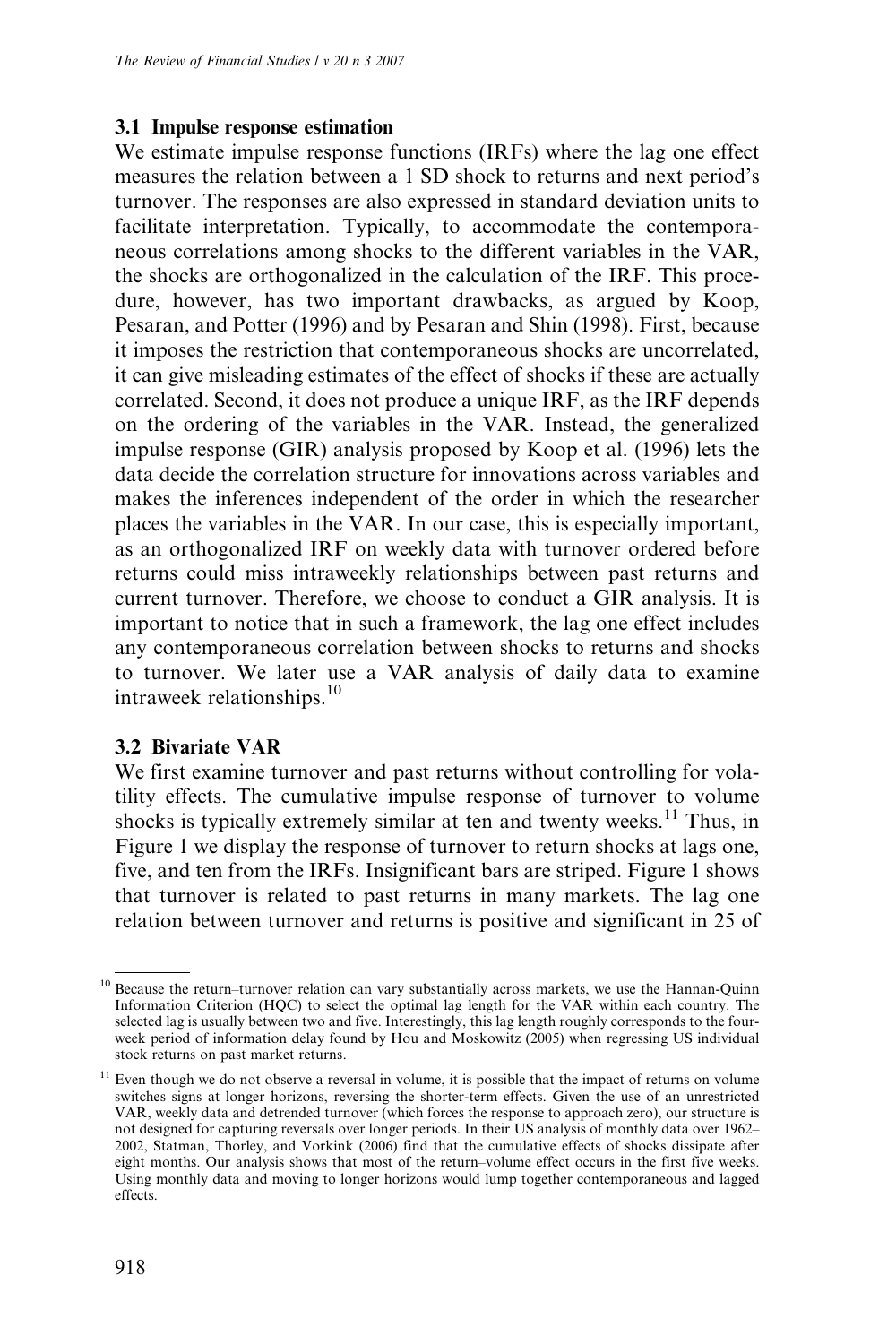■Lag 1 

#### Figure 1

#### Impulse response functions from bivariate vector autoregressions (VARs)

Weekly returns and detrended turnover data from January 2, 1993 to June 30, 2003 are used to estimate country-by-country bivariate VARs of detrended turnover and returns. The figure reports the generalized impulse response function (GIRF) of turnover to <sup>a</sup> 1 SD shock to returns at lags one, five, and 10 weeks in each country. All responses are standardized by the estimated residual standard deviation. Turnover is total traded value <sup>n</sup> <sup>a</sup> given week scaled by the week's total market capitalization. Turnover is detrended by first taking its natural log and then subtracting <sup>a</sup> 20-week moving average. Insignificant bars are striped. Significance is assessed by constructing 95% confidence intervals through Monte Carlo simulation. High-income countries are in alphabetical order on the left side of the graph and developing countries are on the right.

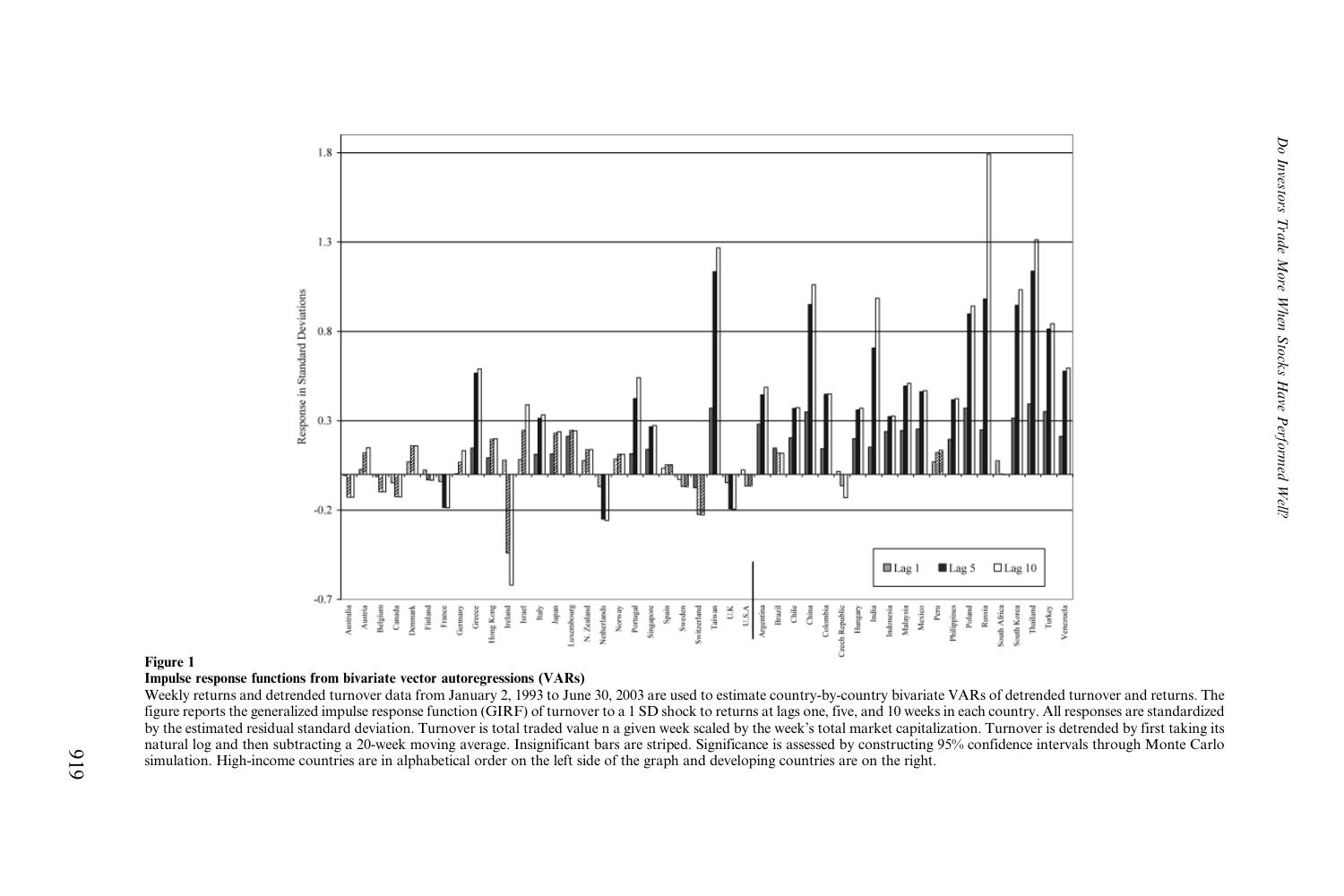46 markets and significantly negative in only one market. Additionally, the cumulative response generally increases over time. After ten weeks, a positive return shock is accompanied by an increase in turnover in 34 (significant in 31) markets and a decrease in turnover in 12 markets (significantly negative in only 8). On average, a positive 1 SD shock to returns is followed by a 0.32 standard deviation increase in turnover after 10 weeks. These summary statistics for Figure 1 are found in Panel A of Table 2.

However, there are generally large differences in the relation between turnover and returns in high-income countries relative to developing countries. In high-income countries, a 1 SD shock to returns is followed by a 0.11 SD increase in turnover after 10 weeks. At the same frequency in developing nations, a 0.60 increase in turnover follows a 1 SD shock to returns. Comparing these results to others in the literature is difficult because of the differing measurement intervals, time periods, methodologies, US focus, and estimation on individual securities. The closest paper in terms of methodology is Statman, Thorley, and Vorkink (2006). They estimate a monthly bivariate VAR at the market level using NYSE/ AMEX detrended volume and return data from 1962 to 2002 and find that a 1 SD shock to market returns leads to a significant 3% increase in next month's turnover. Our results in Figure1 show a small negative relation. We will later show that we also find a stronger positive US relation if we focus on an earlier time period which is consistent with the diminishing effects of past returns that they find in the United States.12 In sum, the relation between past returns and turnover is positive and significant in many countries, but its magnitude varies widely.

# 3.3 Controlling for volatility

As discussed in the introduction, it is well known that turnover is positively related to volatility. Without controlling for volatility, the impact of returns on turnover may be counterbalanced by these volatility effects, leading to a weaker overall response to return shocks. Although more ambiguous in terms of direction, there is also considerable evidence that market volatility and returns are correlated. To control for these effects, we estimate VARs with turnover, returns, and EGARCH volatility.<sup>13</sup> Figure 2 presents IRFs measuring the effect of a 1 SD shock to

<sup>&</sup>lt;sup>12</sup> In individual firm regressions, they find that individual firm turnover is positively related to past market returns in a 1993–2002 subperiod but that the magnitude of this effect is much smaller than in earlier subperiods. They find that the relation between turnover and individual stock returns is positive in earlier years of the sample but negative in the 1993–2002 period.

<sup>&</sup>lt;sup>13</sup> We check for the adequacy of the VAR specification by conducting tests for whiteness of the residuals. Specifically, following Lutkepohl (1991), we run a Portmanteau test for the overall significance of residual autocorrelation. The null hypothesis that residual autocorrelations are zero up to five lags is rejected only in a few instances (as it should be expected if the test has good size properties) and confirms that most, if not all, of the dependencies are captured by the VAR.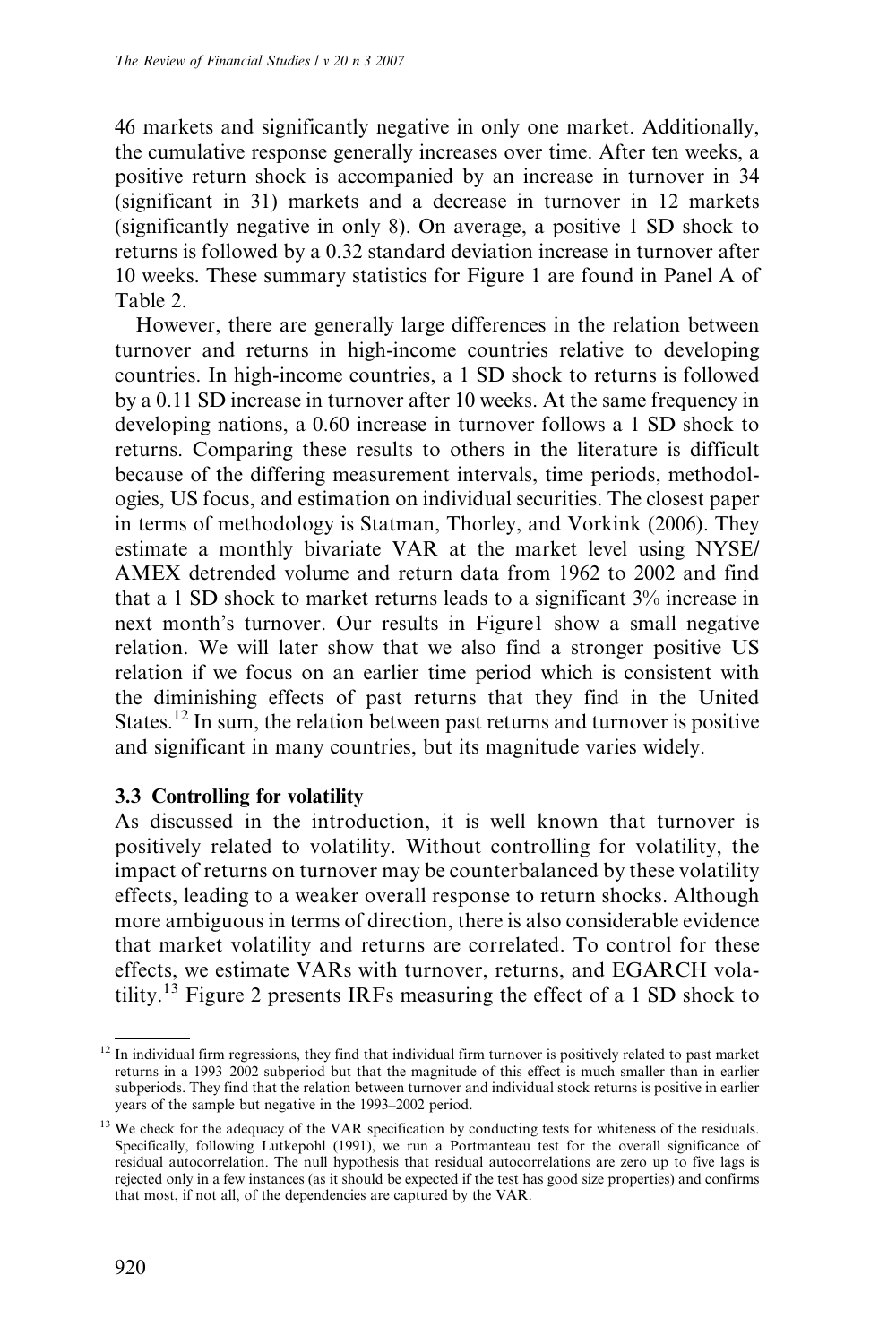#### Table 2Summary statistics of impulse response functions

|                                                                                                                                                | High income |         |      |    |     |              |           |      | Developing |      |          |     |          |         |      | All countries |      |    |    |          |           |
|------------------------------------------------------------------------------------------------------------------------------------------------|-------------|---------|------|----|-----|--------------|-----------|------|------------|------|----------|-----|----------|---------|------|---------------|------|----|----|----------|-----------|
| <b>IRF</b>                                                                                                                                     | μ           | Med     | σ    |    |     | $(*)$        | $+$ $(*)$ | u    | Med        | ᡴ    |          |     |          | $+$ (*) | u    | Med           | σ    |    |    |          | $+$ $(*)$ |
| Panel A: bivariate VAR: local currency returns and detrended turnover                                                                          |             |         |      |    |     |              |           |      |            |      |          |     |          |         |      |               |      |    |    |          |           |
| Lag 1                                                                                                                                          | 0.06        | 0.05    | 0.10 | 6  | 20  |              | 8         | 0.22 | 0.23       | 0.10 |          | 20  | 0        | 17      | 0.13 | 0.11          | 0.13 |    | 40 |          | 25        |
| Lag 5                                                                                                                                          | 0.09        | 0.09    | 0.31 | 11 | 15  | 3            | 5         | 0.53 | 0.46       | 0.35 |          | 19  | $\Omega$ | 16      | 0.28 | 0.24          | 0.39 | 12 | 34 | 3        | 21        |
| Lag10                                                                                                                                          | 0.11        | 0.12    | 0.36 | 11 | 15  | 7            | 14        | 0.60 | 0.48       | 0.47 |          | 19  |          | 17      | 0.32 | 0.24          | 0.48 | 12 | 34 | 8        | 31        |
| Panel B: trivariate VAR: local currency returns, EGARCH volatility, and detrended turnover                                                     |             |         |      |    |     |              |           |      |            |      |          |     |          |         |      |               |      |    |    |          |           |
| Lag 1                                                                                                                                          | 0.09        | 0.08    | 0.10 |    | 22  | $\mathbf{0}$ | 13        | 0.26 | 0.26       | 0.11 |          | 20  | 0        | 18      | 0.17 | 0.15          | 0.13 |    | 42 | 0        | 31        |
| Lag 5                                                                                                                                          | 0.18        | 0.15    | 0.33 | 9  | 17  | $\theta$     | 8         | 0.60 | 0.56       | 0.36 |          | 19  | $\theta$ | 16      | 0.36 | 0.32          | 0.40 | 10 | 36 | $\Omega$ | 24        |
| Lag10                                                                                                                                          | 0.26        | 0.19    | 0.41 | 8  | 18  | $\Omega$     | 8         | 0.72 | 0.64       | 0.46 |          | 19  | $\Omega$ | 16      | 0.46 | 0.40          | 0.48 | 9  | 37 | $\Omega$ | 24        |
| Panel C: trivariate VAR: returns, squared residual volatility, detrended turnover; returns, EGARCH volatility, non-detrended turnover (lag 10) |             |         |      |    |     |              |           |      |            |      |          |     |          |         |      |               |      |    |    |          |           |
| Squared residuals,<br>detrended turnover                                                                                                       | 0.22        | 0.22    | 0.49 | 9  | -17 | $\theta$     | 8         | 0.61 | 0.56       | 0.39 |          | 19  | 0        | 16      | 0.39 | 0.34          | 0.48 | 10 | 36 | $\Omega$ | 24        |
| EGARCH,<br>non-detrended turnover                                                                                                              | 0.12        | $-0.02$ | 0.81 | 12 | 14  | 6            | 4         | 0.87 | 0.78       | 0.57 | $\Omega$ | 20  | $\Omega$ | 11      | 0.45 | 0.34          | 0.80 | 12 | 34 | 6        | 15        |
| Panel D: trivariate VAR (\$ returns); quadrivariate VAR (local returns with currency returns)                                                  |             |         |      |    |     |              |           |      |            |      |          |     |          |         |      |               |      |    |    |          |           |
| 3-variable VAR: lag 10                                                                                                                         | 0.22        | 0.16    | 0.41 |    |     | 0            |           | 0.69 | 0.60       | 0.47 |          | 19  | $\theta$ | 16      | 0.43 | 0.37          | 0.49 |    | 36 | 0        | 23        |
| 4-variable VAR: lag 10                                                                                                                         | 0.19        | 0.07    | 0.42 | 9  | 17  | $\Omega$     | 6         | 0.62 | 0.51       | 0.48 |          | 19  | $\theta$ | 14      | 0.38 | 0.28          | 0.49 | 9  | 36 | $\theta$ | 20        |
| Panel E: local effects after global controls—five-variable VAR; lagged world return and volatility as exogenous variables                      |             |         |      |    |     |              |           |      |            |      |          |     |          |         |      |               |      |    |    |          |           |
| Lag10                                                                                                                                          | 0.16        | 0.08    | 0.48 | 10 | 16  | 2            | 5         | 0.53 | 0.41       | 0.42 |          | -19 | 0        | 12      | 0.32 | 0.27          | 0.49 | 11 | 35 | 2        | 17        |
| Panel F: subperiods – trivariate VAR: local returns, EGARCH volatility, and detrended turnover (lag 10)                                        |             |         |      |    |     |              |           |      |            |      |          |     |          |         |      |               |      |    |    |          |           |
| 1993-1997                                                                                                                                      | 0.58        | 0.55    | 0.39 |    | 26  | $\Omega$     | 16        | 0.61 | 0.52       | 0.53 |          | 19  | $\Omega$ | 13      | 0.59 | 0.53          | 0.45 |    | 45 | 0        | 29        |
| 1999-2003                                                                                                                                      | 0.12        | 0.06    | 0.47 | 10 | 16  |              | 4         | 0.72 | 0.69       | 0.40 | $\Omega$ | 20  | $\Omega$ | 17      | 0.38 | 0.39          | 0.53 | 10 | 36 |          | 21        |

The Vector autoregressions (VARs) use weekly returns and turnover data from January 2, 1993 to June 30, 2003 and include combinations of turnover, equity returns, volatility, and currency returns. For each country-level VAR, we compute the generalized impulse response function (GIRF) of turnover to <sup>a</sup> 1 SD shock to returns at various lags. Turnover is total traded value in <sup>a</sup> given week scaled by the week's total market capitalization. Detrended turnover is computed by first taking turnover's natural log and then subtracting a 20-week moving average. EGARCH volatility estimates are from an EGARCH (1,1) specification fit to daily index returns, and these daily estimated volatilities are cumulated into weekly volatilities. Squared residuals volatility is computed by squaring the residuals of an AR (1) model fitted to the return series. In Panel D, the response measured in the trivariate VAR is that to the past local market dollar return; whereas the four-variable VAR is in local currency but includes the change in the local market rate with the dollar. In Panel E, a specification with local dollar returns, volatility, and turnover also includes a world market return and world market volatility as exogenous variables. In Panel F, the VAR in Panel B is estimated for two subperiods: pre-crises, January 2, 1993 to June 30, 1997 and post-crises, January 1, 1999 to June 30, 2003. The table reports the mean  $(\mu)$ , median (Med), and standard deviation (o) of the responses for high-income, developing, and all countries. We also report the number of positive  $(+)$ , negative (–), significantly positive  $[+ (*)]$ , and significantly negative  $[- (*)$  responses.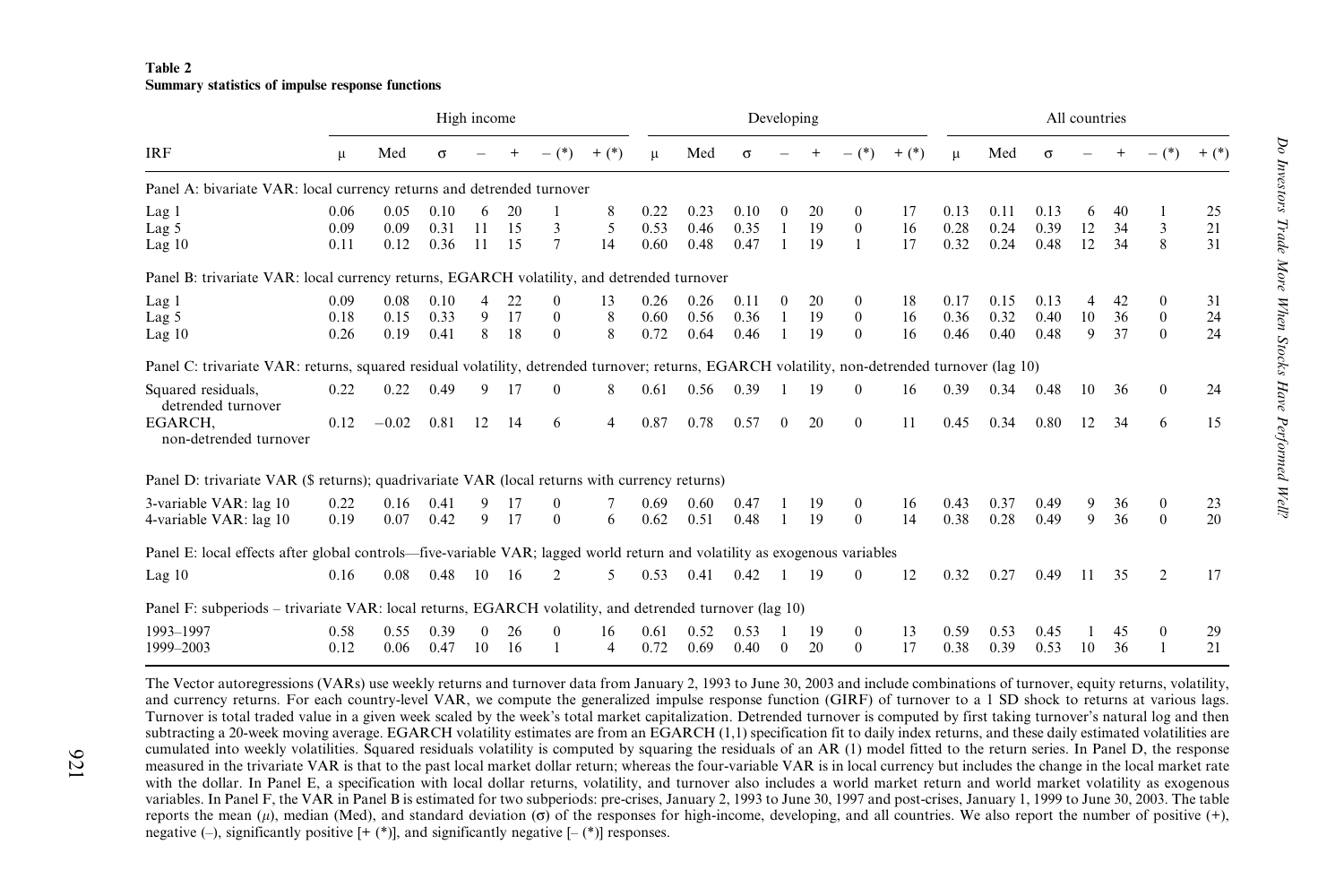

#### Figure 2

#### Impulse response functions from trivariate vector autoregressions (VARs)

The within-country trivariate vector autoregressions of detrended turnover, returns, and volatility use weekly returns and detrended turnover data from January 2, 1993 to June 30, 2003. The figure reports the generalized impulse response function (GIRF) of turnover to <sup>a</sup> 1 SD shock to returns at lags 1, 5, and 10 weeks in each country. All responses are standardized by the estimated residual standard deviation. Turnover is total traded value in <sup>a</sup> given week scaled by the week's total market capitalization. It is detrended by first taking its natural log and then subtracting <sup>a</sup> 20-week moving average. Volatility estimates are from an EGARC (1,1) specification fit to daily index returns, and these daily estimated volatilities are cumulated into weekly volatilities. Insignificant bars are striped. Significance is assessed by constructing 95% confidence intervals through Monte Carlo simulation. High-income countries are on the left side of the graph and developing countries are on the right side.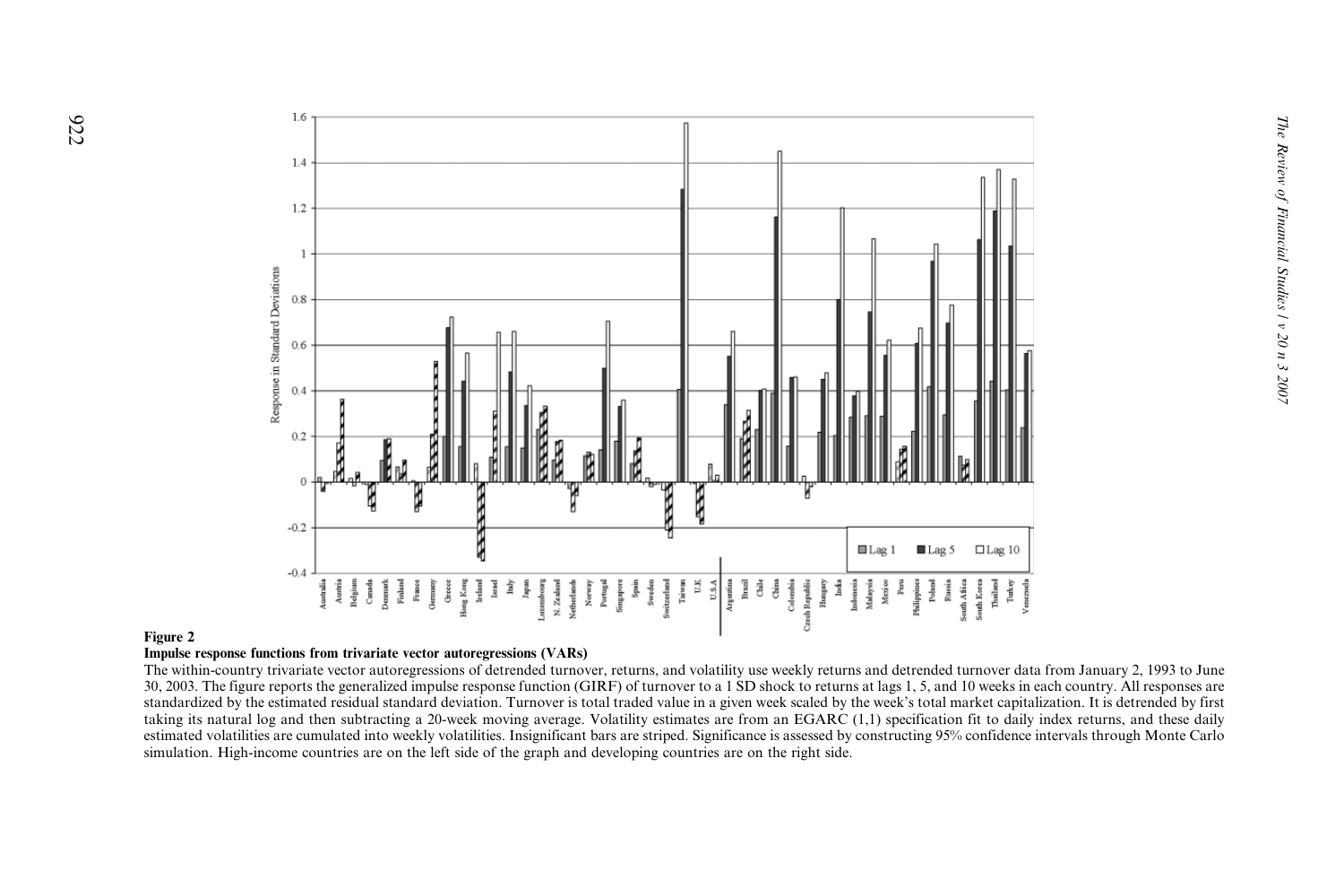returns on volume from this system. Summary statistics from Figure 2 are presented in Panel B of Table 2 and can be compared to Figure 1's summary statistics in Panel A. The patterns across countries are generally similar to those observed in Figure 1, except that the relation between past returns and turnover is even larger and more positive than those observed without controlling for volatility. Averaged across all countries, a 1 SD positive shock to returns is associated with a 0.17 SD increase in next week's volume, a 0.36 SD increase in volume after five weeks, and a 0.46 SD increase in volume after 10 weeks. Positive return shocks are followed by an increase in turnover in 37 markets and significantly so in 24 markets (after 10 weeks).

In high-income countries, the 10-week response of turnover to returns is significant in only 8 of 26 markets, whereas the relation is significantly positive in 16 of 20 developing countries. In high-income markets a 1 SD shock to returns leads to a 0.26 SD increase in turnover after 10 weeks, but in developing markets, the effect is nearly three times as large (0.72).

The magnitude of the return–turnover relation varies significantly across countries even within the high-income country and developing country categories. In Taiwan, China, India, Malaysia, Poland, South Korea, Thailand, and Turkey, a 1 SD increase in weekly returns is followed by a remarkably large increase in turnover (bigger than 1 SD) after 10 weeks. Though Japan and the United States were at one time similar in market capitalization, they have very different return–turnover relations. The 10-week response of turnover to returns is 0.42 in Japan but only 0.03 in the United States. In the high-income markets of Australia, Canada, France, Ireland, the Netherlands, Sweden, Switzerland, and the United Kingdom, there is an insignificant negative relation between turnover and returns, but significantly positive relations are found in Greece, Hong Kong, Italy, Japan, Portugal, Singapore, and Taiwan. This evidence shows that taking into account the volatility– volume relation generally strengthens the return–volume relation.

# 3.4 Sensitivity to volatility measures, detrending methods, the role of currency, and global information

To examine the sensitivity of our results to our volume detrending method and our approach to estimate volatility, we first measure volatility by using daily data to fit an autoregressive model for returns. We then cumulate the squared daily residuals from this model into weekly volatility measures and again estimate a trivariate VAR with squared residual volatility, detrended turnover, and returns. We also estimate a model where turnover is not detrended, with EGARCH (1,1) volatility and returns. Panel C of Table 2 summarizes that these modifications lead to little change in our main results. For developing markets, the average response of turnover to returns after 10 weeks is 0.61 using squared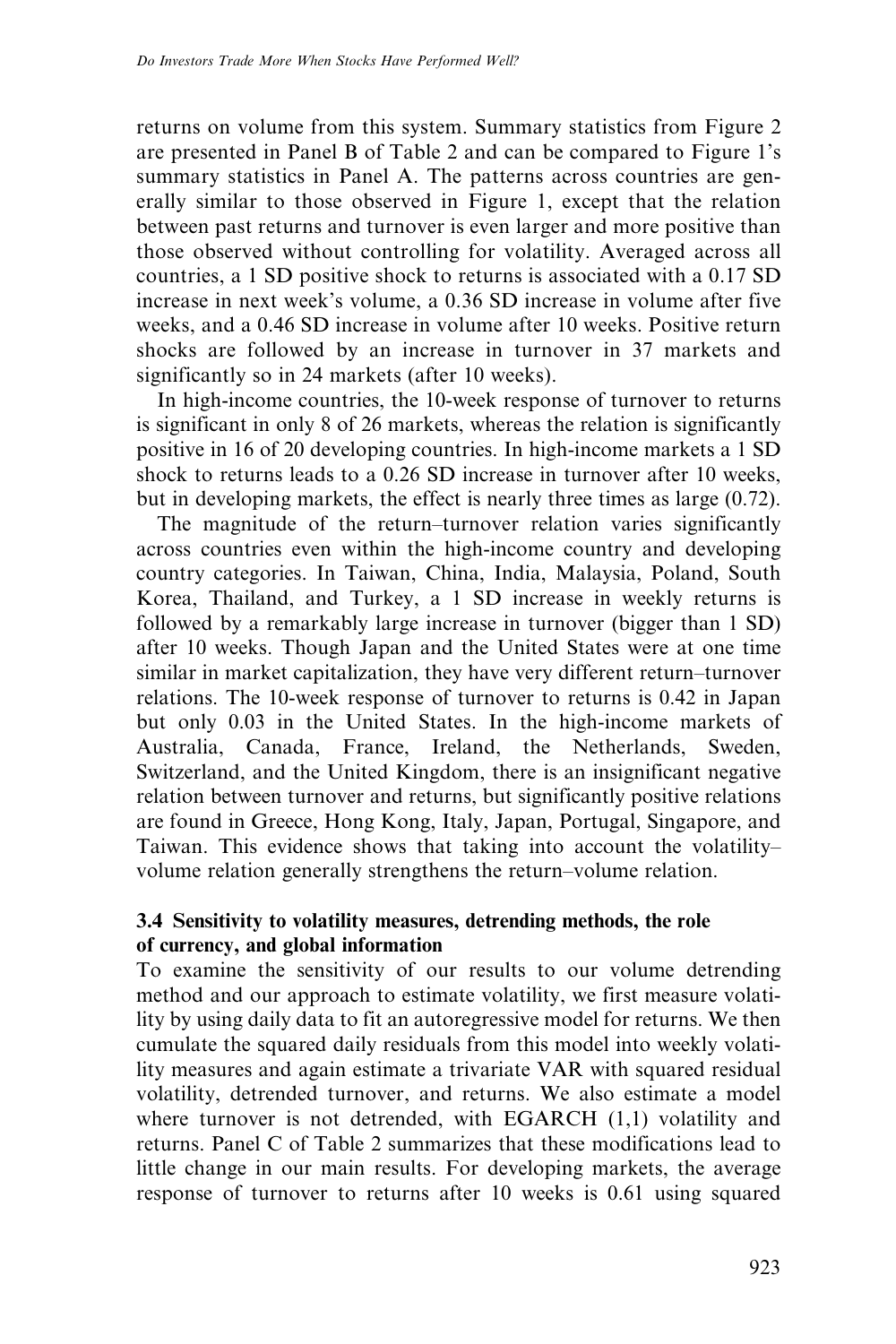residuals and 0.87 using raw turnover, as compared to 0.72 in our base case.<sup>14</sup> We also estimated our baseline trivariate VAR excluding or winsorizing all values in the highest and lowest percentiles and obtained extremely similar results.

The returns used in our current analysis are all in local currency. Turnover is invariant to the numeraire currency because the currency conversion affects both the value of trade shares and the market capitalization. The response of turnover to returns may be linked to currency movements embedded in the local stock market return. We investigate this in two ways. First, we estimate our main trivariate VAR system using dollar denominated returns and volatilities computed from these dollar returns. As summarized in Panel D of Table 2, the average response of turnover to dollar returns after 10 weeks is 0.22 in high-income countries and 0.69 in developing countries. Second, we also estimate a VAR with the dollar cross-rate currency return in addition to turnover, the local return, and volatility. The average response of turnover to dollar returns after 10 weeks is 0.19 in high-income countries and 0.62 in developing countries.<sup>15</sup>

Another possibility is that the return–volume relation is driven by world returns. This seems unlikely because the effects are higher in emerging markets where correlations with world returns are low. Nevertheless, Panel E examines the same dollar return specification as the first regression in Panel D except that both lagged world dollar returns and lagged EGARCH (1,1) world volatilities are also included in the VAR and treated as exogenous variables. Panel E summarizes the response of turnover to local market dollar returns. Overall, the average response after 10 weeks is 0.16 in high-income countries and 0.53 in developing countries. Even though the responses in the developing markets are slightly lower than the 0.72 in our base case, the patterns are similar across countries, and the responses are still positive for 19 out of 20 developing countries. We also estimate VARs with regional measures of lagged returns and volatility and find extremely similar results to the ones with the global controls. Overall, the method of calculating volatility or turnover, controlling for the currency of denomination, and controlling for world or regional returns and volatility does not materially affect the return– turnover relation.

<sup>&</sup>lt;sup>14</sup> In unreported results, we use specifications with GARCH (1,1) volatility or absolute residual volatility and detrended volume using a linear or quadratic trend. We also estimate a specification similar to Hiemstra and Jones (1994) where volatility is controlled for by standardizing the returns by EGARCH filtered volatility. Here, we use a bivariate VAR with the standardized returns and volatility. In all cases, the results are very similar to our main results (in Panel B of Table 2).

<sup>&</sup>lt;sup>15</sup> In unreported analysis, we find that turnover is consistently insignificantly related to past currency movements.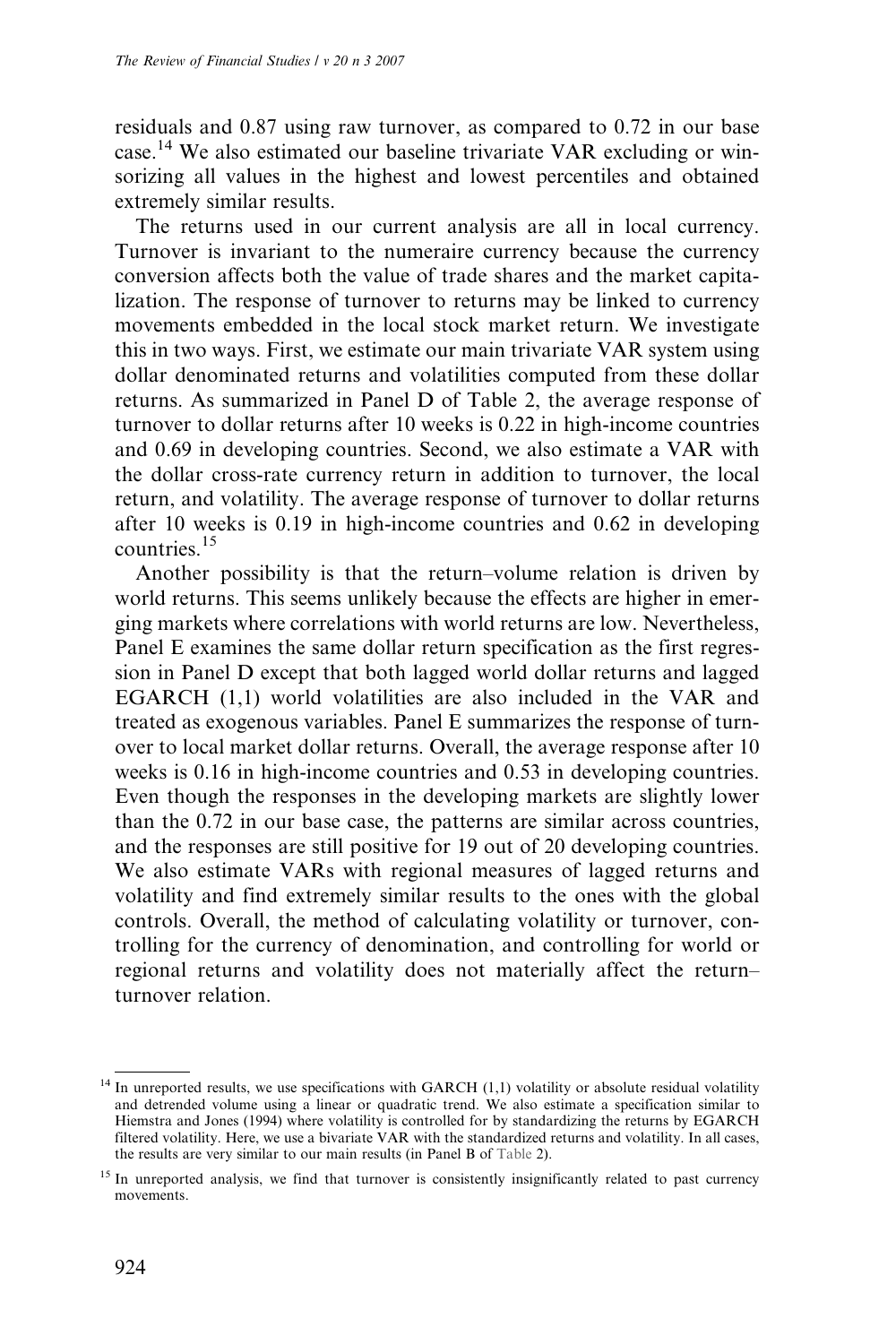# 3.5 Subperiod results

One potential explanation for the large differences between high-income and developing countries is that many developing countries suffered severe crises during our sample period. To examine whether our findings are driven by the Asian and/or Russian crises, we divide our sample into two periods, one from January 1993 to June 1997 and the other, post crises, from January 1999 to June 2003. Figure 3 demonstrates that the previously observed regularities are remarkably robust in both periods in developing markets but much less in high-income countries in the later subperiod. In all but two developing markets, the relation is positive in both subperiods. In the high-income markets, the return–turnover relation is positive and significant in 16 of 26 markets in the 1993 to 1997 period but significantly positive in only four markets in the second subperiod. The average 10-week response of turnover to returns (shown in Panel F of Table 2) in high-income markets is large (0.58) in the first subperiod but closer to zero (0.12) in the second subperiod. For markets in developing economies the effect increases slightly from the first (0.61) to the second (0.72) subperiod.

To further examine potential time-variation in the return–volume relation, we also estimate our weekly VARs over rolling four-year windows beginning in January 1993 and update every year, so that the last window covers the 2000–2003 period. In a number of high-income countries, the relation dissipates slowly across years while the relation is persistently positive over time in most developing countries. These results (not reported in a table) further reinforce our findings from the two subperiods suggesting that high-income countries tend to exhibit a decreasing return–volume effect over time and that developing countries responses are large, positive, and quite similar in magnitudes over different time spans.

# 4. Why does Turnover Follow Returns?

Table 3 summarizes the empirical implications of the various theoretical arguments discussed in Section 1. These arguments make sharp predictions concerning the cross-sectional variation in the return–volume relation. Nevertheless, the theories that underlie these predictions are not mutually exclusive. According to these cross-sectional predictions, the return–volume relation should be more pronounced in countries with less transparency, short-sale restrictions, an underdeveloped financial system, more uncertainty, concentrated returns, and with more momentum profits. Four of the theories predict that the relation should be stronger among individual investors but only the momentum trading explanation predicts that institutional investors will drive the relation. Overconfidence theories predict that the return–volume relation should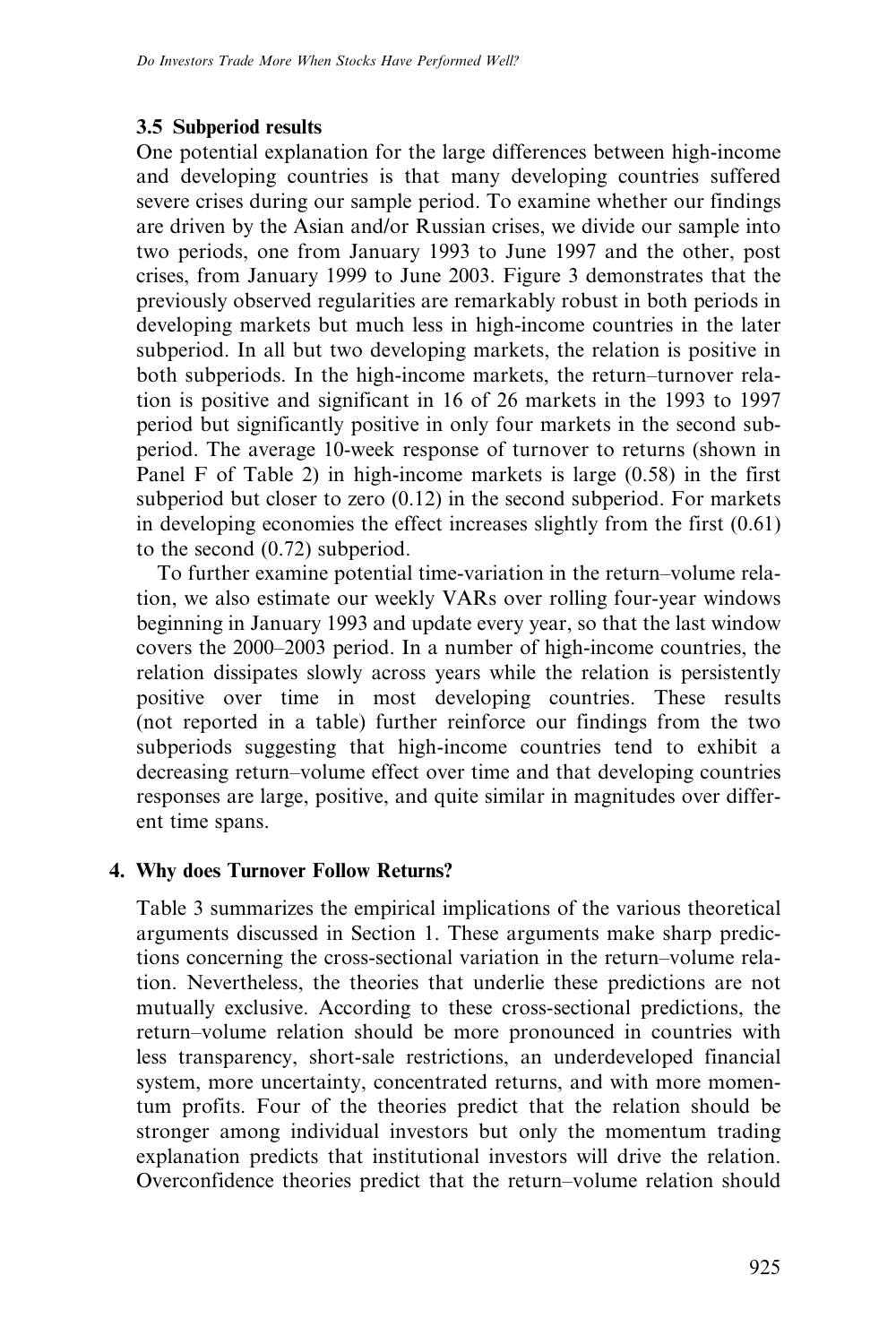

#### Figure 3

#### Subperiods 1993–1997 and 1999–2003

Weekly return and detrended turnover data are used to estimate trivariate vector autoregressions (TVARs) of detrended turnover, returns, and volatility. The figure reports the GIRF of turnover to a 1 SD shock to returns at lag 10 weeks in each country for two subperiods: January 2, 1993–June 30, 1997 (pre-crises) and January 1, 1999–June 30, 2003 (post-crises). All responses are standardized by the estimated residual standard deviation. Turnover is total traded value in <sup>a</sup> given week scaled by the week's total market capitalization. Turnover is detrended by first taking its natural log and then subtracting a 20-week moving average. Volatility estimates are from an EGARCH (1,1) specification fit to daily index returns, and these daily estimated volatilities are cumulated into weekly volatilities. Insignificant bars are striped. Significance is assessed by constructing 95% confidence intervals through Monte Carlo simulation. High-income countries are on the left side of the graph and developing countries are on the right.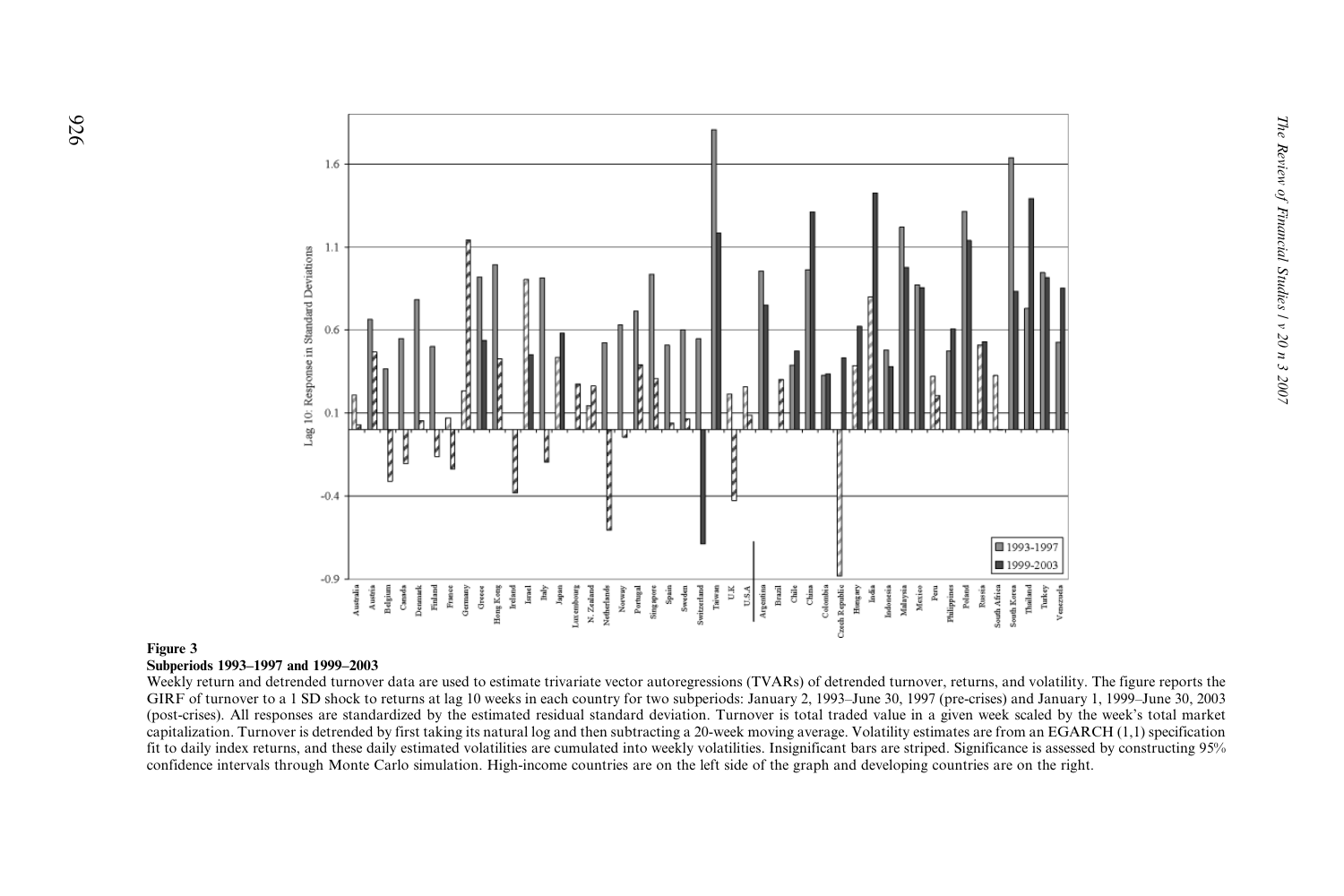#### Table 3Testable implications of hypotheses that predict <sup>a</sup> positive return–turnover relation

| Theory                                                   | Cross country                                                        | Investor types                                              | Time series                                                                               | Asymmetries                                                                 | Daily<br>frequency |
|----------------------------------------------------------|----------------------------------------------------------------------|-------------------------------------------------------------|-------------------------------------------------------------------------------------------|-----------------------------------------------------------------------------|--------------------|
| Informed trading<br>and short-sale<br>constraints        | Stronger in more opaque<br>countries with short-sale<br>restrictions |                                                             | Weakens as disclosure<br>and efficiency increase                                          | With short-sale restrictions.<br>less trading following<br>negative returns | Yes                |
| Uninformed<br>investors and<br>short-sale<br>constraints | Stronger in more opaque<br>countries with short-sale<br>restrictions | Stronger for individual investors                           | Weakens as disclosure<br>and efficiency increase                                          | With short-sale restrictions.<br>less trading following<br>negative returns | Yes                |
| Liquidity                                                | Stronger in markets with<br>weak financial<br>intermediaries         |                                                             | Decreasing to the extent<br>that liquidity constraints<br>are decreasing                  | Driven by negative returns                                                  | Yes                |
| Participation                                            | Stronger in markets with<br>more uncertainty,<br>less information    | Stronger for individual investors                           | Decreasing through time<br>as more investors participate                                  | Symmetric                                                                   | No.                |
| Overconfidence                                           | Stronger in markets with<br>concentrated returns                     | Stronger for individual investors                           | Weakens following long<br>periods of high returns like<br>the 1990s for developed markets | Possible                                                                    | Possible           |
| Disposition                                              | Stronger in markets with<br>concentrated returns                     | Stronger for individual investors                           |                                                                                           | Possible                                                                    | Possible           |
| Momentum                                                 | Stronger in markets with<br>larger momentum profits                  | Stronger for foreign or<br>domestic institutional investors |                                                                                           | With short-sale restrictions.<br>less trading following<br>negative returns | Possible           |

Testable implications of the hypotheses are divided into those explanations predicting differences in the return-turnover relation across countries, across investor types<br>(individual, institutional, or foreign), across tim within the week or at the daily frequency.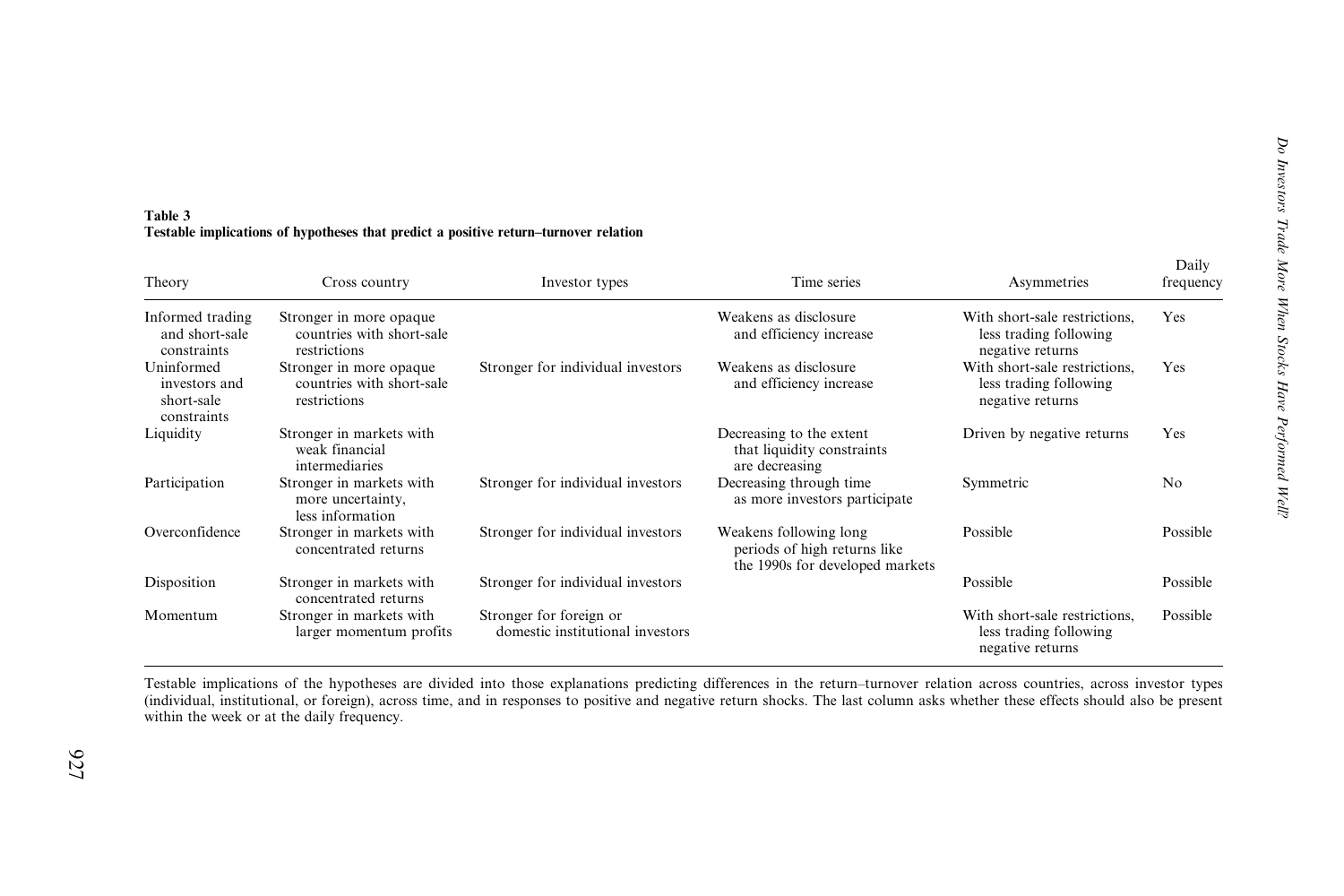be higher in periods and economies where positive returns build confidence. Once investors are highly overconfident, negative (or positive) returns over a week are unlikely to decrease (or increase) overconfidence and to affect the volume of trading. It follows that overconfidence theories predict a strong return–volume relation in economies that have experienced poor stock market performance, so that we would not expect a strong return–volume relation in developed economies that performed well in the 1990s. The participation explanation predicts that the relation should become less pronounced as transaction and information costs fall over time (and, hence, weaker in the 1990s). In terms of asymmetries, the explanations that rely on short-sale costs and liquidity imply that the relation is driven by trading volume drying up following periods of negative returns. The participation theories call for a symmetric relation.

# 4.1 Proxies for the determinants of the return–volume relation

We now examine the predictions on how the relation should vary across countries. We first describe the proxies we use for each theory summarized in Table 3.

4.1.1 Informed trading and short-sale constraints. The prediction is that there should be a stronger return–volume relation in more opaque countries with short-sale restrictions. Disclosure forces information to be incorporated in prices quickly. To measure disclosure, we use the disclosure index of La Porta, Lopez-de-Silanes, and Shleifer (2006). We also use the number of analysts, the precision of analyst forecasts, and dispersion of analyst forecasts from Chang, Khanna, and Palepu (2000). More risk makes informed investors more cautious and reduces the speed with which information is incorporated into prices. Our proxies for risk are a country risk index, an index of political risk, the volatility of GDP growth, and the volatility of the market's return. Finally, we proxy for short-sale costs with the short-sales dummy variable of Bris, Goetzmann, and Zhu (2006) that takes a value of 1 when short sales are both allowed and practiced and 0 otherwise.<sup>16</sup>

4.1.2 Uninformed investors and short-sale constraints. The predictions of this theory are similar to the predictions of the theory that focuses on informed investors. This theory focuses on the use of past returns for uninformed investors. Uninformed investors can use correlated variables to extract more information from past returns. This means that we would

<sup>&</sup>lt;sup>16</sup> Chen, Hong, and Stein (2001) found strong evidence for individual securities, and some evidence at the US market level, that high past volume (a proxy for differences in opinion) is related to more negative skewness. We investigate the role of skewness in explaining the return–volume relation, but we find that the relation between volume and past returns is not related to a measure of market-level negative skewness.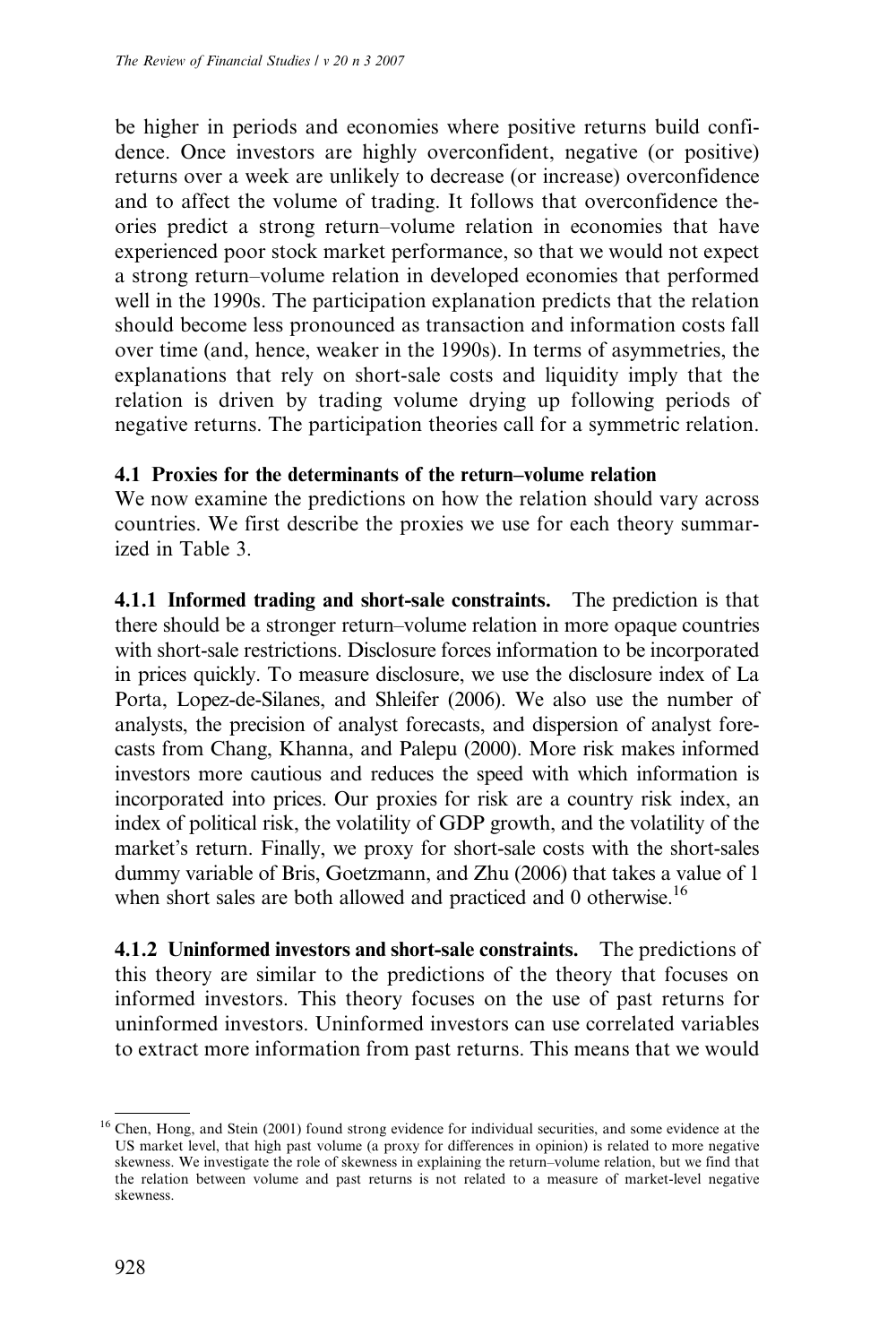expect the return–volume relation to fall as the correlation between local and world returns increases.

4.1.3 Liquidity. We expect the liquidity effect to be stronger in poorer countries and countries that are less financially developed. Our proxy for economic development is the log of GDP per capita. Our proxies for financial development are a country's market capitalization to GDP and turnover. We also use direct trading costs measures for liquidity: transaction costs and relative minimum tick-size proxies from Swan and Westerholm (2005).

4.1.4 Participation. Participation models rely on a group of sidelined investors who do not trade due to costs of participation (like information and trading costs) but who will be induced to trade following high past returns. The effects of past returns on volume should be stronger in markets where there are high costs of participation and many individuals with means to invest that do not (i.e., sidelined investors). We expect investors to view participation to be less advantageous (or, more costly) in countries with markets that are less informationally efficient and that give the appearance of being rigged by connected individuals. Morck, Yeung, and Yu (2000) propose the market-model  $R^2$  as a proxy for market efficiency where higher  $R^2$  is associated with lower informational efficiency. The level of corruption in a country can proxy for the fairness of the markets. An important possibility is that in countries with poor investor protection adverse shocks drive investors away from the markets because they are associated with an increase in agency problems and investor expropriation. Consistent with this view, Johnson et al. (2000) argue that managers in countries with poor investor protection used the Asian crisis as an opportunity for expropriation. The implication for our analysis is that if in countries with poor investor protection negative returns increase the probability that investors are being taken advantage of, poor prior returns may deter investors from trading in equities. Additionally, we also use the ability to engage in insider trading without being prosecuted as a proxy for poor investor protection in the trading process. In particular, we use the dummy variable of Bhattacharya and Daouk (2002) that takes a value of 1 in countries where insider trading is actually prosecuted.

**4.1.5 Overconfidence.** Overconfidence theories imply high volume when investors are overconfident. As investors acquire overconfidence, positive returns are associated with an increase in volume. Hence, we expect the return–volume relation to be strong when markets have been performing poorly. Following a period of spectacular performance, we would expect poor returns for a short period of time to have no impact on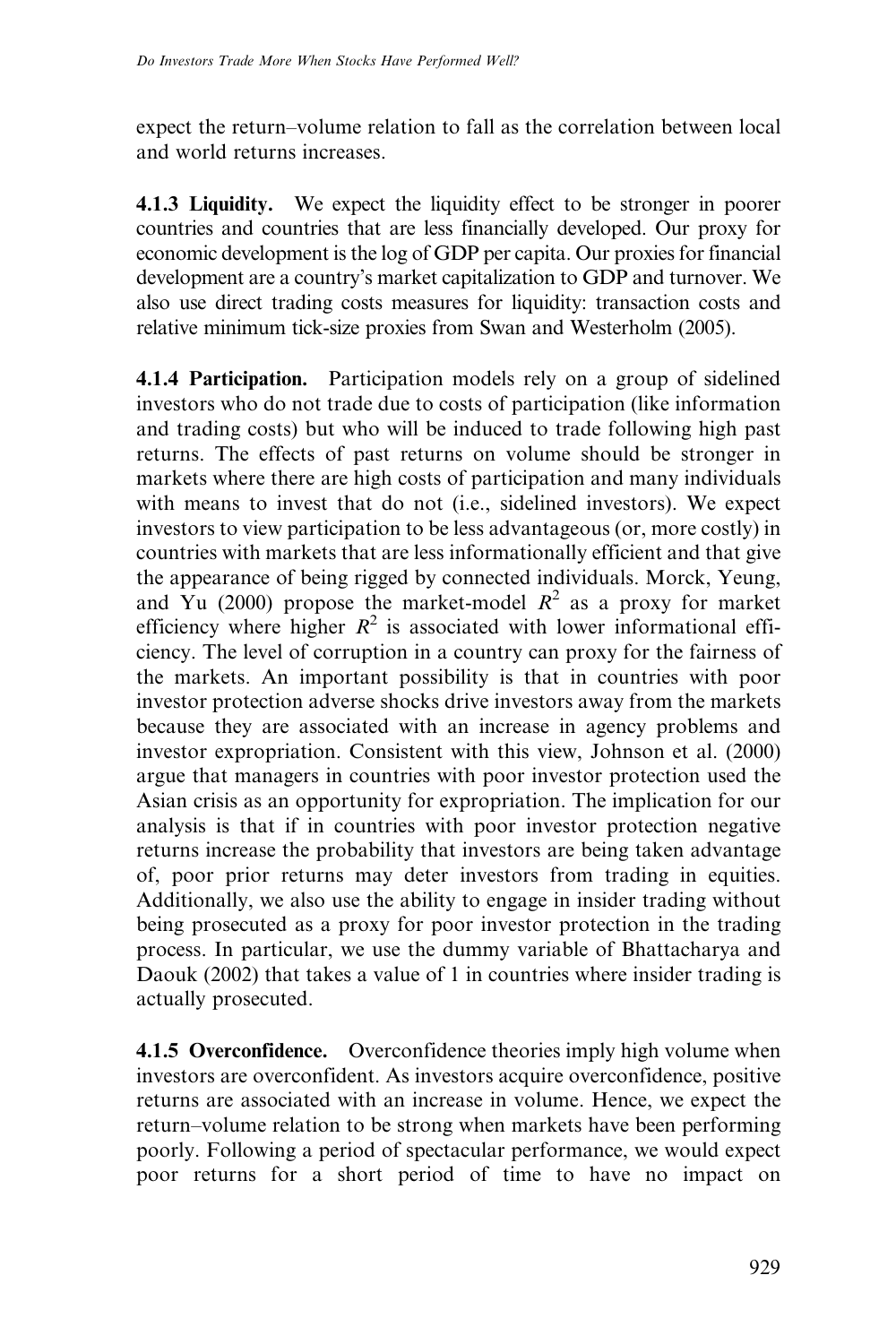overconfidence and hence on trading volume. We would therefore expect the return–volume relation to be stronger in markets that have a mixed record in the recent past.

4.1.6 Disposition effect. Because we expect psychological biases to be more important for individuals than for institutional investors, turnover should be more positively related to past returns for individuals than institutions. This implies that the return–volume relation should be stronger in countries where institutional investors are less important.

4.1.7 Momentum. Because institutions have been shown to be strong momentum investors, we would expect the relation to be stronger for institutional investors and stronger in countries with short-sale restrictions. We also use profits to momentum strategies as a proxy for momentum effects.<sup>17</sup> A related momentum folklore is that foreign investors, because of return chasing, tend to both pull money out of a market and lose interest in trading when that market experiences negative returns. Thus, while concerns about "foreign speculators" often center on directional trading, these concerns also have implications for total trading activity, namely that a decrease in trading volume following negative returns could be driven by lack of foreign trading. In contrast, if foreign investors are more sophisticated, they might trade less in response to past returns. Papers investigating the trading behavior of foreigners in response to past returns at short-term frequencies, such as Froot, O'Connell, and Seasholes (2001) and Griffin, Nardari, and Stulz (2004), analyze the relation between flows (net directional trading imbalances) and past returns, not total foreign trading activity as we do here.

# 4.2 Cross-country analysis

In Table 4, we regress the five-week response of turnover to returns from our main trivariate VAR results presented in Figure 2 on the proxies for our various theories individually.18 We display our explanatory variables into broad categories of regulatory, economic and financial development, transaction costs, information environment, economic risks, and properties of the market return. Turning to the first three legal/regulatory proxies, we

<sup>&</sup>lt;sup>17</sup> The relation between momentum profits and momentum traders is unclear. If a market has a large number of momentum traders, we might expect them to eliminate momentum profits but yet there is ample evidence that US mutual funds trade on momentum but have not eliminated the effect. For example, Grinblatt, Titman, and Wermers (1995) show that institutions trade on momentum at quarterly frequencies at the firm level.

<sup>&</sup>lt;sup>18</sup> Kaniel, Li, and Starks (2006) use similar cross-country variables to shed light on the relation between returns and volume, but their focus is on understanding the high volume return premium identified for the United States by Gervais, Kaniel, and Mingelgrin (2001). With this premium, cross-sectional differences in volume are positively related to future returns. In contrast, our analysis focuses on understanding the relation between past returns and volume. We also obtain extremely similar results using lag ten responses as the dependent variable.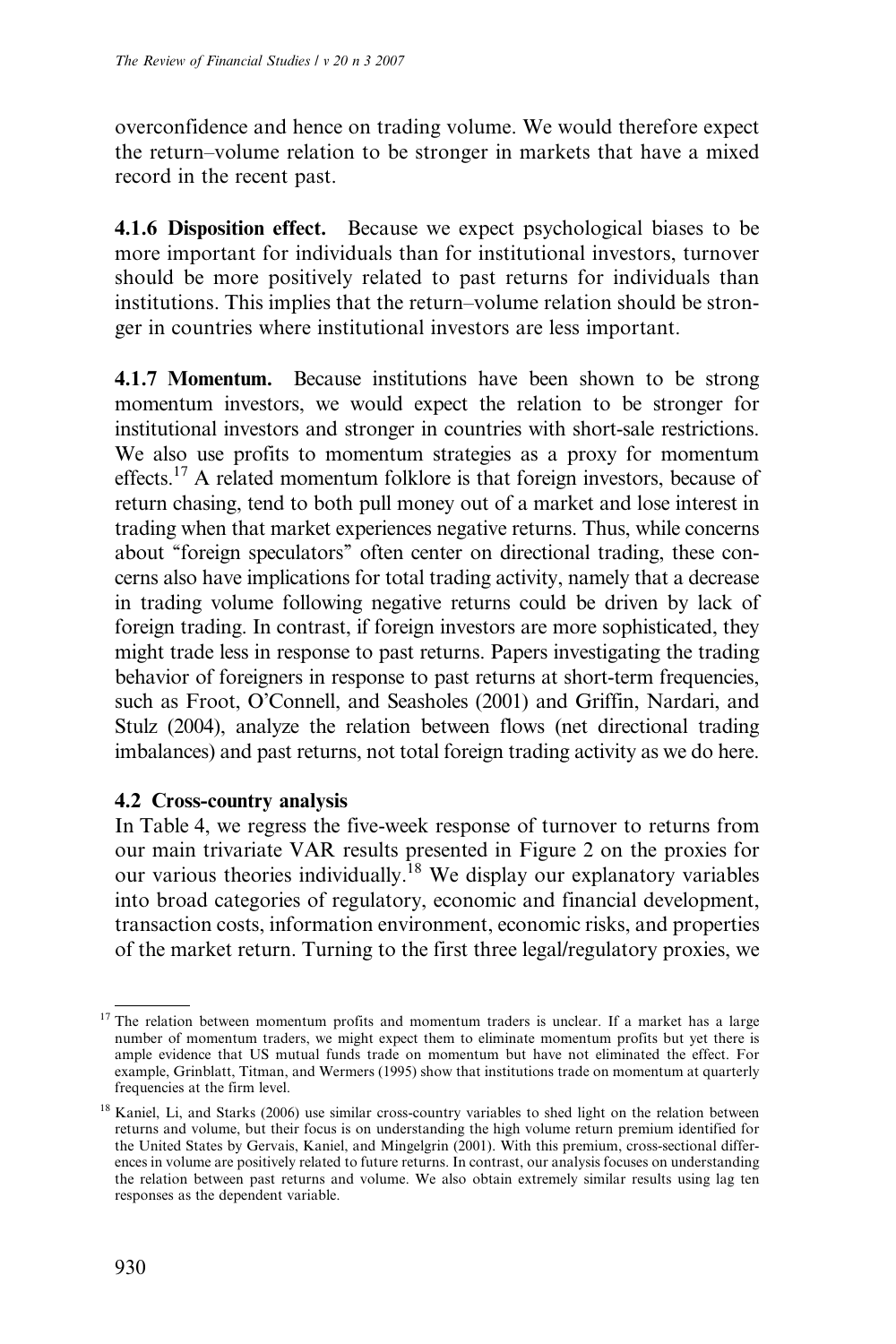see that the return–volume relation is much weaker in countries without short-sale restrictions. Insider trading and investor protection have no explanatory power. We then turn to three measures of development. The traditional proxies for financial development, stock market capitalization to GDP and turnover, explain little of the return–volume relation, but the log of GDP per capita is inversely related to the return–volume relation. The two proxies for cost of trading explain nothing.

We then consider proxies for the information environment. The analyst measures are significant, but they have low  $R^2$ . In contrast, the disclosure index is highly significant and has a high  $R^2$ . Because corrupt countries have less transparency, corruption is also used as an index of opaqueness. We find that corruption is strongly associated with the return–volume relation and has the third highest  $R^2$  of all our variables. The market model  $R^2$  of Morck, Yeung, and Yu (2000), which they argue is a proxy for market efficiency, has substantial explanatory power in our regressions. Though it is tempting to attribute all of its success to its role as a proxy for market efficiency, which would be consistent with our other results, it is possible that  $R^2$  is successful for other reasons. For instance, Griffin, Kelly, and Nardari (2006) point out that  $R^2$  is mostly related to market volatility and the number of firms in a market. We examine three economic risk measures (GDP growth volatility, trade balance to GDP volatility, country risk, and political risk) and find a positive relation between the economic risk measures and the return–volume relation. Next, we use measures of the properties of the returns of the market index. We find that the return–volume relation increases with volatility and that volatility is the second most successful variable in explaining the

#### Table 4

| <b>Cross-sectional simple regressions</b> |  |
|-------------------------------------------|--|
|                                           |  |

| Variables                          | $Coef.$ (p value) | Number of Observations | Adjusted $R^2$ |
|------------------------------------|-------------------|------------------------|----------------|
| Regulatory                         |                   |                        |                |
| Short sales dummy                  | $-0.44(0.00)$     | 45                     | 0.29           |
| Insider trading dummy              | $-0.07(0.59)$     | 46                     | $-0.02$        |
| Investor protection                | $-0.02(0.27)$     | 40                     | 0.00           |
| Economic and financial development |                   |                        |                |
| Market cap/GDP                     | $-0.41(0.00)$     | 46                     | 0.13           |
| Trading/GDP                        | $-0.20(0.25)$     | 45                     | 0.01           |
| Log GDP per capita                 | $-0.18(0.00)$     | 44                     | 0.25           |
| <b>Trading Costs</b>               |                   |                        |                |
| Transactions costs                 | 0.00(0.94)        | 29                     | $-0.04$        |
| Relative minimum tick              | 0.04(0.20)        | 29                     | $-0.03$        |
| Information environment            |                   |                        |                |
| Number of analysts                 | $-0.02(0.00)$     | 44                     | 0.10           |
| Forecast error                     | 1.43(0.00)        | 44                     | 0.16           |
| Forecast dispersion                | 1.42(0.01)        | 43                     | 0.14           |
| Disclosure                         | $-0.34(0.00)$     | 40                     | 0.38           |
| Corruption                         | $-0.11(0.00)$     | 46                     | 0.41           |
| $R^2$                              | 2.42(0.00)        | 45                     | 0.52           |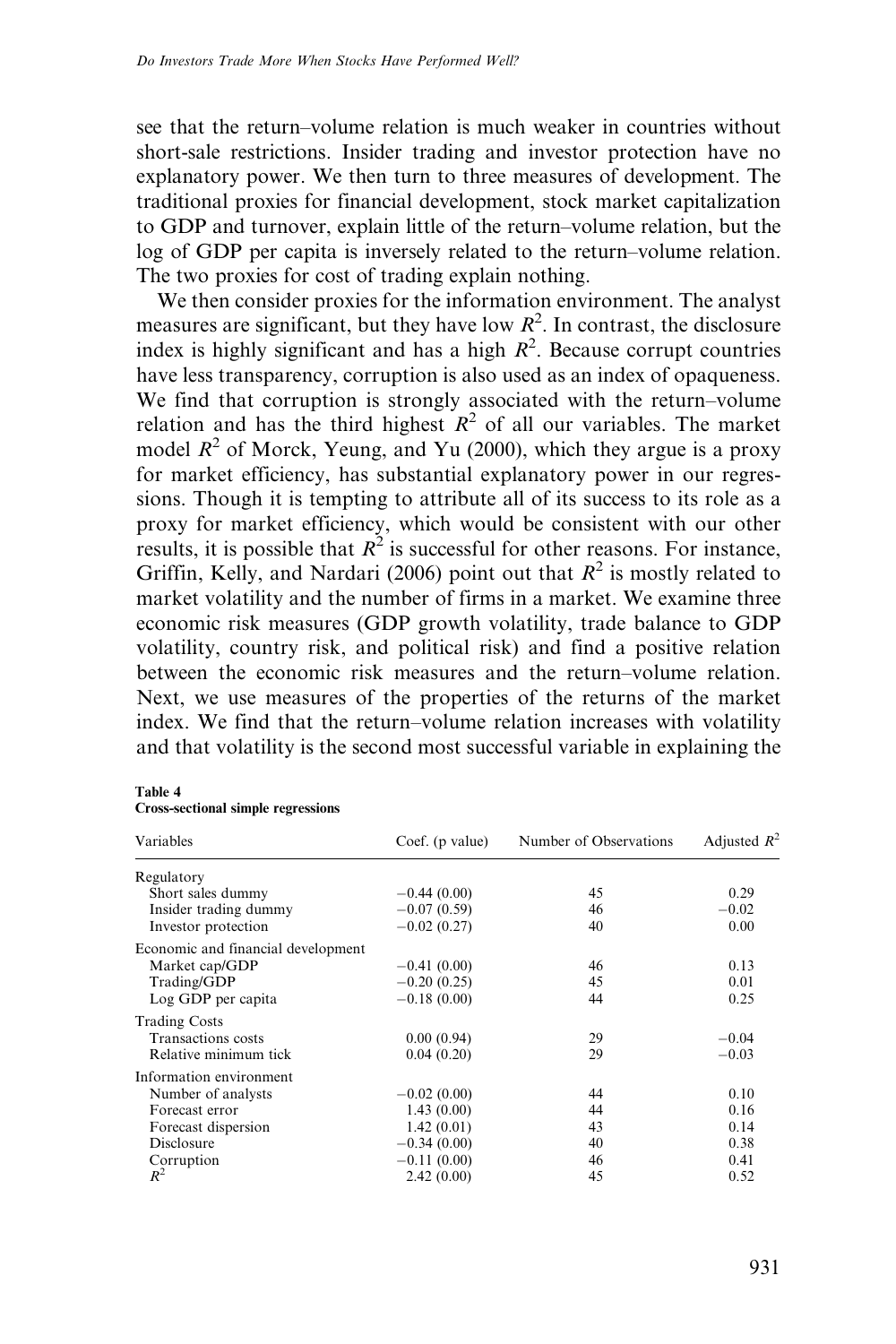| Variables                     | $Coef.$ (p value) | Number of Observations | Adjusted $R^2$ |
|-------------------------------|-------------------|------------------------|----------------|
| Economic risk                 |                   |                        |                |
| Variable GDP growth           | 156.87 (0.00)     | 43                     | 0.18           |
| Trade sector/GDP              | 0.00(0.79)        | 44                     | $-0.02$        |
| Country risk                  | $-0.01(0.00)$     | 46                     | 0.27           |
| Political risk                | $-0.02(0.00)$     | 43                     | 0.31           |
| Properties of market returns  |                   |                        |                |
| Market volatility             | 22.00(0.00)       | 46                     | 0.46           |
| Correlation with World market | $-1.43(0.00)$     | 46                     | 0.39           |
| Company Herfindahl            | 0.07(0.76)        | 45                     | $-0.02$        |
| Industry Herfindahl           | $-0.35(0.05)$     | 45                     | 0.02           |
| Number of listed firms        | 0.00(0.01)        | 45                     | 0.02           |
| Other                         |                   |                        |                |
| Momentum                      | $-0.02(0.00)$     | 38                     | 0.18           |
| Mutual fund own               | $-0.12(0.00)$     | 43                     | 0.12           |

#### Table 4 (continued)

The dependent variable is the five-week response of turnover to return shocks in each country obtained from a generalized impulse response function in a vector autoregression (VAR) with returns, turnover, and volatility (Figure 2). Log (GDP) per capita is the natural logarithm of per capita gross domestic product (in US dollars) in 2000. Investor protection is the principal component of private enforcement and antidirector rights on a scale from 0 to 10. Market cap/GDP is the average of the ratio of stock market capitalization held by shareholders to gross domestic product for the period 1996–2000. All the previous variables are constructed, used, and described in La Porta, Lopez-De-Silanes, and Shleifer (2006). Trading/GDP is the average annual ratio of total equity traded value and GDP for the period 1993–2003 (source: Datastream). The trading costs variables, transaction costs estimates, and relative minimum tick size are from Swan and Westerholm (2005). The number of analysts, the precision of analyst forecasts, and dispersion of analyst forecasts are from Chang, Khanna, and Palepu (2000). Disclosure is a measure of transparency used by Jin and Myers (2006): higher values indicate less disclosure. Corruption is the average for the 1993–2003 period of the corruption perception index published by transparency international—higher values of the index indicate less corruption. Short sales (Bris, Goetzmann, and Zhu 2006) is a dummy variable that equals 1 if short sales are allowed as of the end of 1998 (which is also the mid-point of our sample period). Insider Trading (Bhattacharya and Daouk 2002) is a dummy variable that equals 1 if insider trading laws exist and are enforced as of the end of 1998. Average  $R^2$  (Morck, Yeung, and Yu 2000) is the average  $R^2$  from the market-model regression across all stocks in a given market for 1998. The variance of the growth rate in real GDP [VAR GDP growth from Bris, Goetzmann, and Zhu (2006)] is computed over the period 1993–2001. The ratio of trade in goods to GDP (TradeSector/GDP from the WDI World Bank database) is the average between 2000 and 2003. Country risk is the average over the period 1993–2003 of the Country Risk Index published by Euromoney. Political risk is the average for the period between 1984 [or, 1985, or 1986, depending on the country from Erb, Harvey, and Viskanta (1996)] and 1996 of the index compiled by ICRG. For both indices, higher values indicate lower risk. Market volatility is the sample standard deviations of weekly equity market local currency returns over the period 1993–2003. The correlation with world is computed for the period 1993–2003 between country equity returns and returns on the Datastream world market index. For the major markets (United States, United Kingdom, Japan, Germany, and France), the world index excludes the own country. The Herfindahl indices (Bris, Goetzmann, and Zhu 2006) indicate the degree of industry concentration and firm concentration. They are time-series averages of annual values for the period 1993–2001. The number of listed firms (Bris, Goetzmann, and Zhu 2006) is the average between 1993 and 2001 of the firms with common stock prices available on Datastream for a given country at the end of each year. Momentum is the average winner minus loser return from 1975 or when first available until December 2000 from Griffin, Martin, and Ji (2003). The percentage of mutual fund ownership in 2001 from Khorana, Servaes, and Tufano (2005) is rescaled as a fraction of total stock market capitalization. (Luxembourg is removed because of the extremely large relative size of its mutual fund industry.) Heteroskedasticity (White) consistent  $p$  values are in parenthesis.

return–volume relation. The fourth most successful variable overall is the correlation between the local market and the world market. A concern is that our results might be artificially induced by differences in index construction across countries. We use two Herfindhal indices to measure the extent of diversification included in indices. The first Herfindahl index uses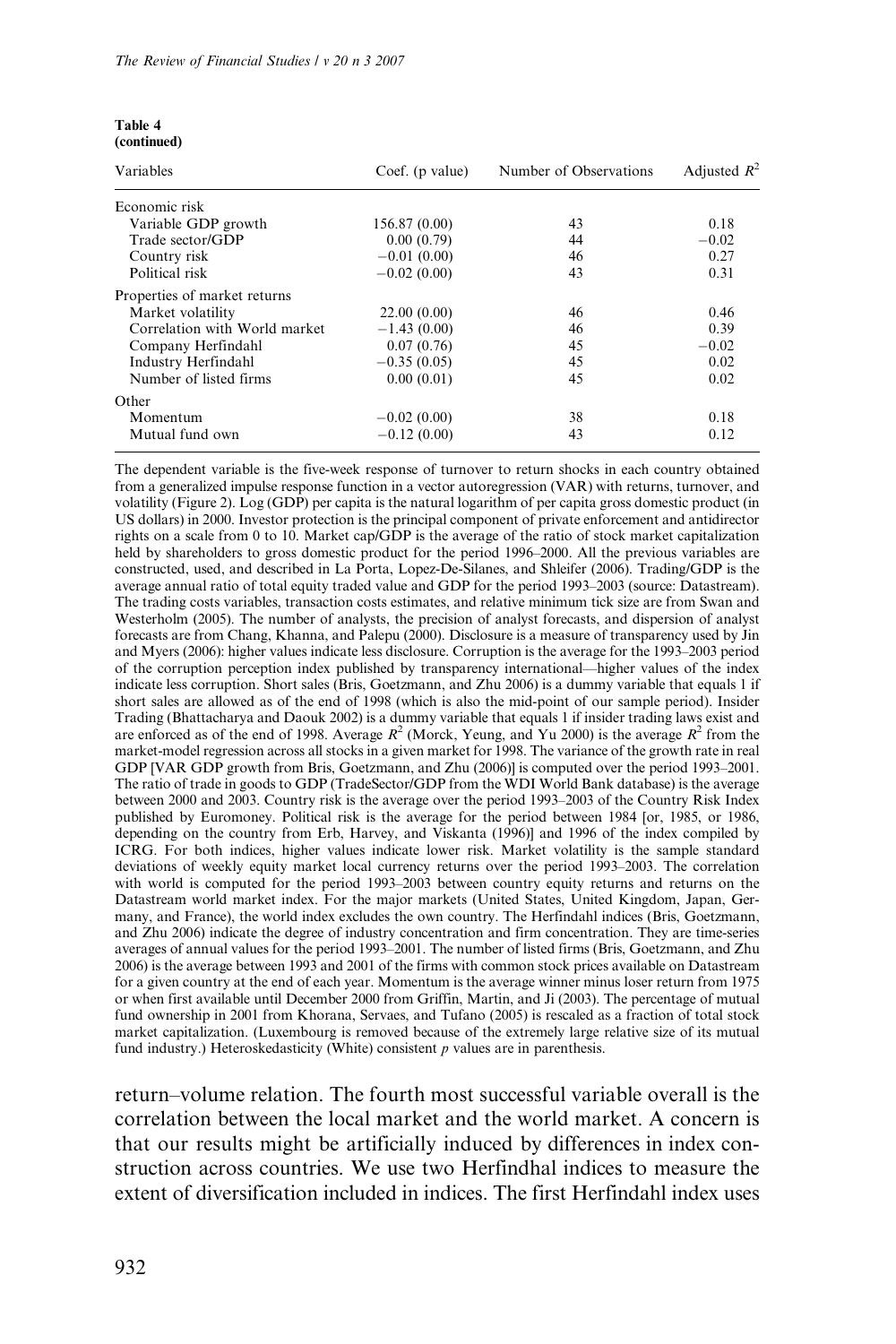the index shares of individual companies and the second uses index shares of industries. We also include the number of firms listed on the exchange. The explanatory power of all three of these variables is trivial. We include here a regression that uses a measure of momentum profits.We find that the return– volume relation is weaker in countries where the profits of momentum strategies are higher. One way to interpret this result is that profits will be low in countries with considerable momentum trading. If that is the correct interpretation, then the evidence using momentum profits is supportive of the momentum explanation of the return–volume relation. Mutual fund ownership is negatively related to the return–volume relation. Because the literature has shown that institutions are more likely to engage in momentum trading, we interpret this evidence as inconsistent with the momentum explanation.

Table 4 makes it possible to eliminate some explanations for the return–volume relation. It is implausible that a positive return–volume relation results from low financial development, from index construction, or from investor rights as proxied by the antidirector rights index. Consequently, there is no support for the liquidity theory.

The variables that are successful in Table 4 tend to be highly correlated. For instance, corruption has a correlation of –0.64 with market volatility and of  $-0.58$  with the  $R^2$  measure. To assess more precisely why certain variables are related to the return–volume relation, we estimate multiple regressions with our most powerful explanatory variables from Table 5. The first regression uses the log of GDP per capita, short-sales, and corruption. In that regression, the log of GDP per capita is not significant. The strong coefficients of short-sales and corruption generally hold up in regressions that do not include variables based on returns. For instance, the next regression includes the short-sales dummy, the country risk measure, corruption, disclosure, and the market capitalization divided by GDP. Only the short-sales dummy variable and corruption are significant in that regression. The regression has an adjusted  $\overline{R}^2$  of 0.52. We show in regression (3) that corruption and short sales alone have an adjusted  $R^2$  of 0.48. The next regression adds  $R^2$  to regression (3). The adjusted  $R^2$  becomes 0.60 and all three variables are significant. We then show in regression (5) that volatility and correlation with the world market have roughly the same explanatory power as  $R^2$ . If  $R^2$  is added to regression (5), it is not significant. However, in regression (6) we add the part of  $\mathbb{R}^2$  that is not explained by volatility and correlation with the world market. All three variables are significant in that regression. In a regression not reported, we add to regression (6) the short-sale dummy and corruption. We find neither of the added variables to be significant and no improvement in the adjusted  $R^2$ . In regression (7), we add the short-sale dummy and the country risk index to the regression. While the short-sale dummy is not significant, the country risk index is and the other variables are all significant. Next, regression (8) uses the short-sale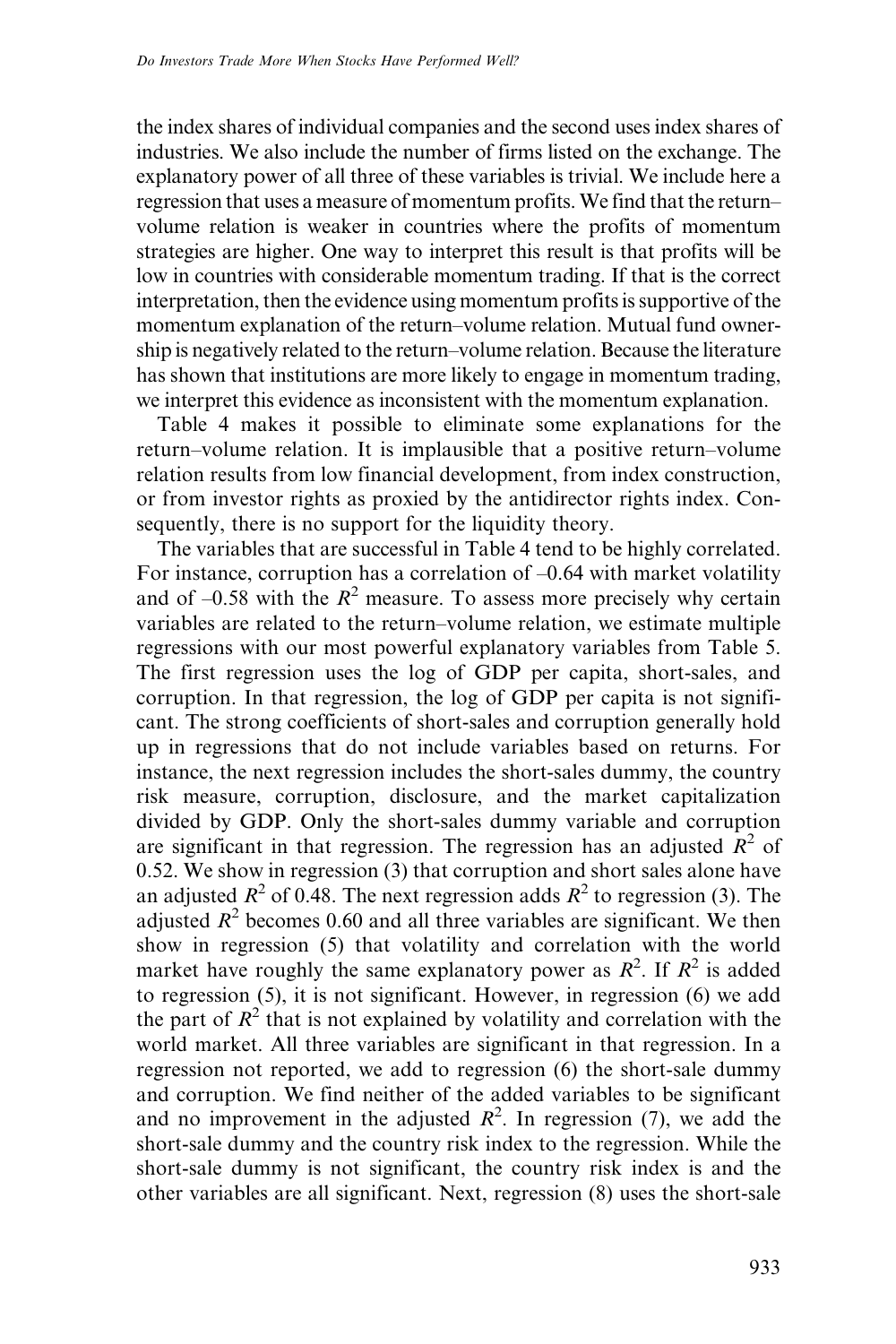#### Table 5Cross-sectional multiple regressions

| Variables                                                                                                                | (1)           | (2)                         | (3)           | (4)                         | (5)                           | (6)                          | (7)                                        | (8)                                       | (9)                 | (10)                        |
|--------------------------------------------------------------------------------------------------------------------------|---------------|-----------------------------|---------------|-----------------------------|-------------------------------|------------------------------|--------------------------------------------|-------------------------------------------|---------------------|-----------------------------|
| Regulatory<br>Short sales dummy                                                                                          | $-0.36(0.01)$ | $-0.39(0.01)$               | $-0.27(0.01)$ | $-0.16(0.06)$               |                               |                              | $-0.13(0.23)$                              | $-0.22(0.04)$                             | $-0.27(0.01)$       | $-0.17(0.03)$               |
| Economic and financial development<br>Market cap/GDP<br>Log GDP per capita                                               | 0.12(0.12)    | $-0.03(0.87)$               |               |                             |                               |                              |                                            |                                           |                     |                             |
| Information environment<br>Disclosure<br>Corruption<br>$R^2$<br>Orthogonalized $R^2$                                     | $-0.12(0.00)$ | 0.06(0.75)<br>$-0.16(0.03)$ | $-0.08(0.00)$ | $-0.05(0.01)$<br>1.54(0.00) |                               | 0.64(0.04)                   | 0.70(0.02)                                 | 0.09(0.57)<br>$-0.06(0.09)$<br>0.99(0.11) | $-0.09(0.00)$       | $-0.05(0.01)$<br>1.64(0.00) |
| Economic risk<br>Country risk<br>Properties of the index return<br>Market volatility<br>Correlation with<br>world market |               | 0.01(0.24)                  |               |                             | 15.96 (0.00)<br>$-0.90(0.00)$ | 17.46(0.00)<br>$-0.86(0.00)$ | 0.01(0.04)<br>20.07(0.00)<br>$-1.09(0.00)$ | 9.66(0.10)                                |                     |                             |
| Other<br>Momentum<br>Mutual fund own<br>Number of obs.                                                                   | 44            | 39                          | 45            | 45                          | 46                            | 45                           | 45                                         | 39                                        | $-0.06(0.02)$<br>42 | $-0.01(0.08)$<br>38         |
| Adjusted $R^2$                                                                                                           | 0.51          | 0.52                        | 0.48          | 0.60                        | 0.58                          | 0.62                         | 0.65                                       | 0.64                                      | 0.53                | 0.69                        |

The dependent variable is the five-week response of turnover to return shocks in each country obtained from <sup>a</sup> generalized impulse response function in <sup>a</sup> VAR with returns, turnover, and volatility (as described in Figure 2). Sources for the variables are reported in Table 4. Log (GDP) per capita is the natural logarithm of per capita gross domestic product (in US dollars) in 2000. Market cap/GDP is the average of the ratio of stock market capitalization to gross domestic product for the period 1996–2000. Disclosure is <sup>a</sup> measure of transparency: higher values indicate less disclosure. Corruption is the average for the 1993–2003 period of the corruption perception index where higher values indicate less corruption. Short sales is a dummy variable that equals 1 if short sales are allowed as of the end of 1998. Average  $R^2$  is the average  $R^2$  from the market-model regression across all stocks in a given market for 1998. Orthogonalized  $R^2$  is the residuals from regressing average  $R^2$  on volatility and correlation with world market. Country risk is the average over the period 1993-2003 of the country risk index. Market volatility is the sample standard deviations of weekly equity market local currency returns over the period 1993–2003. The correlation with the world market is computed for the period 1993–2003 using the Datastream world market index. For the major markets (United States, United Kingdom, Japan, Germany, and France), the world index excludes the own country. Momentum is the average winner minus loser return from 1975 (or, when first available) until December 2000. Mutual fund ownership is the percentage of equity market capitalization held by mutual funds at the end of 2001 (excluding Luxembourg). Heteroskedasticity (White) consistent  $p$  values are in parenthesis.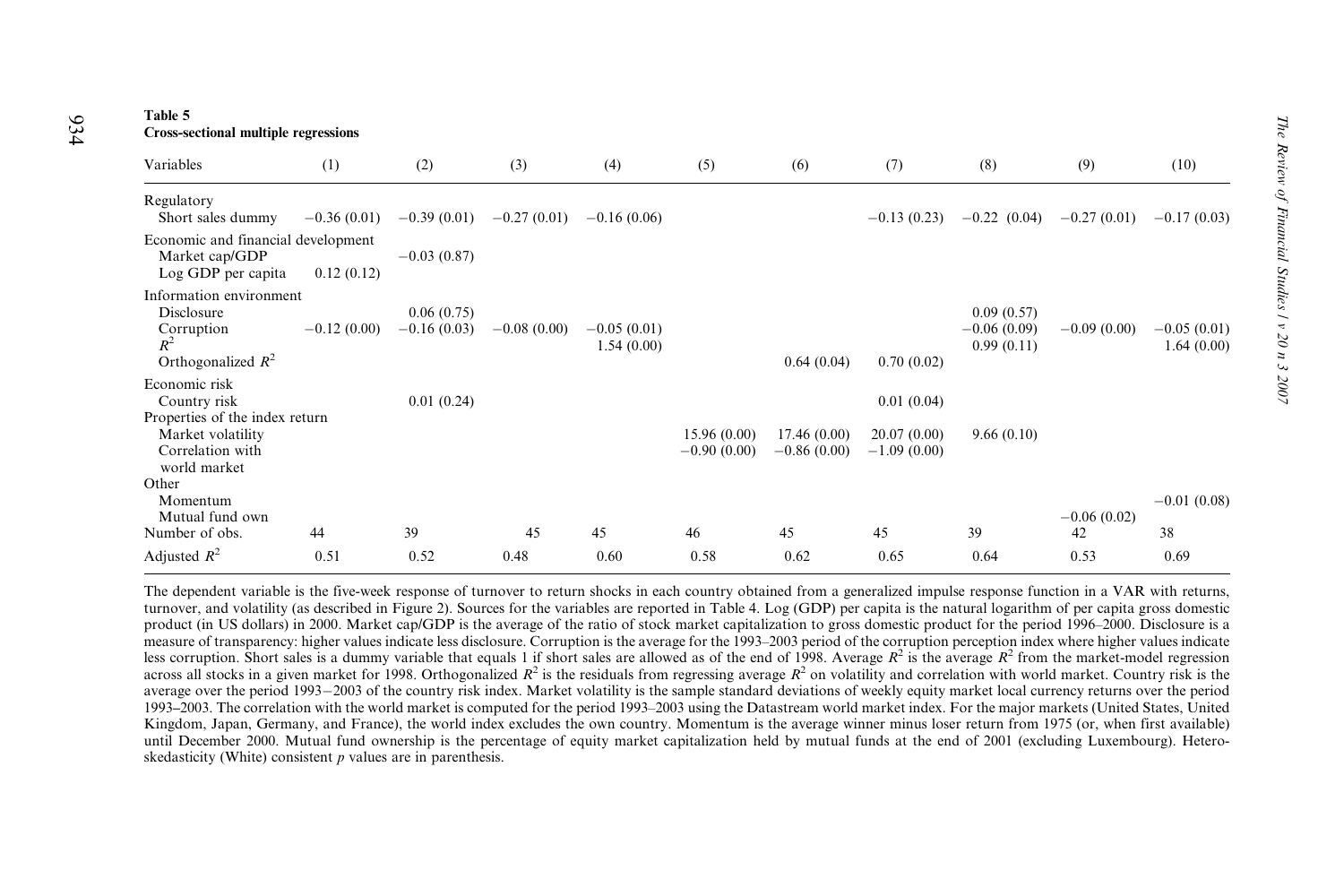dummy,  $R^2$ , disclosure, corruption, and volatility. Strikingly, only the short-sale dummy and corruption are significant. Regression (9) shows that in a regression with the short-sales dummy, corruption, and mutual fund ownership, all variables are significant but the explanatory power of this regression is less than specifications including  $R^2$ . In a regression not reported that includes  $R^2$ , momentum profits, and mutual fund ownership, only  $R^2$  is significant. Finally, regression (10) includes the short-sale dummy,  $R^2$ , corruption, and momentum profits. All variables are significant and the  $R^2$  of that regression, 0.69, is the highest.<sup>19</sup>

In general, our results provide evidence against the hypothesis that the pattern of turnover following returns is driven simply by economic development, liquidity, poor investor protection, or lack of insider trading enforcement. In contrast, we find that the return–volume relation is strong in countries with short-sale constraints, opaque countries (corruption and idiosyncratic volatility are high), low mutual fund ownership, and countries with high market volatility and a low correlation with world markets. We also saw, however, that significance depends somewhat on which variables are included in the regressions, which is perhaps not surprising given the fact that many variables are highly correlated. We also estimate many other unreported regression specifications and obtain similar inferences. In addition, we estimated the regressions of Tables 4 and 5 using the lag 5 response of turnover to dollar returns from the five-variable VAR in Table 2 Panel E where we estimate the volume–return relation after controlling for both past global returns and volatility. Our conclusions are not affected by the use of the fivevariable VAR lag 5 response.

Unfortunately, most of our theoretical arguments make the predictions for which we find support in our regressions. To distinguish between these arguments, we therefore turn to how the relation differs across investor types, how the relation changes through time, asymmetries, and the effect at the daily frequency.

### 4.3 Trading by investor type

4.3.1 Foreign trading compared to domestic trading. To examine whether the return–turnover relation is driven by foreign investors, we collect total trading activity data by foreign and domestic investors from seven markets where such data is made available and where we also have reliable turnover and return data.<sup>20</sup> Trading volume by foreigners represents 10, 39, 33, 39,

<sup>&</sup>lt;sup>19</sup> To allow the precision of the estimates to affect inferences, we also estimate specifications identical to Tables 4 and 5 except that the dependent variables are impulse response coefficients standardized by their standard errors from the first-stage IRF estimation. We find extremely similar inferences.

<sup>&</sup>lt;sup>20</sup> We extend the data sample previously used and described in Griffin, Nardari, and Stulz (2004). In contrast to the earlier paper, this study does not include Slovenia, South Africa, and Sri Lanka because of data quality concerns with these markets discussed in their paper. For our analysis using weekly returns, we are able to add Japan to our sample—the details of this data are described by Karolyi (2002).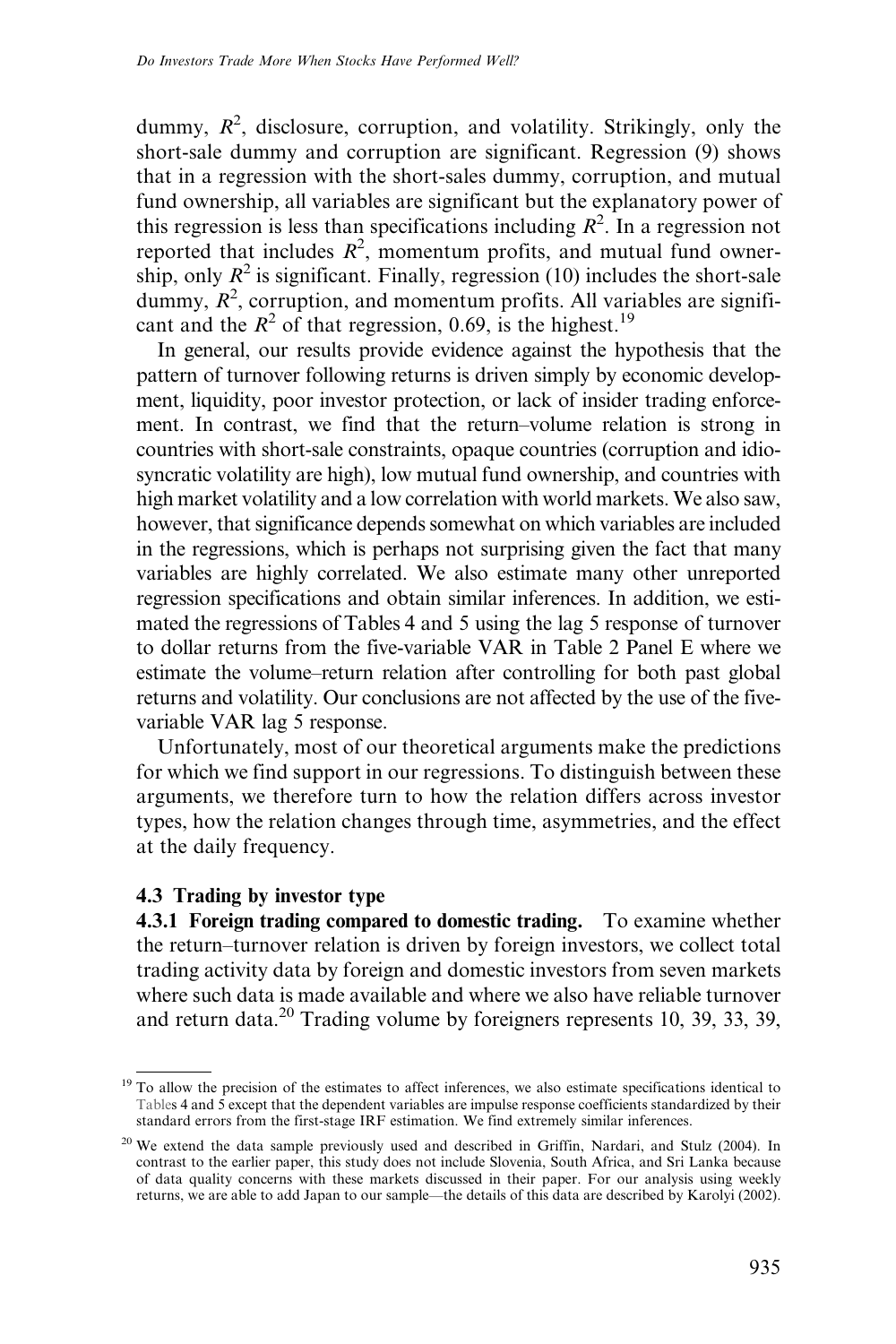14, 9, and 33% of average trading volume in India, Indonesia, Japan, Philippines, South Korea, Taiwan, and Thailand, respectively. In Figure 4, we present impulse response graphs of the dynamic relation between domestic and foreign detrended turnover and shocks to returns from VARs with returns, EGARCH volatility, and detrended turnover for both domestic and foreign investors (similar to the framework in Figure 2 except for the two investor types). In all markets, the trading of domestic investors positively follows returns, and the relation is significant in five markets. Foreign investor trading increases (decreases) after positive



#### Figure 4

#### Responses of foreign and domestic turnover to local returns

This figure shows generalized impulse response functions describing the response of detrended foreign and domestic turnover to a 1 SD shock in local market returns. The time scale on the horizontal axis is expressed in weeks. Responses are expressed in standard deviation units. For each impulse response function, we also report the 95% confidence intervals (dotted lines), which are computed by Monte Carlo simulation. Results are based on a vector autoregression (VAR) of domestic turnover, foreign turnover, returns, and volatility estimated separately for each country with number of lags chosen by the Hannan-Quinn criterion. All returns are expressed in local currency. Turnover is total traded value by foreign and domestic investors in a given week scaled by the week's total market capitalization. Foreign and domestic turnover are separately detrended by first taking their natural logs and then subtracting the respective 20 week moving average. Volatility estimates are from an EGARCH (1,1) specification fit to daily index returns, and these daily estimated volatilities are cumulated into weekly volatilities. The sample period begins on January 2, 1996 for Japan, Indonesia, Korea, and Thailand, on April 1, 1997 for Taiwan, on December 31, 1998 for India, and on June 1, 1999 for Philippines. The sample period ends on June 30, 2002 for all countries.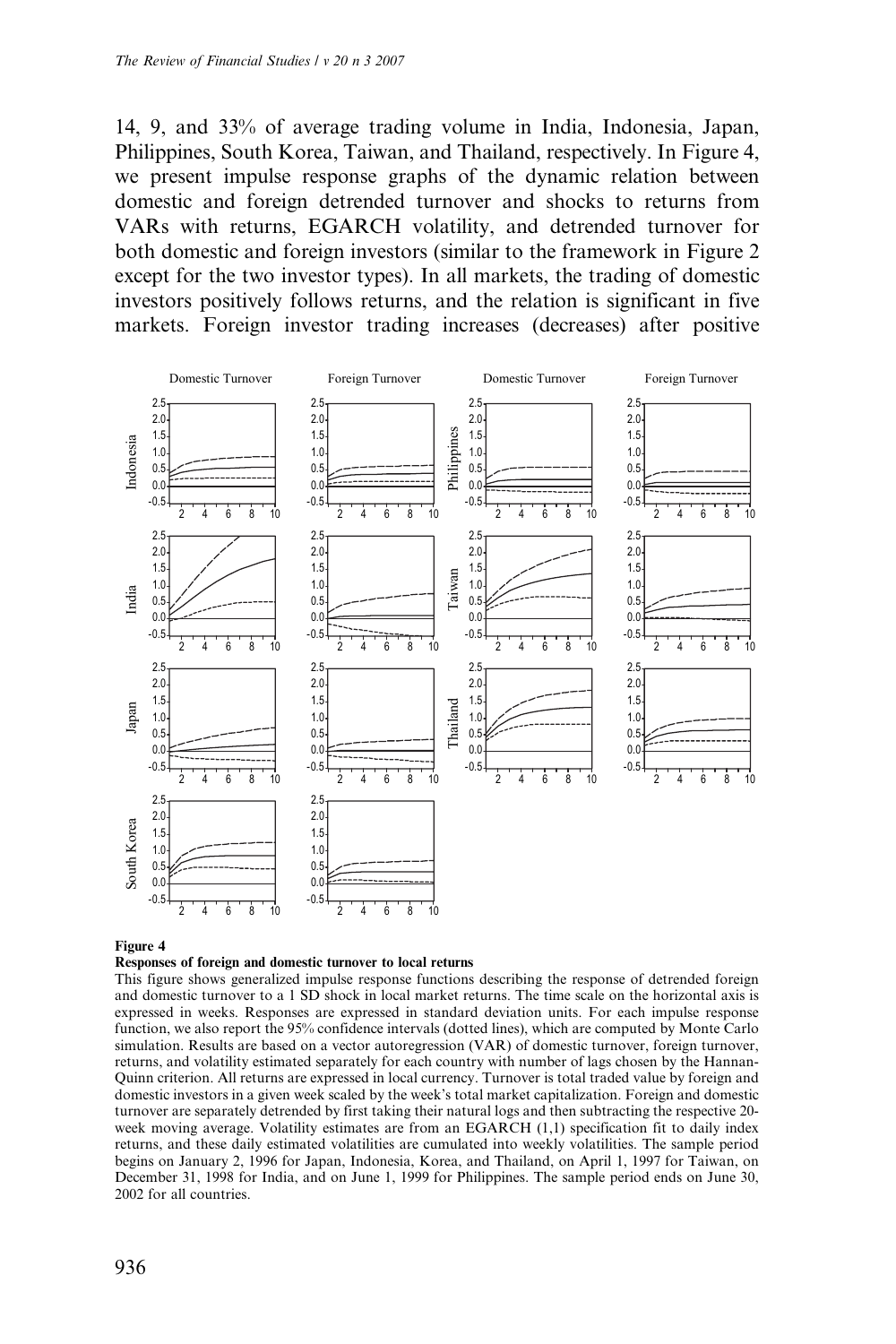(negative) shocks to returns in six markets, but the relation is significant in only four markets. More importantly, however, in all seven markets, domestic turnover increases at a quicker pace than foreign turnover following positive return shocks.

These results are inconsistent with the notion that ''foreign speculators'' are driving the return–turnover relation. Under the assumption that foreign investors are more sophisticated than domestic investors, this evidence could also be consistent with the view that the relation is stronger among unsophisticated investors. To more directly test this hypothesis, we turn to an examination of the differences between institutional and individual investors.

4.3.2 Institutional and individual trading. The trading of individual investors is generally perceived as more likely to be influenced by behavioral biases like overconfidence and the disposition effect than the trading of institutional investors. Also, we would expect to see more nonmarket participants among individual investors than among institutions. Hence, if the return–turnover relation is driven by participation costs, overconfidence, or the disposition effect, we would expect the relation to be much stronger among individual investors. For four markets—Japan, South Korea, Taiwan, and Thailand—we are able to obtain the total trading of domestic institutions and individual investors.21

Figure 5 presents the dynamic relation between the detrended turnover of institutions, individual investors, and foreign investors and shocks to returns after controlling for EGARCH volatility. The magnitude of the increase in individual investor trading following positive past returns is quite large. After 10 weeks, a 1 SD shock to returns is followed by a 0.72, 0.83, 1.17, and 1.31 SD increase in individual trading in Japan, South Korea, Taiwan, and Thailand. In contrast, after 10 weeks, a 1 SD shock to returns leads to only a  $-0.11$ , 0.90, 0.59, and 0.74 SD increase in trading by domestic institutions in these markets. In Japan, Taiwan, and Thailand, the responses of individuals to past trading volume is much higher than that of institutions.<sup>22</sup> Except for South Korea, the return– turnover relation is similar for domestic institutions and foreign investors indicating that the distinction between institutions and individual investors is the main determinant of the strength in the return–turnover relation. For our smaller data set, we construct a Garman and Klass (1980) range-based volatility measure [as recently implemented by Daigler and

 $21$  Domestic institutions are on average responsible for 50, 18, 8, and 7% of all volume and domestic individuals for 17, 68, 82, and 60% in Japan, South Korea, Taiwan, and Thailand, respectively. Trading by foreign investors is not broken out separately into institutional and individual groups except in Korea and Taiwan, but almost all foreign trading is due to institutions in these two countries.

<sup>&</sup>lt;sup>22</sup> We examine the robustness of these relations to the use of non-detrended turnover, log turnover, and turnover detrended with a linear and/or a quadratic trend and find similar relations.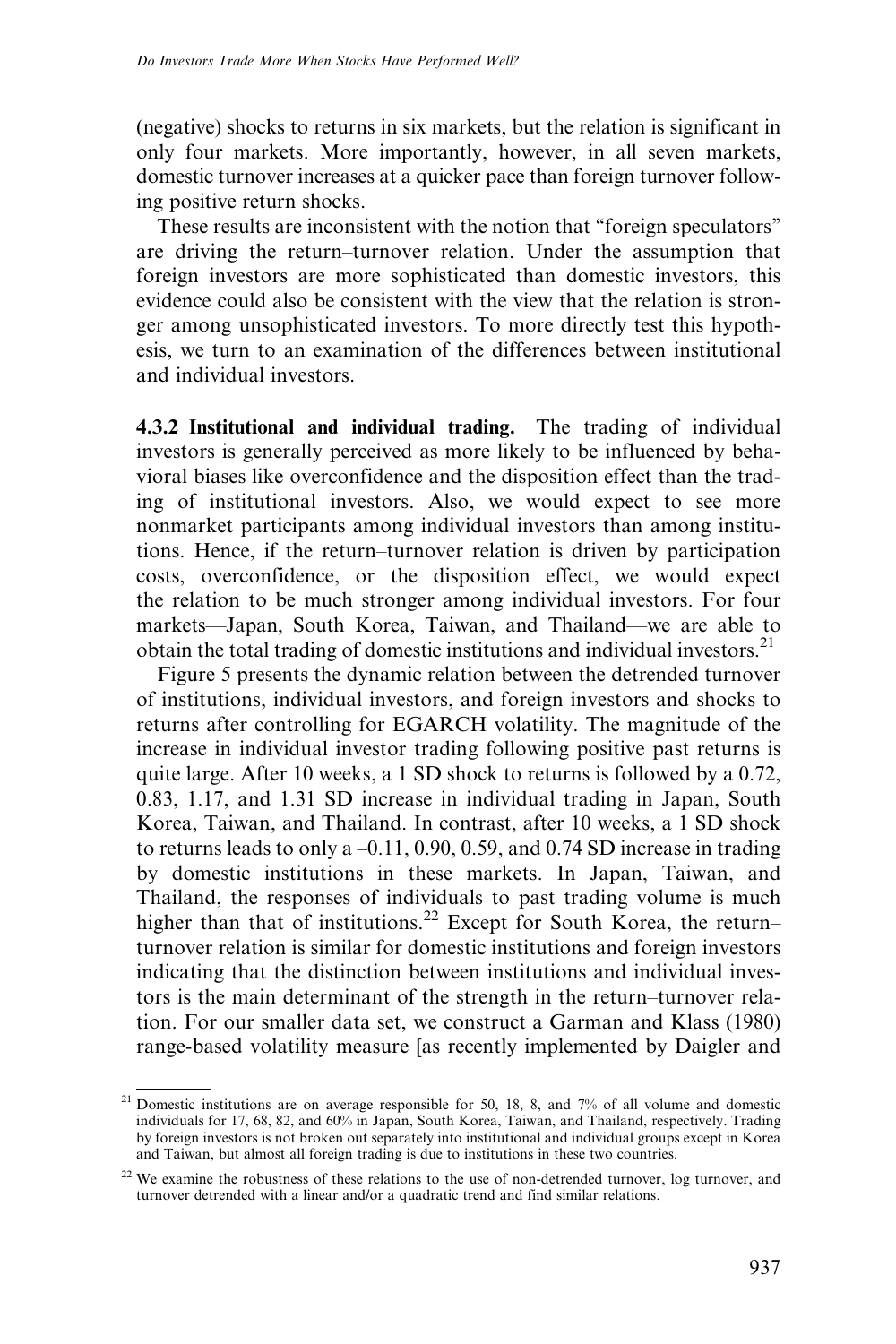

#### Figure 5

#### Responses of institutional, individual and foreign turnover to local returns

This figure shows generalized impulse response functions describing the response of detrended foreign, domestic institutional, and domestic individual turnover to a 1 SD shock in local market returns. The time scale on the horizontal axis is expressed in weeks. Responses are expressed in standard deviation units. For each impulse response function we also report the 95% confidence intervals (dotted lines), which are computed by Monte Carlo simulation. Results are based on a VAR of domestic institutional turnover, domestic individual turnover, foreign turnover, returns, and volatility estimated separately for each country with number of lags chosen by the Hannan-Quinn criterion. All returns are expressed in local currency. Turnover is total traded value by foreign, domestic institutional, and domestic individual investors in a given week scaled by the week's total market capitalization. Foreign, domestic institutional, and domestic individual turnover are separately detrended by first taking their natural logs and then subtracting the respective 20-week moving average. Volatility estimates are from an EGARCH (1,1) specification fit to daily index returns, and these daily estimated volatilities are cumulated into weekly volatilities. Sample period begins on January 2, 1996 for Japan, Korea, and Thailand, and on April 1, 1997 for Taiwan. The sample period ends on June 30, 2002 for all countries.

Wiley (1999)] as well as a similar measure used by Alizadeh, Brandt, and Diebold (2002). One reason for not using range-based measures throughout our analysis is data availability. The high and low index levels that are necessary for calculating these measures are usually obtained directly from the stock exchange. Nevertheless, we find similar return–turnover effects when using this volatility control.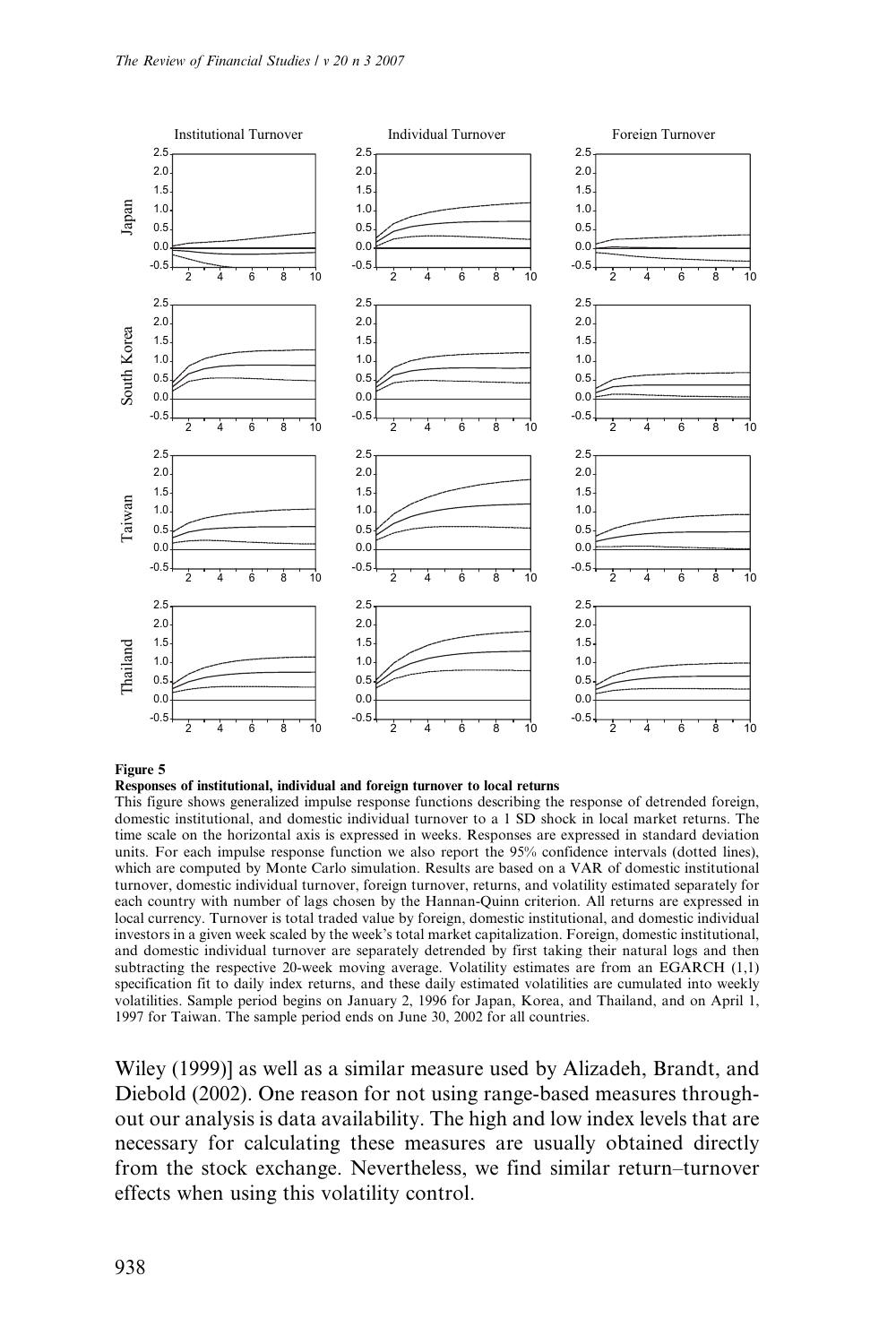### 4.4 What does the return–turnover relation look like in the 1980s?

We collect the return, turnover, and volatility measures for the period January 2, 1983 to December 31, 1992 and estimate the same VARs described in Section 3.2. We require that Datastream return and volume data are available for at least 150 weeks in the earlier period. With this requirement, we have a sample of 18 high-income and six developing markets. The first striking finding in Figure 6 is that the return–turnover relation is positive at lags one, five, and ten in 23 of the 24 markets, and significantly so in 17 markets at lag five and 16 markets at lag ten. The United States and United Kingdom exhibit a statistically positive relation between turnover and past returns at lags five and ten, whereas Japan has a positive but insignificant relation. Overall, as summarized in Panel A of Table 6, a 1 SD shock to returns in high-income countries is associated with an economically large increase in volume of 0.52 SD in 10 weeks. This effect is much larger than the 0.26 SD increase in turnover in the 1993–2003 period (Table 2). Additionally, we check the robustness of our findings only over the market run-up period of 1993 to February 2000, but in high-income countries the average standard deviation increase in turnover after 10 weeks is only 0.30 (not reported), very similar to the response over the entire 1993–2003 period. In the 1983–1992 period, the developing market response of turnover to returns after 10 weeks equals 1.31 SD, as compared to 0.72 SD in the 1993–2003 period. Panel B presents results excluding the week of October 19, 1987 and yields similar conclusions.

The decrease in the extent of the return–volume relation from the 1980s to the 1990s for many developed countries is not surprising in light of some of the theories discussed in this article. First, short sales have become less costly. Second, models incorporating participation costs call for a stronger link between participation and past returns when participation costs are high. Because costs of trading have been decreasing through time and the fraction of investors investing in the stock market has been increasing through time, the stronger return–turnover relation in this earlier time period, even for high-income countries, is consistent with the intuition of participation costs models. Third, institutional investors have become more important over time. Fourth, developed countries' markets performed extremely well for a long period of time, so that overconfidence theories would imply that volume should not be affected much by returns.

# 4.5 Asymmetries

A number of papers find asymmetries in the return–volume relation. For instance, Chordia, Roll, and Subrahmanyam (2001) found that the daily market dollar volume is not significantly related to the previous week's positive market move but that volume is positively related to the previous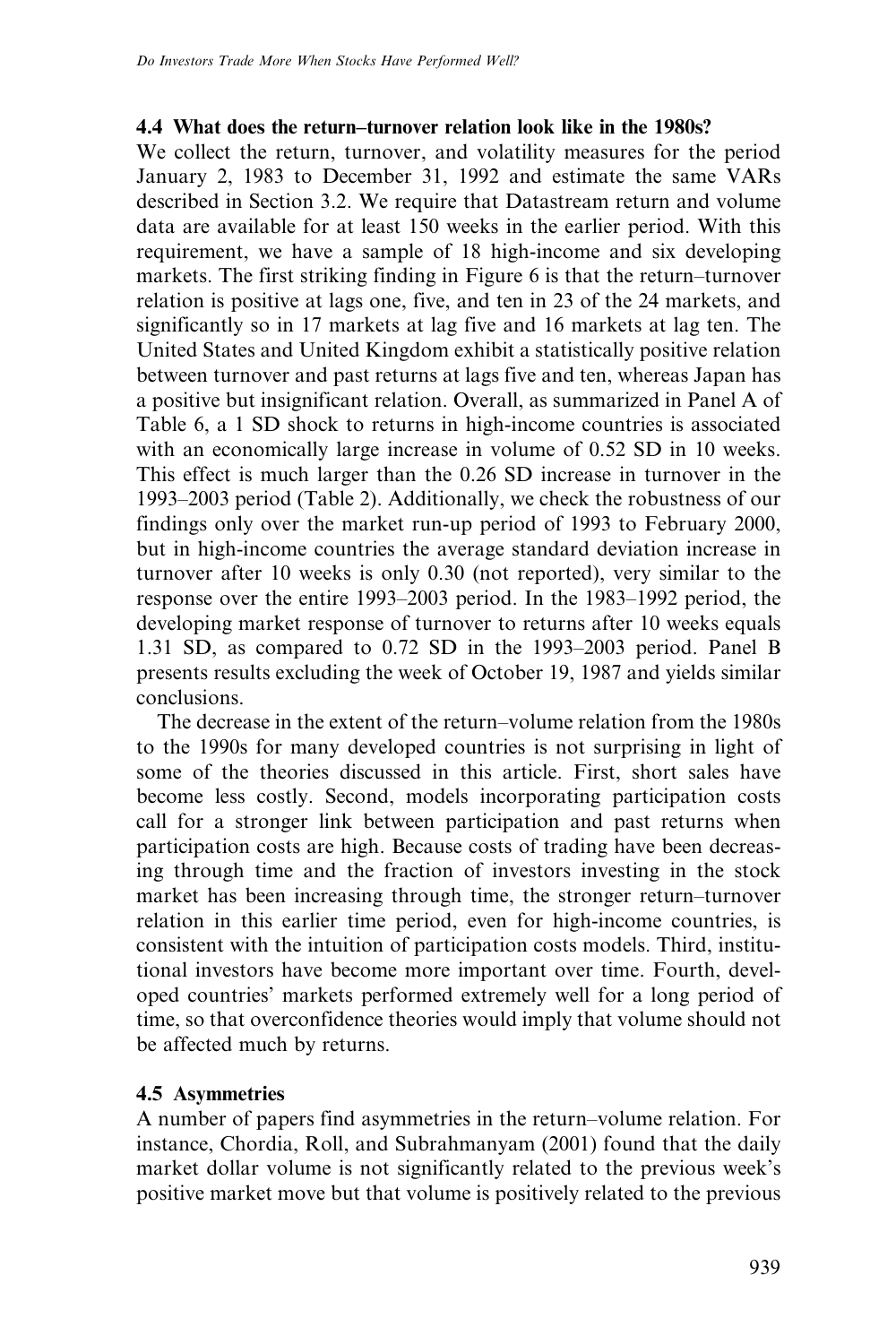

#### 1983–1992 period

Using weekly return and detrended turnover data from January 2, 1983 to December 31, 1992, we estimate weekly trivariate VARs of detrended turnover, returns, and volatility. The figure reports the GIRF of turnover to <sup>a</sup> 1 SD shock to returns at lags 1, 5, and 10 weeks. All responses are standardized by the estimated residual standard deviation. Turnover is the total traded value in <sup>a</sup> given week scaled by the week's total market capitalization. Turnover is detrended by first taking its natural log and then subtracting <sup>a</sup> 20-week moving average. Volatility estimates are from an EGARCH (1,1) specification fit to daily index returns, and these daily estimated volatilities are cumulated into weekly volatilities. Insignificant bars are striped and significant bars are shaded (or solid white). High-income countries are in alphabetical order on the left side of the graph and developing countries are on the right side.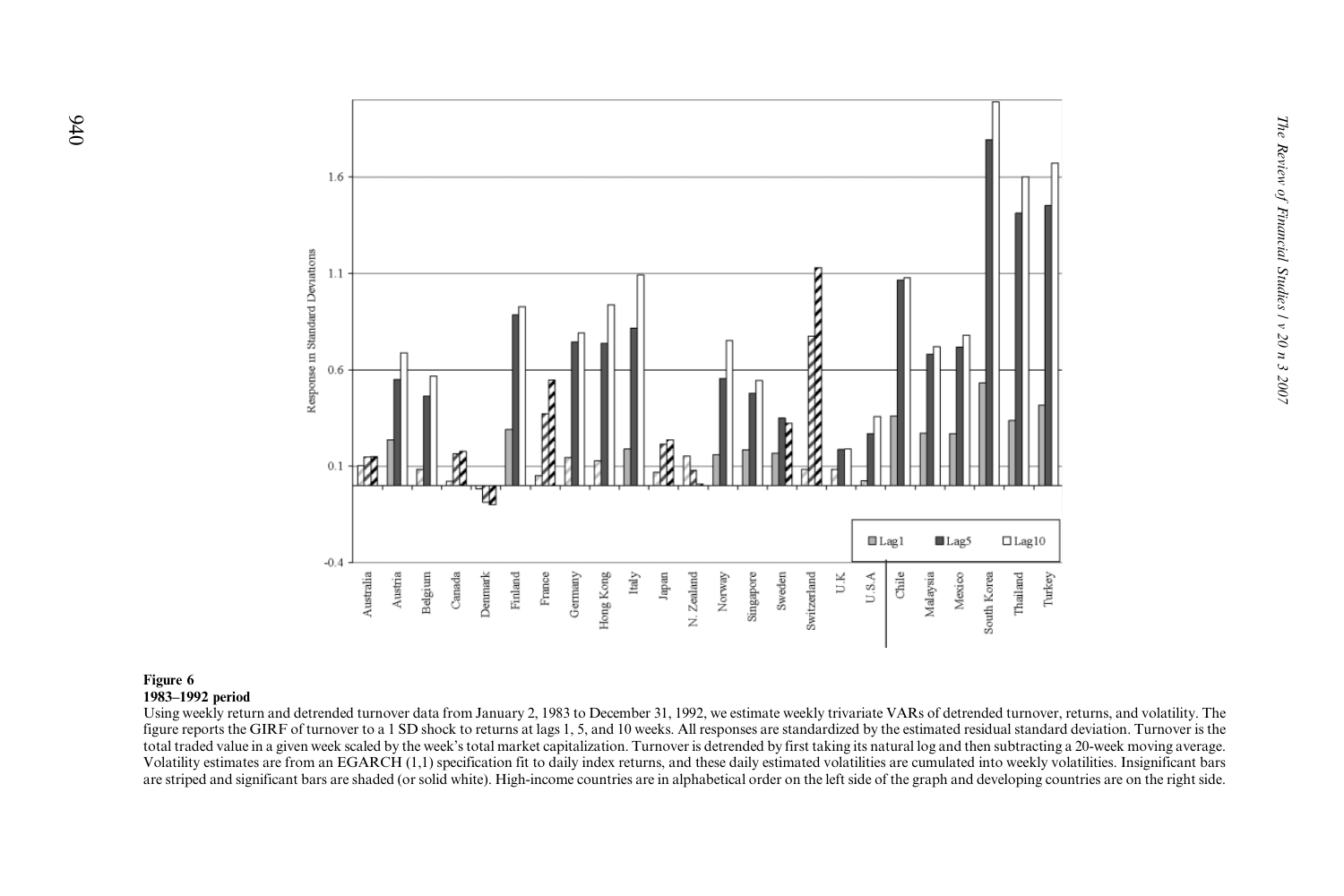week's negative market move. At the individual stock level, Chordia, Huh, and Subrahmanyam (2006) found that turnover increases for past positive stock returns but also increases for negative returns. However, the increase in turnover they document for positive returns is much larger than the increase for negative returns. We examine whether the dynamic relationship between lagged returns and trading activity is symmetric in the sense of being driven equally by positive and negative return shocks and/or being affected differently by return shocks of different sizes. Such an investigation offers a useful robustness test since, for instance, if the relation were due solely to positive returns, it would seem difficult to explain it with short-sale restrictions. The linear VAR structure we have used thus far rules out any asymmetric dynamics: the response to a positive shock is equal in magnitude but opposite in sign to the response to a negative shock of the same size. Additionally, the linearity assumption forces the response to a 1 SD shock to be half the response to a 2 SD shock. Without a well-specified theoretical structure, one is left with a multitude of possible nonlinear specifications (Granger and Terasvirta 1993).

We use a threshold vector autoregression (TVAR) which is most easily understood as a piecewise linear VAR in the threshold variable.<sup>23</sup> We use the lagged return as the threshold variable. This TVAR specification allows the dynamic response of turnover to be different depending on the sign and/or the magnitude of lagged returns. We first assume two regimes characterized by, respectively, positive and negative past returns. In this manner, we can compare whether negative return shocks are associated with a larger magnitude of volume decreases than the volume increases associated with positive return shocks as one might expect with short-sales constraints. The details for our computation of GIRFs for the TVAR specification are reported in the Appendix.

Panel C of Table 6 presents summary statistics for the responses of turnover to both positive and negative return shocks for 1993–2003. Overall, positive shocks are associated with a 0.43 SD increase in volume after 10 weeks, whereas a negative shock to return is associated with an average 10-week decrease in volume of 0.44 SD. As summarized in Panel D of Table 6, this interesting symmetry in the results carries over essentially unchanged to the 1983–1992 period.

We also investigate (but do not report) the separate effects of small (below 1 SD), medium (between 1 and 2 SD), and large (between 2 and 5 SD) shocks both for positive and negative return shocks.<sup>24</sup> Given the mix of drivers for the relation, we find no

 $23$  See Tong (1990) for a comprehensive treatment of threshold autoregression.

<sup>&</sup>lt;sup>24</sup> On average across countries, for the bivariate TVAR with non-detrended turnover, the positive mediumsized shocks represent 10.2% of the sample and the negative medium shocks 9.6%. The upper tail contains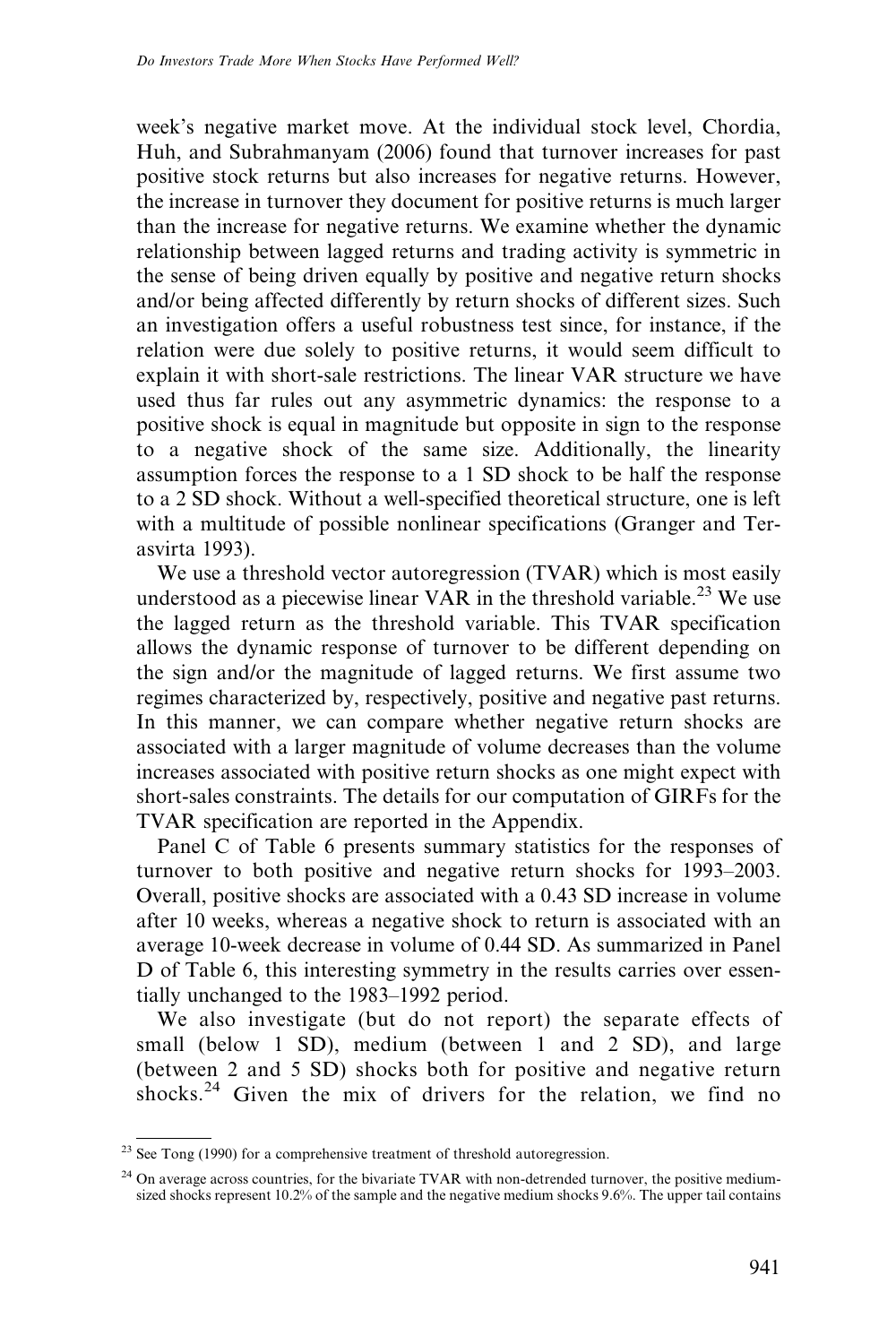#### Table 61983–1992 period, asymmetries, and daily frequency

|                                                                                |         |                 | High income |          |                |          | Developing        |         |         |      |                  |          |                          |         | All countries |         |          |          |    |              |           |
|--------------------------------------------------------------------------------|---------|-----------------|-------------|----------|----------------|----------|-------------------|---------|---------|------|------------------|----------|--------------------------|---------|---------------|---------|----------|----------|----|--------------|-----------|
| <b>GIRF</b>                                                                    | $\mu$   | Med             | σ           |          |                | $-$ (*)  | $+$ (*)           | $\mu$   | Med     | σ    |                  | $^{+}$   | $-$ (*)                  | $+$ (*) | $\mu$         | Med     | $\sigma$ |          |    | $-$ (*)      | $+$ $(*)$ |
| Panel A: 1983–1992 trivariate VAR (includes 1987 crash)                        |         |                 |             |          |                |          |                   |         |         |      |                  |          |                          |         |               |         |          |          |    |              |           |
| Lag 1                                                                          | 0.12    | 0.12            | 0.08        |          | 17             | $\theta$ | 6                 | 0.36    | 0.35    | 0.10 | $\mathbf{0}$     | 6        | $\mathbf{0}$             | 6       | 0.18          | 0.16    | 0.14     |          | 23 | $\mathbf{0}$ | 12        |
| Lag 5                                                                          | 0.43    | 0.42            | 0.28        |          | 17             | $\Omega$ | 11                | 1.19    | 1.24    | 0.44 | $\mathbf{0}$     | 6        | $\mathbf{0}$             | 6       | 0.62          | 0.55    | 0.46     |          | 23 | $\theta$     | 17        |
| $Lag$ 10                                                                       | 0.52    | 0.55            | 0.37        |          | 17             | $\Omega$ | 10                | 1.31    | 1.34    | 0.52 | $\theta$         | 6        | $\Omega$                 | 6       | 0.72          | 0.70    | 0.53     |          | 23 | $\theta$     | 16        |
| Panel B: 1983-1992 trivariate VAR (excludes 1987 crash)                        |         |                 |             |          |                |          |                   |         |         |      |                  |          |                          |         |               |         |          |          |    |              |           |
| Lag 1                                                                          | 0.15    | 0.15            | 0.08        |          | 17             | $\Omega$ | 9                 | 0.37    | 0.36    | 0.09 | $\mathbf{0}$     | 6        | $\Omega$                 | 6       | 0.21          | 0.17    | 0.13     |          | 23 | $\Omega$     | 15        |
| Lag $5$                                                                        | 0.49    | 0.43            | 0.27        |          | 17             | $\Omega$ | 14                | 1.26    | 1.26    | 0.38 | $\boldsymbol{0}$ | 6        | $\mathbf{0}$             | 6       | 0.68          | 0.65    | 0.45     |          | 23 | $\mathbf{0}$ | 20        |
| Lag10                                                                          | 0.57    | 0.50            | 0.35        |          | 17             | $\Omega$ | 14                | 1.40    | 1.43    | 0.45 | $\Omega$         | 6        | $\Omega$                 | 6       | 0.78          | 0.75    | 0.52     |          | 23 | $\theta$     | 20        |
| Panel C: 1993–2003 response of turnover to positive and negative return shocks |         |                 |             |          |                |          |                   |         |         |      |                  |          |                          |         |               |         |          |          |    |              |           |
| Positive Lag 10                                                                | 0.28    | 0.21            | 0.33        |          | 21             |          |                   | 0.61    | 0.53    | 0.38 |                  | 19       | $\overline{\phantom{0}}$ |         | 0.43          | 0.44    | 0.39     | 6        | 40 |              |           |
| Negative Lag 10                                                                | $-0.29$ | $-0.20$         | 0.35        | 24       | $\overline{2}$ |          | $\qquad \qquad -$ | $-0.61$ | $-0.54$ | 0.37 | 20               | $\theta$ |                          |         | $-0.44$       | $-0.43$ | 0.39     | 41       | 5  |              |           |
| Panel D: 1983–1992 response of turnover to positive and negative return shocks |         |                 |             |          |                |          |                   |         |         |      |                  |          |                          |         |               |         |          |          |    |              |           |
| Positive Lag 10                                                                | 0.62    | 0.60            | 0.35        |          |                |          |                   | 1.29    | 1.38    | 0.47 | $\mathbf{0}$     | 6        |                          |         | 0.79          | 0.74    | 0.48     |          | 23 |              |           |
| Negative Lag 10                                                                |         | $-0.65$ $-0.65$ | 0.37        | 17       |                |          |                   | $-1.16$ | $-1.26$ | 0.41 | 6                | $\theta$ |                          |         | $-0.77$       | $-0.74$ | 0.4      | 23       |    |              |           |
| Panel E: daily trivariate var                                                  |         |                 |             |          |                |          |                   |         |         |      |                  |          |                          |         |               |         |          |          |    |              |           |
| Lag 1                                                                          | 0.08    | 0.07            | 0.08        | $\Omega$ | 26             | $\Omega$ | 17                | 0.17    | 0.17    | 0.09 | $\mathbf{0}$     | 20       | $\Omega$                 | 19      | 0.12          | 0.09    | 0.09     | $\theta$ | 46 | $\Omega$     | 36        |
| Lag 5                                                                          | 0.11    | 0.06            | 0.28        | 11       | 15             | 4        | 11                | 0.40    | 0.38    | 0.27 | $\mathbf{0}$     | 20       | $\mathbf{0}$             | 18      | 0.23          | 0.18    | 0.31     | 11       | 35 | 4            | 29        |
| $Lag$ 10                                                                       | 0.12    | 0.08            | 0.37        | 10       | 16             | 4        | 9                 | 0.46    | 0.43    | 0.30 | $\Omega$         | 20       | $\Omega$                 | 16      | 0.26          | 0.20    | 0.38     | 10       | 36 | 4            | 25        |

We estimate trivariate vector autoregressions (VARs) of detrended turnover, returns, and volatility and display the response (in standard deviations) of turnover to a 1 SD shock to returns. Detrended turnover and EGARCH (1,1) volatility are calculated as described in Figure 2. Weekly data are used for the VARs in Panel A through D, and daily data are used for the VAR in Panel E. Panel A presents summary statistics for the GIRF for the January 2, 1983 to December 31, 1992 period. Panel B summarizes results over this period excluding the week of October 19, 1987. For the VARs in Panels C and D, we separately compute the GIRF for positive and negative return shocks. Panels C and D summarize the threshold VAR (TVAR) results with separate responses to positive and negative return shocks for the 1993–2003 and 1983–1992 periods, respectively. For the VARs in Panel E over the 1993–2002 period, for daily returns, we compute the orthogonalized IRF where detrended turnover and EGARCH (1,1) volatility are calculated as in Panels A and B. The table summarizes the mean (u), median (Med), and standard deviation (o) of the responses for high-income, developing, and all countries. We also report the number of positive (+), negative (-), significantly positive  $[+ (*)]$ , and significantly negative  $[-(*)]$  responses.

# 942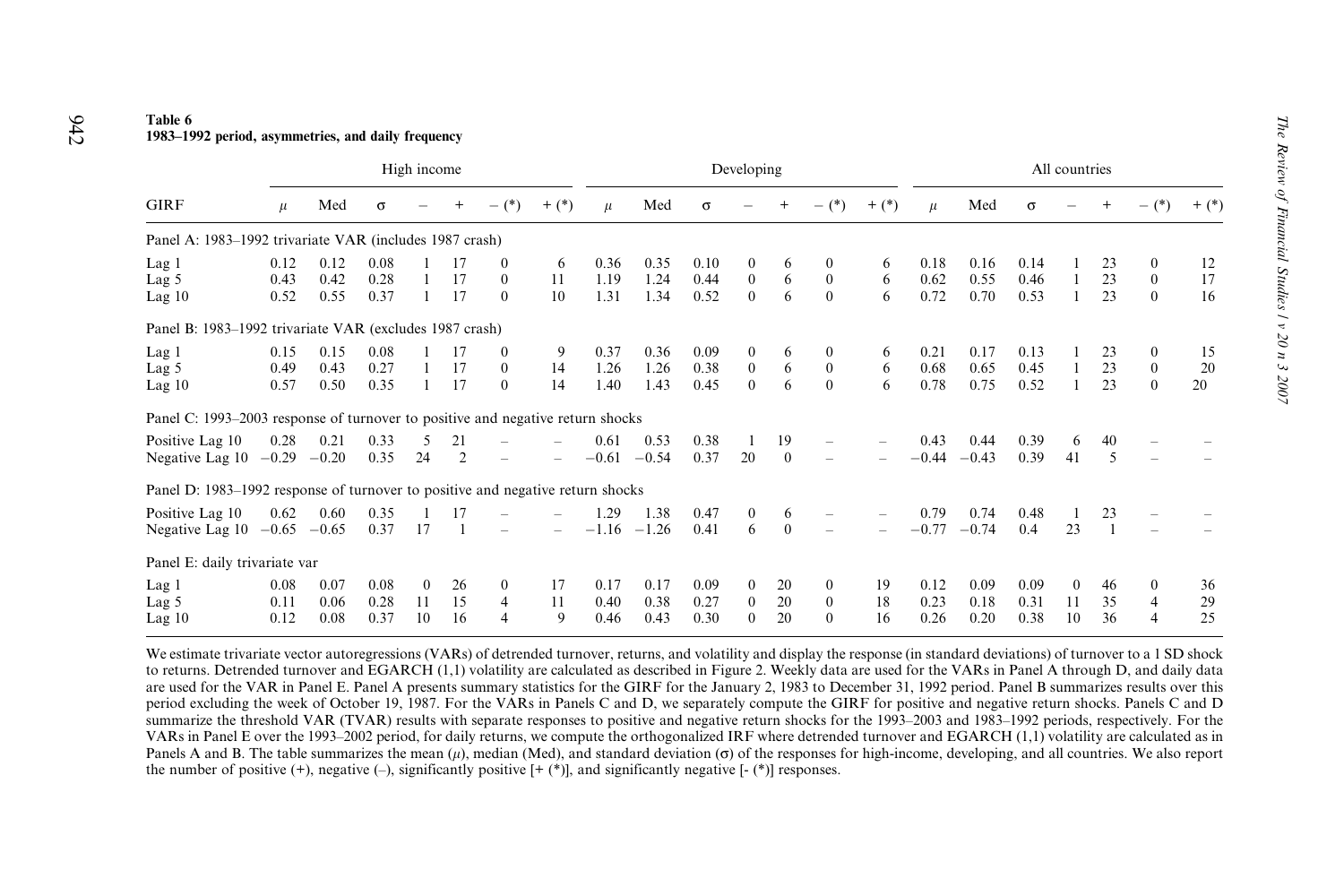compelling reason why the relation should be exactly linear. To investigate the issue, we scale the responses of each group by the average size of the shock within that group, so that if the effect of turnover on returns were strictly linear, the response would be equal across return shock groups.<sup>25</sup> We examine the relation across groups for bivariate and trivariate models with non-detrended turnover series, as well as our baseline trivariate specification (as in panel B of Table 2). For positive return shocks, the average responses of turnover to large and medium return shocks are of similar size and are generally larger (after controlling for the size of the initial shocks) than the (still positive) turnover responses to small positive return shocks. Small negative shocks to returns lead to proportionally larger decreases in turnover. For both the bivariate and trivariate VAR with non-detrended turnover, we find that medium and large negative return shocks actually lead to small increases in turnover. However, in the trivariate TVAR with detrended turnover, medium-sized negative return shocks lead to small decreases in turnover in emerging markets and only miniscule increases in developed markets. Importantly, all types of negative shocks are associated with decreases in turnover in countries with short-sale restrictions, whereas for countries without such restrictions medium and large negative shocks are associated with small increases in volume. This additional evidence is supportive of the role of shortsale restrictions in the return–volume relation. The fact that medium and large negative return shocks are not associated with a drying up of trading volume is inconsistent with the liquidity explanation. These nonlinearities may be due to interactions of more than one explanation, but it is important to remember that this evidence is descriptive and that no statistical tests of its significance are possible within this estimation approach. $^{26}$ 

Our main conclusion is that the relation is fairly symmetric with respect to positive and negative returns, with the caveat that small negative returns shocks (representing 74.5% of all negative return shocks), rather than large ones, seem to be the driver for the decrease in turnover following negative return shocks.<sup>27</sup> The use of the nonlinear TVAR

<sup>&</sup>lt;sup>25</sup> If the response of turnover is linear in shocks to returns, a shock of, say, 1.5 SD to returns should lead to an approximately three times greater effect on volume than a shock of only 0.5 SD.

<sup>&</sup>lt;sup>26</sup> As explained in the Appendix, the GIRFs are computed assuming that the model (i.e., the parameters) is known. Therefore, there is no sampling variability and, consequently, no confidence intervals on which we can base formal statistical inference. Although limiting, this is the approach more commonly adopted both in the econometric literature and in applications.

 $27$  The finding that medium and large negative return shocks have a much smaller effect on turnover is perhaps consistent with an offsetting volatility effect associated with large negative returns. Although this effect should be captured in EGARCH volatility, if the negative return is accompanied by increased volatility not completely captured in the EGARCH specification then there would be a positive effect on turnover (entering through volatility) which is offsetting the decrease in turnover that normally occurs through a large decrease in returns.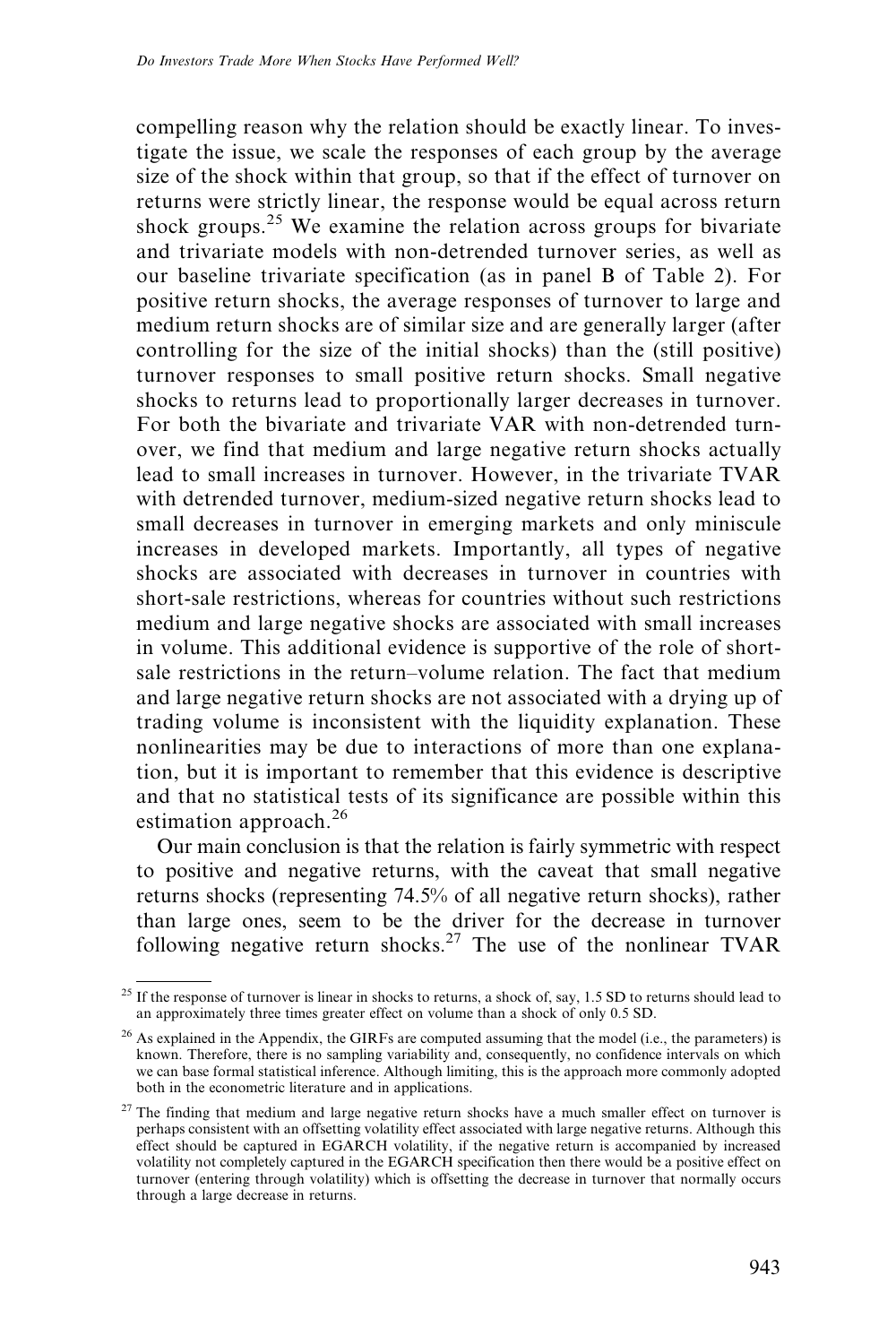model comes with the costs of less precise estimation within groups (the tail-end observations are sparse and vary widely across countries), lack of formal confidence intervals for the GIRF, and potential model misspecifications—there is, clearly, an array of possible nonlinear specifications with little guidance from theory regarding the specific form of nonlinearity. Our analysis here indicates that the linear approximation used throughout the article is, by and large, appropriate but also that nonlinear models might capture the return–volume relation better for tail-end negative return observations. If theory produces more direct predictions about the form of nonlinearities, then future research should focus more on what can be learned from these tail observations.

### 4.6 Daily frequency

Participation models call for longer-term effects while liquidity effects can happen quickly. Our other theories are rather silent on the role of daily returns. Our analysis with weekly VARs shows that the response function grows from lag one to lag five and to lag ten (as it does in all significant cases in Figure 2), it must follow that the within week effects are, at a minimum, of second-order importance. Nevertheless, the lag one weekly effects are large and significant. These weekly lag one impulse response includes the contemporaneous weekly correlations between shocks to returns and shocks to turnover, so it is not clear whether the short-term lag one effect is due to higher returns being followed by higher turnover or to a contemporaneous weekly correlation between turnover and returns. We now estimate a triangular VAR at the daily frequency.<sup>28</sup> Panel E of Table 6 presents summary information regarding the responses of detrended turnover to returns at the one-, five- (one-week), and 10-day (two-week) frequencies. Positive shocks to returns lead to increases in next day's turnover in all high-income and developing markets, and most of them are significant. In developing markets, the positive relation is larger to start with and increases over time, whereas in many high-income markets the return–turnover relation quickly becomes negative. The average one-day response is 0.17 in developing markets and increases to 0.40 after five days. In high-income countries, the average five-day response of 0.11 is only slightly higher than the one-day response. The daily evidence confirms that even at short-term frequencies the return– volume relation is not driven by a contemporaneous correlation and differs between high-income and developing markets. Further, the quick one-day response presents some evidence that participation costs (at least

<sup>&</sup>lt;sup>28</sup> To be conservative, instead of computing the generalized impulse response function, we impose a triangular structure where turnover is ordered before returns and volatility. We then compute an orthogonalized impulse response function so that only lagged (and not contemporaneous) returns (and volatility) are allowed to affect current turnover.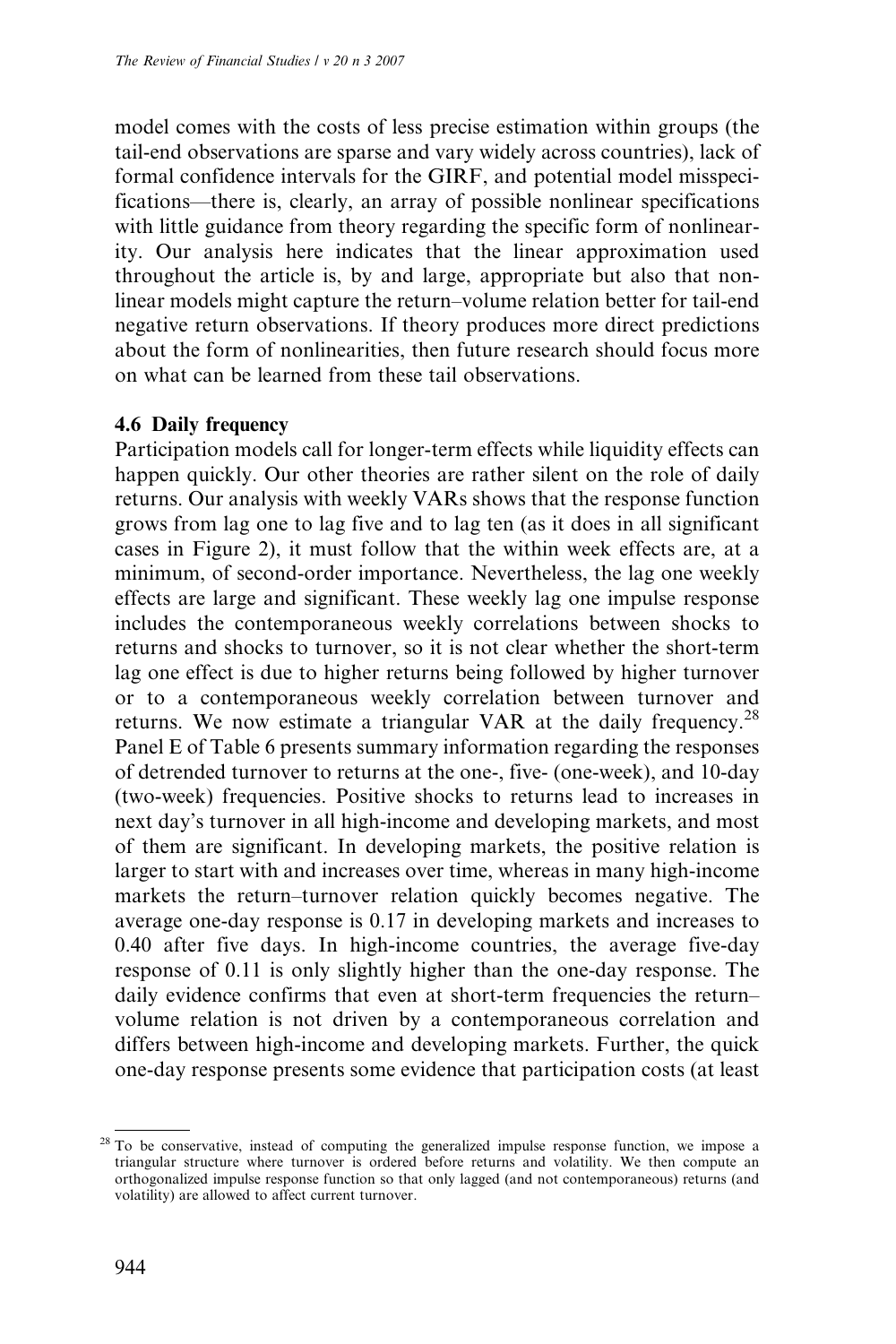in terms of those costs traditionally modeled) are not likely to explain the short-term return–volume relation.

### 5. Conclusion

Market turnover (a liquidity proxy) is strongly and positively related to past returns in many markets. This relation is much stronger for developing countries than for developed ones. In our main 1993–2003 period, a 1 SD weekly shock to returns in developing markets is followed by an economically large 0.72 SD (0.60) increase in trading after 10 (5) weeks. The response in high-income markets is around one third as large. The return–volume relation is pervasive across specifications with a variety of volatility controls and using alternative mechanisms to measure turnover. Though we find a rather consistent pattern that turnover follows returns in many large developed markets such as the United States and the United Kingdom from 1983 to 1992, we also find that the relation has diminished through time and is insignificant in the 1993–2003 period for many of the developed markets. The return–volume relation is strongest in countries with high corruption, high market volatility, high marketmodel  $R^2$ , low correlation with the world market, and short-sale constraints.

As explained in Section 1, theories that have implications for volume following returns make predictions using as building blocks the informativeness of past returns for informed/uninformed investors, short-sale costs and constraints, liquidity effects, investor participation effects, behavioral biases (such as overconfidence and the disposition effect), and momentum trading. Many of these theories have similar predictions. As a result, we find support for many of them. However, our crosssectional evidence does not appear to be supportive of liquidity effects. Further, there is no evidence that momentum trading alone leads to the return–volume relation. This is because the return–turnover relation is weaker in countries where institutional investors are more important, and prior literature has shown institutions to be more likely to engage in momentum trading. Short-sale constraints and liquidity explanations predict that trading dries up following negative returns. Our findings that volume increases following positive returns and decreases after negative returns present additional evidence against the liquidity explanation and also demonstrate that short-sale constraints are not a complete explanation.

We would expect the effect predicted by most theories to be stronger in opaque markets that are less informationally efficient because past returns are likely to be more informative in those markets. Furthermore, since individuals are more likely to be uninformed or to be affected by behavioral biases, their trading is expected to depend more on past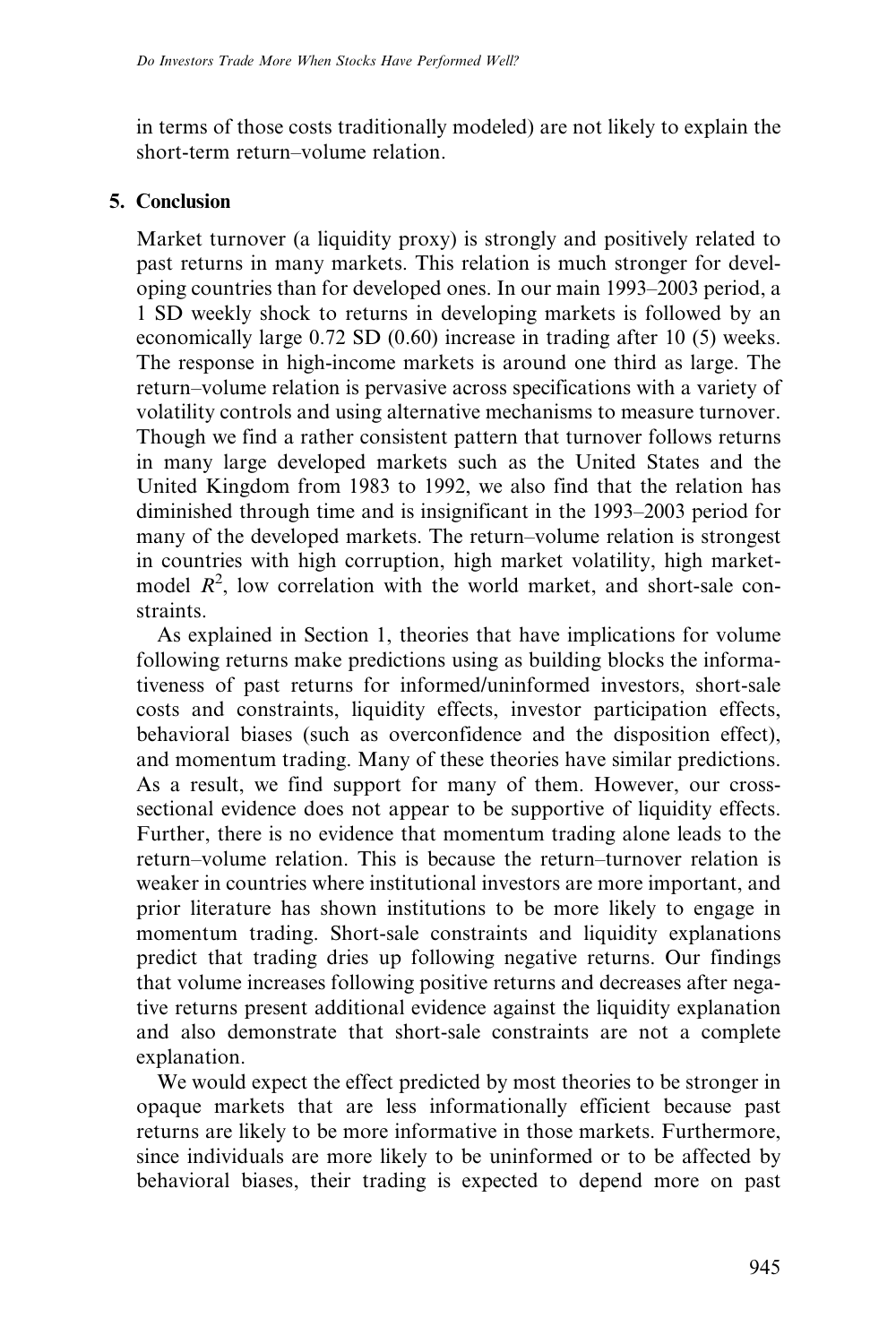returns than the trading of institutions. Indeed, in addition to the crosssectional evidence that the relation is stronger in countries with a smaller mutual fund industry, we examine markets with volume data both for individuals and institutional investors and find that the relation is strongest among individual investors. These explanations of the return–volume relation also make it possible to understand why it has become weaker in developed markets through time. Developed markets have become more efficient through time, institutional investors have become more prevalent, and it has become easier to take short positions. Further, developed markets performed well for a long period of time, so that overconfidence theories would not predict a strong return–volume relation because poor returns in a given week are unlikely to have much impact on overconfidence after an extended period of high returns. Overall, perhaps because of less precise predictions, participation costs and behavioral explanations are most consistent with the features of the return–volume relation, but we also find some evidence for a partial influence of short-sale constraints entering through the actions of uninformed investors.

Our primary contribution is to document the characteristics, dynamics, intensity, and variation across countries in the return–volume relation. Our explanations related to existing theory are mostly suggestive since no theoretical work has jointly modeled the interactions between the many forces that influence the dynamic relation between volume and returns. It is our hope that this article will lead to the development of theoretical models and to new empirical analysis that can then be used to sharpen our understanding of the return–volume relation further. We view this complex task as particularly important for developing markets as policymakers, and regulators seek to understand and structure markets in such a way that their liquidity will be resilient to periods of market declines. Our results should make clear to investors and regulators that turnover is more sensitive to adverse return shocks in markets with shortsale restrictions and corruption. These results should help investors in devising trading strategies that take into account the dynamics of market turnover and regulators to devise reforms that make market liquidity less sensitive to returns.

#### Appendix: Threshold VAR and GIR Analysis

Denoting with  $v_t$ , the vector containing turnover, volatility, and return at time t, the TVAR model is specified as follows

$$
y_t = c_j + \sum_{i=1}^p \phi_i^{(j)} y_{t-i} + v_t^{(j)} \text{ if } h_{j-1} < z_{t-d} \le h_j \tag{A1}
$$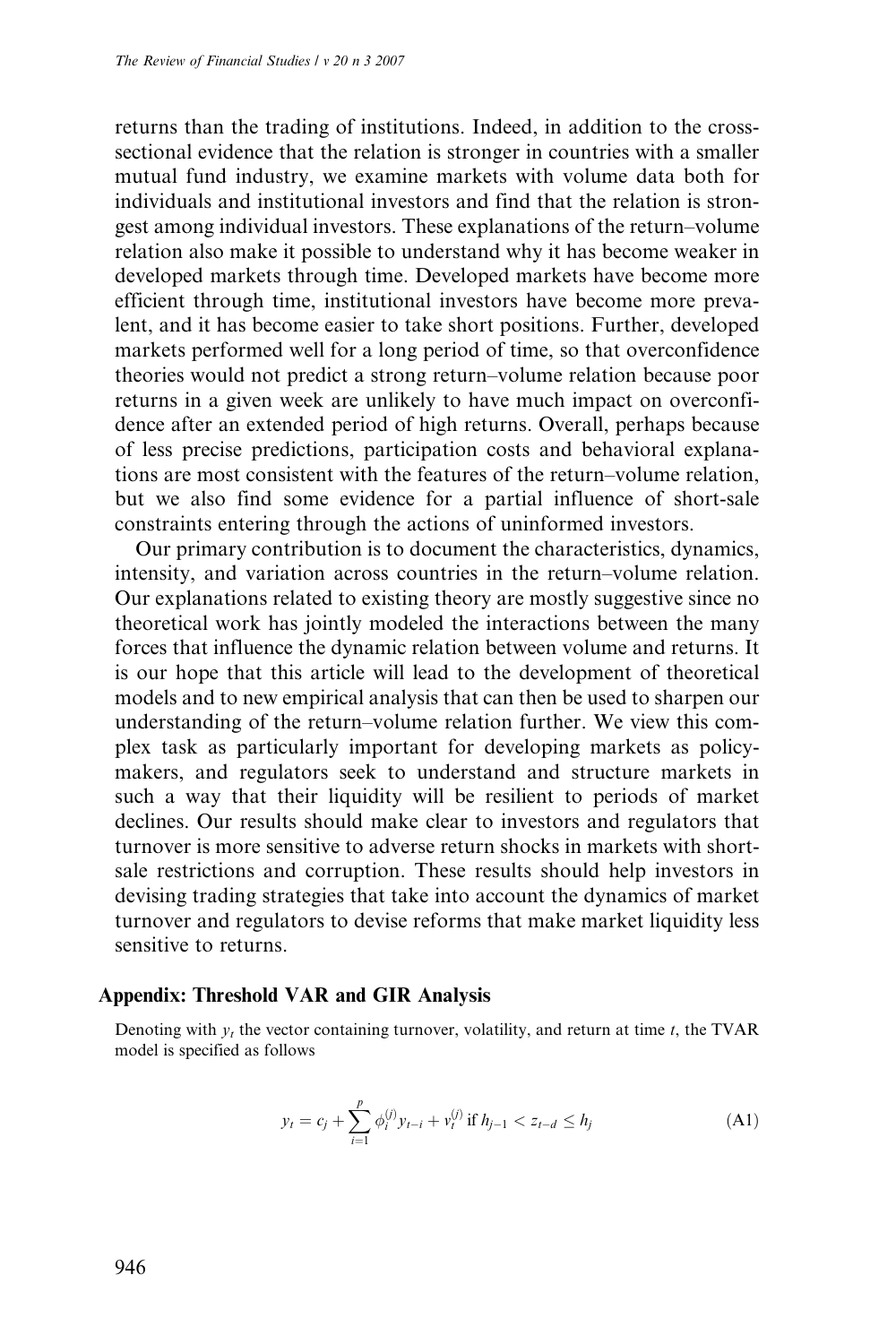where  $j = 1,..., s$  is a regime indicator,  $z<sub>i</sub>$  is defined as the threshold variable, d is the delay in the threshold variable, the hs are the threshold values,  $c_j$  and  $\phi^{(j)}$  are regime-dependent parameters, the errors  $v_t$  have zero mean and are serially uncorrelated within and across regimes with constant (within regimes) but regime-dependent covariance matrix  $\Sigma_j$ , and p is the VAR order. It can be seen that the specifications in (A1) amounts to a piecewise linear VAR. In our implementation,  $z<sub>t</sub>$  is the return variable, we first assume two regimes ( $s = 2$ ) and  $d = 1$ . We estimate the system parameters through the two-step conditional least-squares procedure suggested by Tsai (1998). As we did for the linear VAR, we then proceed to compute generalized impulse response functions (GIRF). In nonlinear models, the response at time  $t + n$  of a shock occurring at time t depends on three things: (1) the size and magnitude of the shock; (2) the history of the process (i.e, the sequence of observations) up to time  $t$ ; and  $(3)$  the characteristics (size, sign, and correlations) of the shocks occurring in the intermediate periods  $t + 1, \ldots, t + n$ . Pesaran and Potter (1997) demonstrate how (2) and (3) may generate inferences that are substantially misleading using traditional (or, orthogonalized) impulse response functions (TIRF). The generalized IRF approach of Koop et al. (1996) corrects the drawback associated with TIRFs. The GIRF is defined as the change in the conditional expectation of  $y_{t+n}$  as a result of an exogenous shock (in one or more of the variables) occurring at time  $t$ . The conditioning information set is composed of the histories of the system and the types of shocks hitting it. Therefore, one can compute a variety of GIRFs depending on the subset of histories and/or shocks of interest (e.g., positive vs. negative, large vs. small). We focus on the effects of different types of return shocks by conditioning on all available histories (one for each available time observation) and on return shocks belonging to a particular subset.

Formally,

$$
GIRF(n, V_t, \Omega_{t-1}) = E[y_{t+n} | \Omega_{t-1}, V_t \in \Theta] - E[y_{t+n} | \Omega_{t-1}] \tag{A2}
$$

where  $\Omega_{t-1}$  is the information set used at time t to forecast future values of  $y_t$ ,  $V_t$  is the shock to the system, and  $\Theta$  is the set where return shocks are, say, large and positive.

The GIRF thus represents the difference between a perturbed realization of the variable(s) of interest and its realization in a suitably defined baseline case. Current and future shocks are, thus, integrated out (averaged over). The two expectations involved in the computation of the GIRF are generally not available analytically for nonlinear models but can be efficiently estimated by Monte Carlo simulation as illustrated by Koop et al. (1996). Here we only report the essential steps.

- 1. "Future" values of  $V_{t+n}$ ,  $n = 0, 1,...N$ , are generated by bootstrapping the realized model residuals. This is done twice: once by imposing that the shock at time  $t$  belongs to a particular set (e.g., large and positive) and a second time by allowing the shock at time  $t$  to vary randomly across all possible observed residuals.
- 2. Using the two simulated sets of disturbances, we then generate two sets of ''future'' values of  $y_{t+n}$ ,  $n = 0, 1,...N$  starting from a given history,  $\Omega_{t-1} = \varpi_{t-1}$ , and iterating by following the dynamics in (A1) and using the parameter estimates of the assumed TVAR model.
- 3. We repeat 1 and 2 for each available history (i.e., time-series observation).
- 4. We repeat 1, 2, and 3 R times.

By the law of large numbers, the averages across simulations converge to the expectations in (A2). In our applications we set  $R = 5000$  and simulate the systems for  $N = 10$  steps ahead. We then standardized the responses so that they have a value of 1 at time  $t + 1$  and cumulate them over ten periods. We are especially interested in the reaction of turnover to different return shocks, thus we conduct several experiments. Namely, we compute and compare the GIRF of turnover for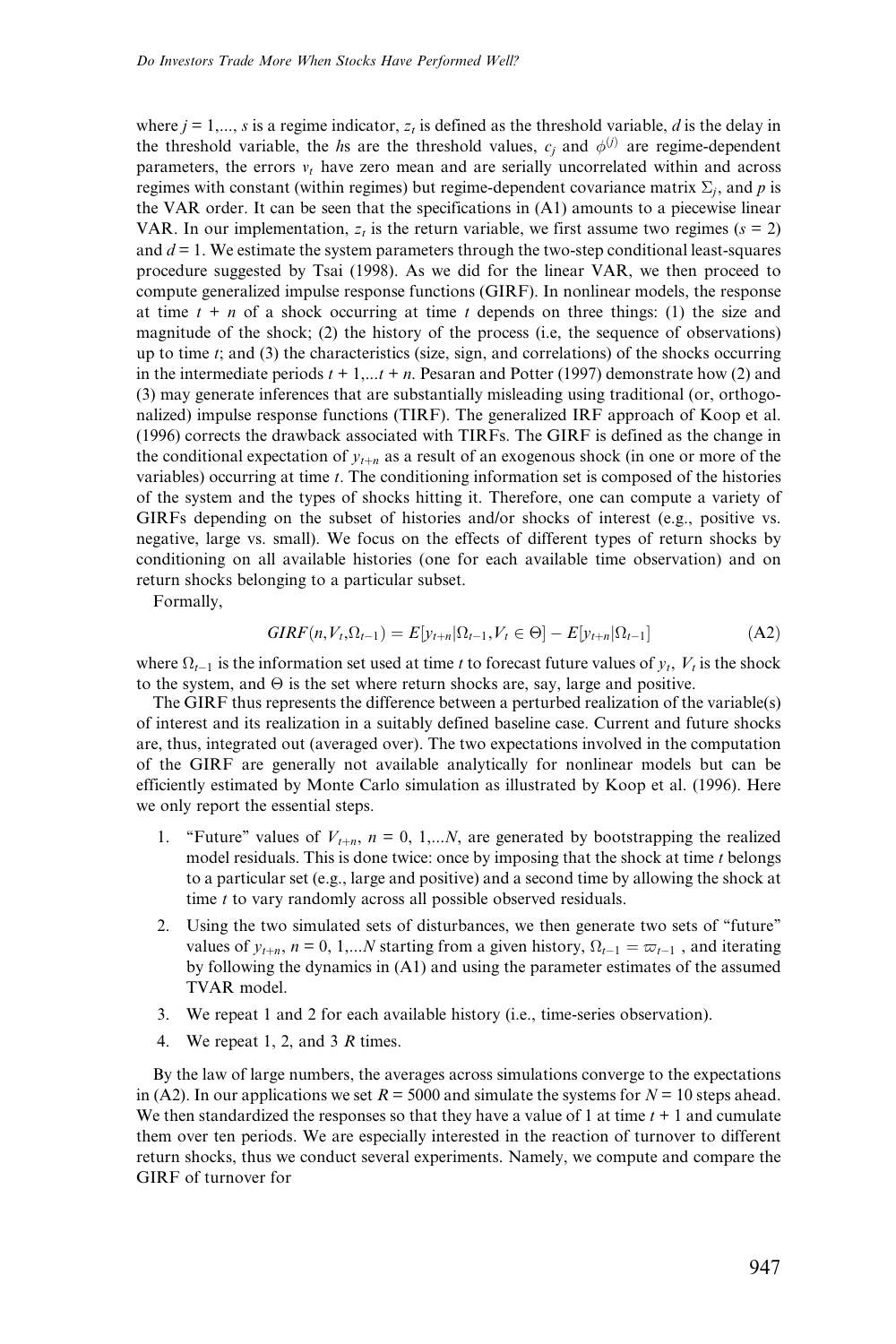- (a) positive return shocks and negative return shocks, or
- (b) small (<1 SD), medium (between 1 and 2 SD), and large (between 2 and 5 SD) for both positive and negative return shocks.

In (a), the GIRF (A2) needs to be computed twice. For the response to positive shocks, the perturbed realizations are simulated using error terms bootstrapped from the (regime dependent) set of positive return residuals; the baseline realizations are then generated based on shocks bootstrapped from all residuals. For the response to negative shocks, the perturbed realizations are simulated using error terms bootstrapped from the (regime dependent) set of negative return residuals; the baseline realizations are, again, generated based on shocks bootstrapped from all residuals. In (b), positive and negative shocks are split into groups depending on their size and on the regime. With three sizes (small, medium and large) and two regimes, six sets of residuals are formed. The simulation proceeds by bootstrapping residuals from the appropriate set and generating the corresponding (perturbed and baseline) series values.

#### References

Alizadeh, S., M. Brandt, and F. X. Diebold, 2002, ''Range-based Estimation of Stochastic Volatility Models,'' Journal of Finance, 57, 1047–1091.

Allen, F., and D. Gale, 1994, "Limited Market Participation and Volatility of Asset Prices," American Economic Review, 84, 933–955.

Baker, M., and J. C. Stein, 2003, ''Market Liquidity as a Sentiment Indicator,'' Working Paper, Harvard University, Cambridge, MA, forthcoming in Journal of Financial Markets.

Bekaert, G., and C. R. Harvey, 1995, "Time-Varying World Market Integration," Journal of Finance, 50, 403– 444.

Bekaert, G., and C. R. Harvey, 1997, "Emerging Equity Market Volatility," Journal of Financial Economics, 43, 29–78.

Bernardo, A., and I. Welch, 2004, "Liquidity and Financial Market Runs," Quarterly Journal of Economics, 119, 135–158.

Bhattacharya, U., and H. Daouk, 2002, "The World Price of Insider Trading," Journal of Finance, 57, 75–108.

Brennan, M. J., and H. H. Cao, 1997, "International Portfolio Investment Flows," Journal of Finance, 52, 1851–1880.

Bris, A., W. Goetzmann, and N. Zhu, 2006, "Efficiency and the Bear: Short-Sales and Markets Around the World," forthcoming in Journal of Finance.

Campbell, J. Y., S. J. Grossman, and J. Wang, 1993, ''Trading Volume and Serial Correlation in Stock Returns,'' Quarterly Journal of Economics, 108, 905–939.

Chang, J. J., T. Khanna, and K. Palepu, 2000, "Analyst Activity Around the World," Working Paper, Harvard University, Cambridge, MA.

Chen, J., H. Hong, and J. C. Stein, 2001, ''Forecasting Crashes: Trading Volume, Past Returns and Conditional Skewness in Stock Prices,'' Journal of Financial Economics, 61, 345–381.

Chordia, T., S. W. Huh, and A. Subrahmanyam, 2006, ''The Cross-Section of Expected Trading Activity,'' forthcoming in Review of Financial Studies.

Chordia, T., R. Roll, and A. Subrahmanyam, 2001, "Market Liquidity and Trading Activity," Journal of Finance, 56, 501–530.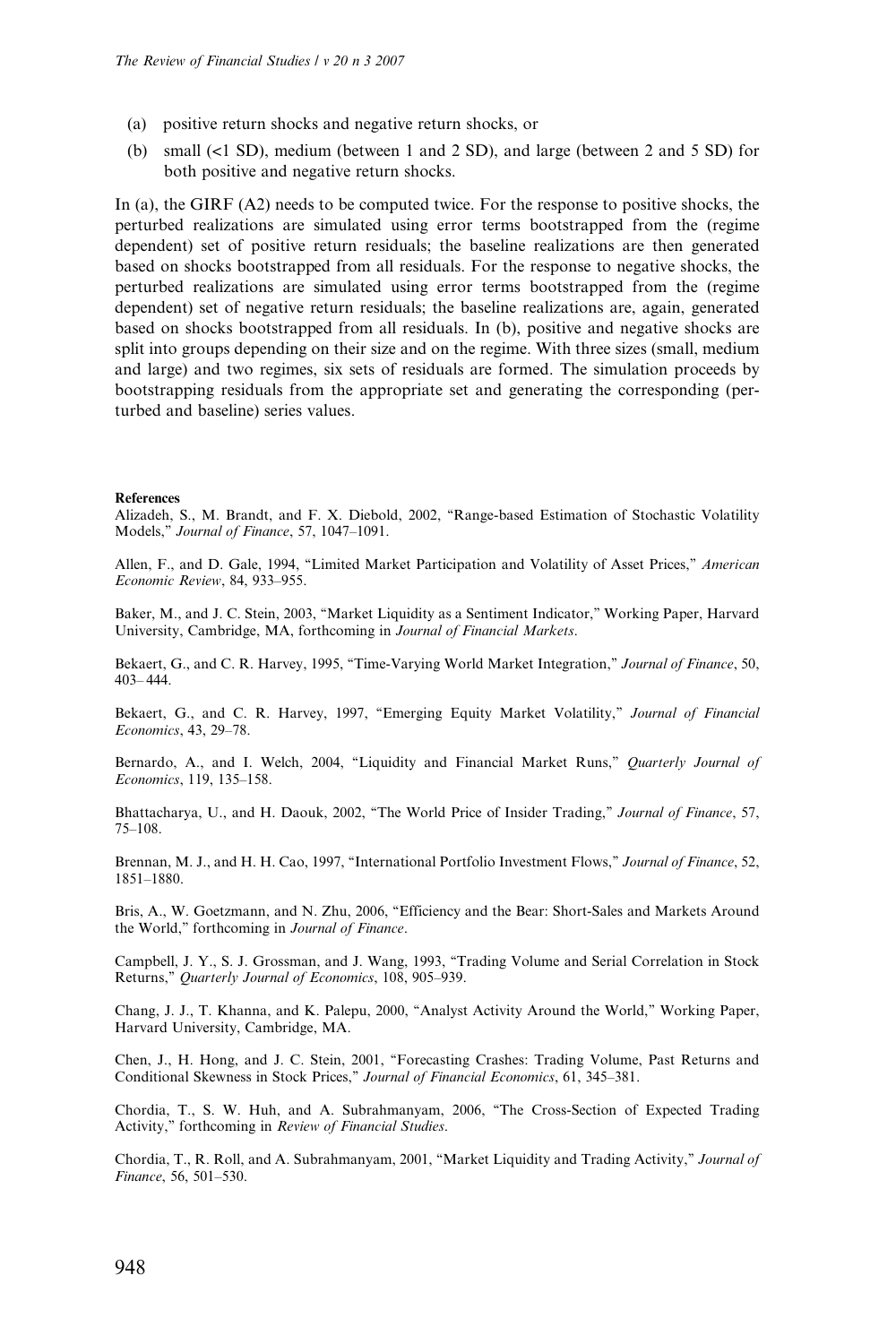Copeland, T. E., 1976, ''A Model of Asset Trading Under the Assumption of Sequential Information Arrival,'' Journal of Finance, 31, 1149–1168.

Cremers, K. J. M, and J. Mei, 2005, ''Turning over Turnover,'' Working Paper, Yale University, New Haven, CT.

Daigler, R. T., and M. Wiley, 1999, "The Impact of Trader Type on the Futures Volatility-Volume Relation,'' Journal of Finance, 54, 2297–2316.

Daniel, K., D. Hirshleifer, and A. Subrahmanyam, 1998, ''Investor Psychology and Security Market Under- and Overreactions,'' Journal of Finance, 53, 1830–1886.

DeLong, J. B., A. Shleifer, L. H. Summers, and R. J. Waldmann, 1990, ''Noise Trader Risk in Financial Markets,'' Journal of Political Economy, 98, 703–738.

Diamond, D. W., and R. E. Verrecchia, 1987, "Constraints on Short-Selling and Asset Price Adjustment to Private Information,'' Journal of Financial Economics, 18, 277–312.

Easley, D., and M. O'Hara, 1992, "Time and the Process of Security Price Adjustment," Journal of Finance, 47, 577–607.

Erb, C. B, C. R. Harvey, and T. E. Viskanta, 1996, ''Political Risk, Economic Risk, and Financial Risk,'' Financial Analysts Journal, 52, 29–46.

Froot, K., P. O'Connell, and M. Seasholes, 2001, "The Portfolio Flows of International Investors," Journal of Financial Economics, 59, 151–193.

Gallant, R., P. Rossi, and G. Tauchen, 1992, "Stock Prices and Volume," Review of Financial Studies, 5, 199–242.

Garman, M. B., and M. J. Klass, 1980, "On the Estimation of Price Volatility from Historical Data," Journal of Business, 53, 67–78.

Gervais, S., R. Kaniel, and D. Mingelgrin, 2001, "The High Volume Return Premium," Journal of Finance, 56, 877–919.

Gervais, S., and T. Odean, 2001, "Learning to be Overconfident," The Review of Financial Studies, 14,  $1 - 27$ 

Glaser, M., and M. Weber, 2005, ''Which Past Returns Affect Trading Volume?'' Working Paper, University of Mannheim.

Granger, C. W. J., and T. Terasvirta, 1993, Modeling Nonlinear Economic Relationships, Oxford University Press, Oxford.

Griffin, J. M., X. Ji, and J. S. Martin, 2003, ''Momentum Investing and Business Cycle Risk: Evidence From Pole to Pole," The Journal of Finance, 58, 2525-2547.

Griffin, J. M., P. J. Kelly, and F. Nardari, 2006, ''Measurement of International Stock Market Efficiency,'' Working Paper, University of Texas, Austin.

Griffin, J. M., F. Nardari, and R. M. Stulz, 2004, "Daily Cross-border Flows: Pushed or Pulled?" The Review of Economics and Statistics, 86, 641–657.

Grinblatt, M., and M. Keloharju, 2000, ''The Investment Behavior and Performance of Various Investor Types: A Study of Finland's Unique Data Set,'' Journal of Financial Economics, 55, 43–67.

Grinblatt, M., S. Titman, and R. Wermers, 1995, ''Momentum Investment Strategies, Portfolio Performance, and Herding: A Study of Mutual Fund Behavior," American Economic Review, 85, 1088–1105.

Harris, M., and A. Raviv, 1993, "Differences of Opinion Make a Horse Race," The Review of Financial Studies, 6, 473–506.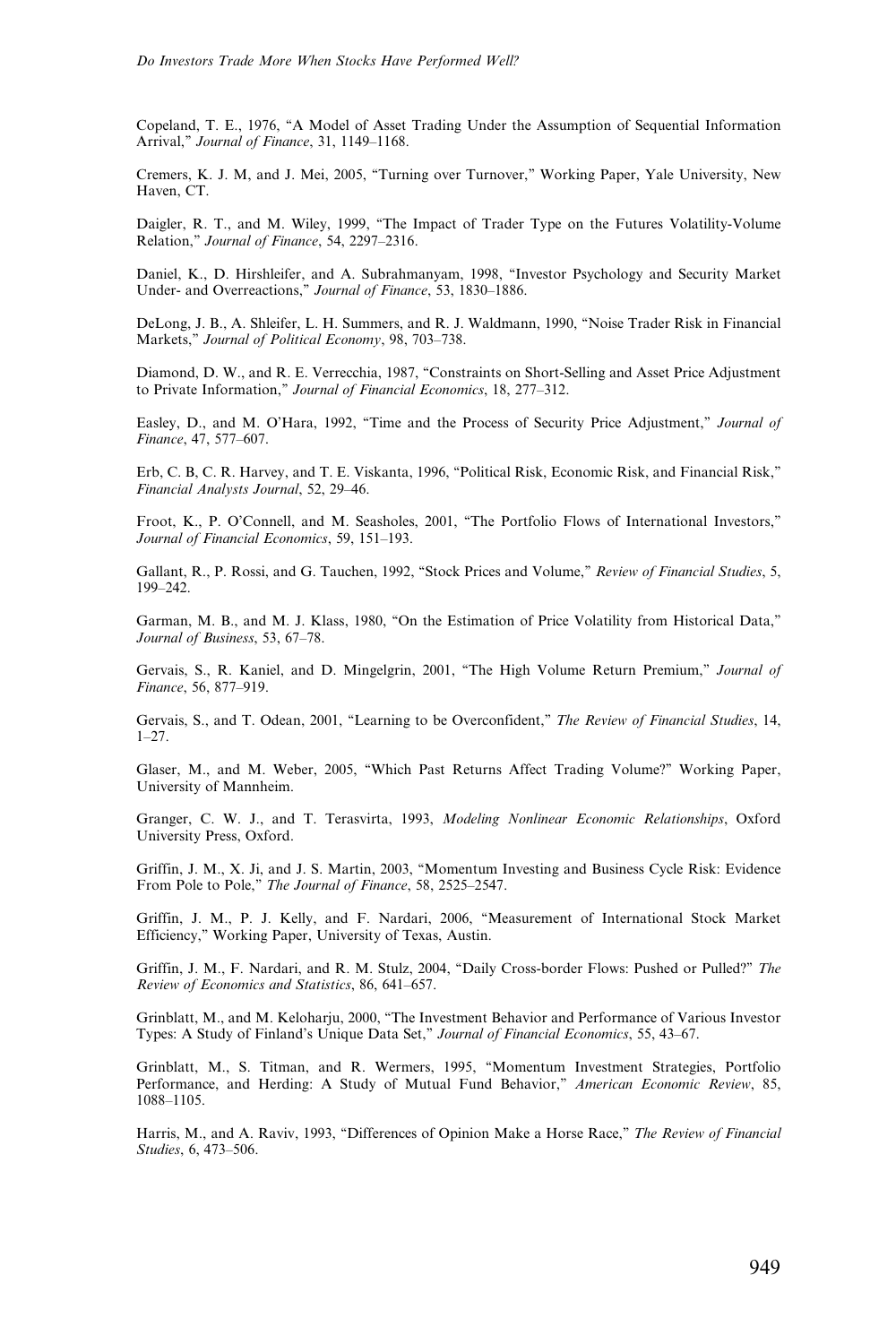He, H., and J. Wang, 1995, "Differential Information and Dynamic Behavior of Stock Trading Volume," Review of Financial Studies, 8, 919–972.

Hiemstra, C., and J. D. Jones, 1994, ''Testing for Linear and Nonlinear Granger Causality in the Stock Price-Volume Relation," Journal of Finance, 49, 1639-1664.

Hong, H., J. Scheinkman, and W. Xiong, 2005, "Asset Float and Speculative Bubbles," Working Paper, Princeton University, Princeton, NJ, forthcoming in Journal of Finance.

Hong, H., and J. C. Stein, 1999, "A Unified Theory of Underreaction, Momentum Trading and Overreaction in Asset Markets,'' Journal of Finance, 54, 2143–2184.

Hoontrakul, P., P. J. Ryan, and S. Perrakis, 2002, "The Volume-Return Relationship under Asymmetry of Information and Short-Sales Prohibitions,'' Working Paper, Chulalongkorn University, Bangkok, and University of Ottawa, Ottawa, ON.

Hou, K., and T. J. Moskowitz, 2005, ''Market Frictions, Price Delay, and the Cross-section of Expected Returns,'' Review of Financial Studies, 18, 981–1020.

Jennings, R. H., L. T. Starks, and J. C. Fellingham, 1981, ''An Equilibrium Model of Asset Trading with Sequential Information Arrival," Journal of Finance, 36, 143-161.

Jin, L., S. Myers, 2006,  $R^2$  Around the World: New Theory and New Tests," *Journal of Financial* Economics, 79, 257–292 .

Johnson, S., P. Boone, A. Breach, and E. Friedman, 2000, ''Corporate Governance in the Asian Financial Crisis,'' Journal of Financial Economics, 58, 141–186.

Jones, C. M., 2002, ''A Century of Stock Market Liquidity and Trading Costs,'' Working Paper, Columbia University, New York.

Kaniel, R., D. Li, and L. Starks, 2006, "Investor Visibility Events: Cross-Country Evidence," Working Paper, University of Texas, Austin.

Karolyi, G. A., 2002, "Did the Asian Financial Crisis Scare Foreign Investors Out of Japan?" Pacific Basin Finance Journal, 10, 411– 442.

Karpoff, J. M., 1986, "A Theory of Trading Volume," Journal of Finance, 41, 1069–1087.

Karpoff, J. M., 1987, "The Relation Between Price Changes and Trading Volume: A Survey," Journal of Financial and Quantitative Analysis, 22, 109–126.

Khorana, A., H. Servaes, and P. Tufano, 2005, "Explaining the Size of the Mutual Fund Industry Around the World,'' Journal of Financial Economics, 78, 145–185.

Koop, G., H. Pesaran, and S. M. Potter, 1996, ''Impulse Response Analysis in Nonlinear Multivariate Models,'' Journal of Econometrics, 74, 119–147.

La Porta, P., F. Lopez-de-Silanes, and A. Shleifer, 2006, "What Works in Securities Law?" Journal of Finance, 61, 1–32.

Lakonishok, J., and S. Smidt, 1986, "Volume for Winners and Losers: Taxation and Other Motives for<br>Stock Trading," Journal of Finance, 41, 951–974.

Lo, A. W., and J., Wang, 2000, ''Trading Volume: Definitions, Data Analysis, and Implications of Portfolio Theory,'' Review of Financial Studies, 13, 257–300

Lutkepohl, H., 1991, Introduction to Multiple Time Series Analysis, Springer-Verlag, Berlin.

Morck, R., B. Yeung, and W. Yu, 2000, ''The Information Content of Stock Markets: Why Do Developing Markets Have Synchronous Stock Price Movements?'' Journal of Financial Economics, 58, 215–260.

Nelson D. B., 1991, "Conditional Heteroschedasticity in Asset Returns: A New Approach," Econometrica, 59, 347–370.